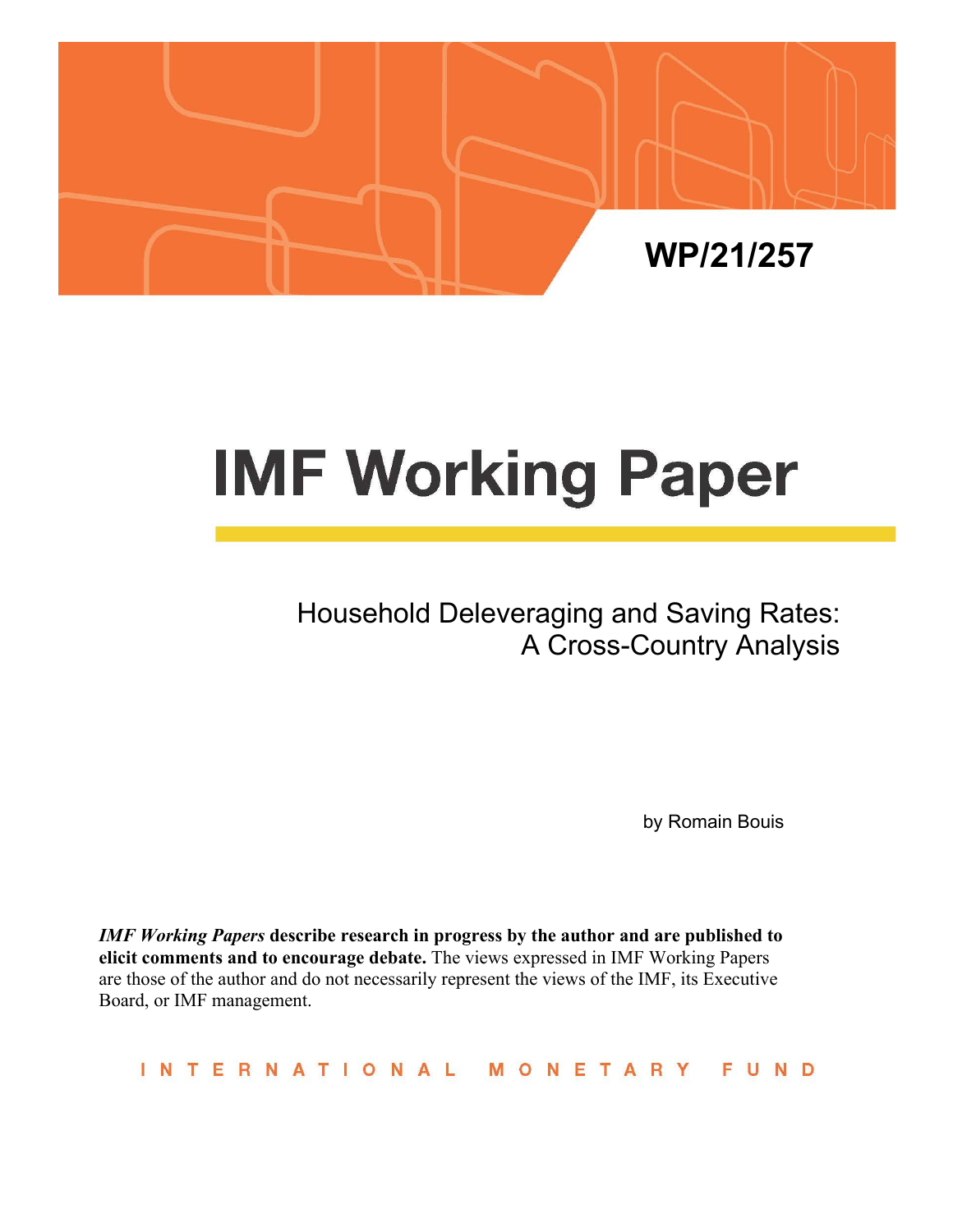# **IMF Working Paper**

#### Monetary and Capital Markets Department

#### **Household Deleveraging and Saving Rates: A Cross-Country Analysis**

#### **Prepared by Romain Bouis\***

Authorized for distribution by Montfort Mlachila

October 2021

*IMF Working Papers* **describe research in progress by the author and are published to elicit comments and to encourage debate.** The views expressed in IMF Working Papers are those of the author and do not necessarily represent the views of the IMF, its Executive Board, or IMF management.

#### **Abstract**

Historically high household debt in several economies is calling for a deleveraging, but according to some economists, this adjustment can slow GDP growth by weighing on consumption. Using a sample of advanced and emerging market economies, this paper finds evidence of a negative relationship between changes of household debt-to-income ratios and saving rates. This relationship is however asymmetric, being significant only for debt build-ups. Declining debt ratios and saving are significantly related in some economies, but the relationship is driven by consumer credit, not by mortgages. Results therefore suggest that the economic cost associated with household deleveraging may be overestimated and motivate a deleveraging via lower mortgages.

JEL Classification Numbers: G01; E21; E44.

Keywords: Household debt; saving rates; consumption growth; deleveraging; consumer credit; mortgages; housing equity withdrawal.

Author's E-Mail Address: rbouis $\omega$ imf.org

Luis Brandao-Marques, Daniel Cooper, Ulric Eriksson von Allmen, Marco Gross, Aiko Mineshima, Montfort Mlachila, Lars Svensson, and Christian Upper for useful comments and suggestions on an earlier version of the paper. Many thanks to Anne-Katherine Christensen and Seung-Hee Koh from the OECD for data support. The usual disclaimer applies.

<sup>\*</sup> I would like to thank participants at internal seminars at Banque de France, BIS, IMF, OECD, to the CEMLA in Mexico City, at the 3<sup>rd</sup> UECE conference in Lisbon, and at the KDI International Conference "Household Debt from an International Perspective: Issues and Policy Directions" in Seoul, as well as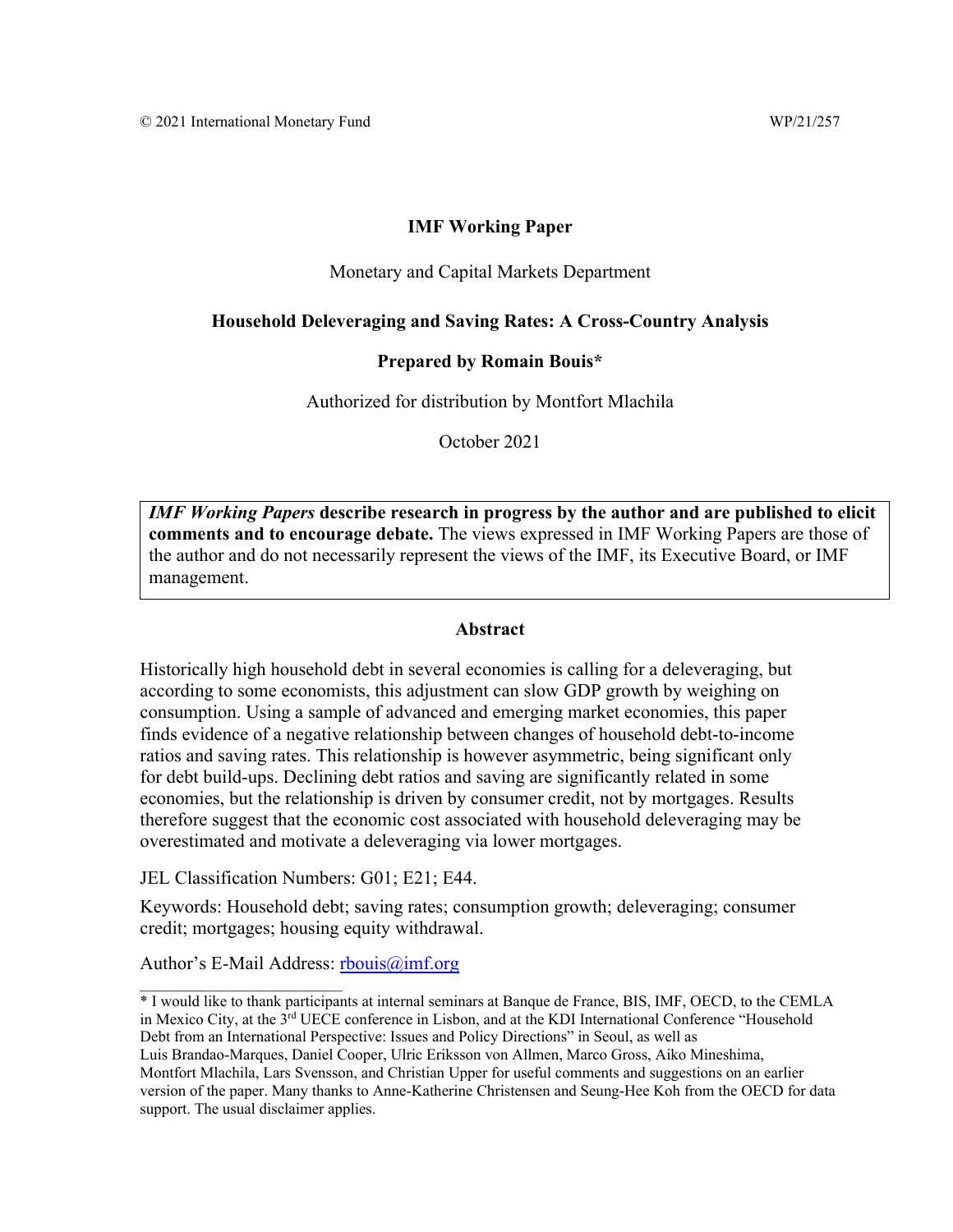| <b>ABSTRACT</b>                                                                                                                                                                                                                                                                                                                                                                                                                                                                                                                                                                                                                              |                                        |
|----------------------------------------------------------------------------------------------------------------------------------------------------------------------------------------------------------------------------------------------------------------------------------------------------------------------------------------------------------------------------------------------------------------------------------------------------------------------------------------------------------------------------------------------------------------------------------------------------------------------------------------------|----------------------------------------|
| <b>I. INTRODUCTION</b>                                                                                                                                                                                                                                                                                                                                                                                                                                                                                                                                                                                                                       | 4                                      |
|                                                                                                                                                                                                                                                                                                                                                                                                                                                                                                                                                                                                                                              | 8                                      |
| III. THE RELATIONSHIP BETWEEN CREDIT AND SAVING<br>A. Why Deleveraging and Saving Rates are Empirically Positively Correlated                                                                                                                                                                                                                                                                                                                                                                                                                                                                                                                | 12                                     |
| B. Implications in Terms of Cross-Country Heterogeneity ________________________                                                                                                                                                                                                                                                                                                                                                                                                                                                                                                                                                             | 14<br>16                               |
|                                                                                                                                                                                                                                                                                                                                                                                                                                                                                                                                                                                                                                              | 17                                     |
| V. ESTIMATION RESULTS                                                                                                                                                                                                                                                                                                                                                                                                                                                                                                                                                                                                                        | <b>20</b>                              |
|                                                                                                                                                                                                                                                                                                                                                                                                                                                                                                                                                                                                                                              | 21                                     |
|                                                                                                                                                                                                                                                                                                                                                                                                                                                                                                                                                                                                                                              | 26                                     |
| C. Consumer versus Mortgage Debt Ratios                                                                                                                                                                                                                                                                                                                                                                                                                                                                                                                                                                                                      | 30                                     |
| VI. CONCLUSION                                                                                                                                                                                                                                                                                                                                                                                                                                                                                                                                                                                                                               | 34                                     |
| REFERENCES CONTRACTES                                                                                                                                                                                                                                                                                                                                                                                                                                                                                                                                                                                                                        | 45                                     |
| <b>Figures</b><br>1 – Changes in average saving rates from credit booms to deleveraging periods ______________________<br>2 - Changes of macroeconomic variables around historical debt turning points<br>3 – Net credit-to-disposable income ratios and saving rates<br>3 – Net credit-to-disposable income ratios and saving rates<br>4 – Contributions of changes of consumer and of mortgage debt ratios                                                                                                                                                                                                                                 | $\overline{4}$<br>15<br>27<br>31       |
| <b>Tables</b><br>1 – Changes in household debt ratios and saving rates during full boom-bust credit cycles<br>2 – Changes in household debt ratios and saving rates in selected ongoing deleveraging economies 10<br>3 - Differences in credit market features, homeownership rates, and pension funds<br>4 – Saving rate and change in debt ratios, baseline<br>5 – Saving rate and interaction effects of institutional settings with change of debt ratios<br>$6 -$ Saving rate, consumer credit, and mortgages<br><u> 1980 - Johann John Stone, markin fizik eta idazlea (</u>                                                           | 9<br>18<br>22<br>28<br>33              |
| <b>Appendix Tables</b><br>1 - Variable definitions and data sources<br>1 – Variable definitions and data sources<br>2 – Change in saving rate and positive versus negative changes of debt ratios<br>3 - Consumption growth and positive versus negative changes of debt ratios ________________________<br>4 – Change of saving rate and interaction effects of institutional settings<br>5 – Consumption growth and interaction effects of institutional settings with change of debt ratios<br>6 - Change of saving rate, consumer credit, and mortgages ______________________<br>7 – Consumption growth, consumer credit, and mortgages | 37<br>39<br>40<br>41<br>42<br>43<br>44 |

**CONTENTS PAGE**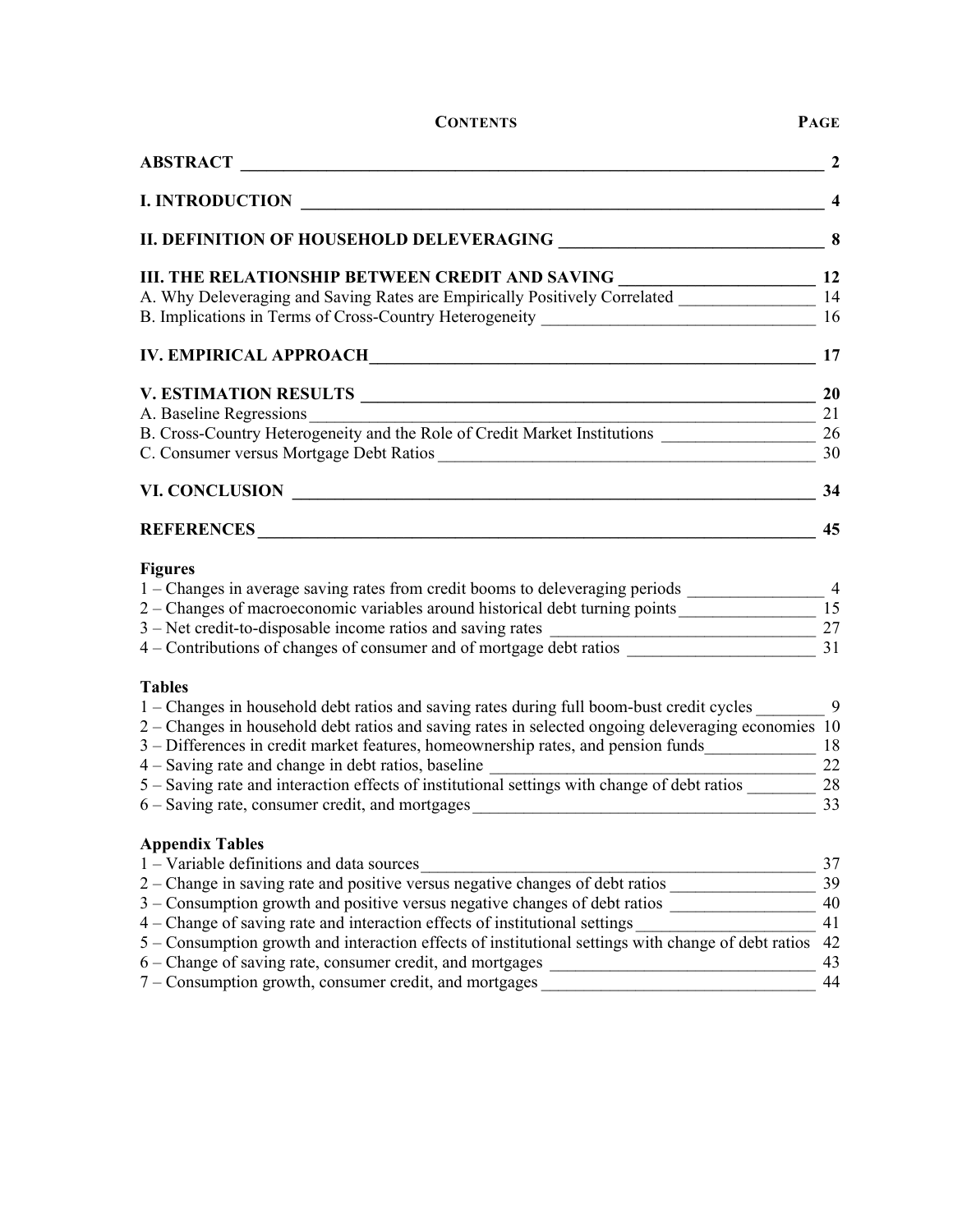#### **I. INTRODUCTION**

Following a sharp increase in the run-up to the Global Financial Crisis (GFC), household debt-to-disposable income ratios have declined in some countries (e.g., Denmark, Greece, Hungary, Ireland, the Netherlands, Portugal, Spain, United Kingdom, United States, etc.) but have kept increasing in others (e.g., Australia, Belgium, Canada, Finland, France, Korea, Norway, Sweden, Switzerland, etc.), reaching historical highs on the back of ultraaccommodative financing conditions (Appendix Figure 1). The coronavirus (COVID-19) crisis has further highlighted vulnerabilities of indebted households to financial and income shocks (Zabai, 2020), reminding that deleveraging remains topical on the macro-prudential policy agenda.

According to the current consensus, household deleveraging would, however, put a drag on economic growth as declining debt ratios are historically accompanied by higher household saving rates (Figure 1). In the United States, where debt-to-income ratios have declined by more than 30 percentage points since end-2007, household deleveraging has been considered as responsible for the spectacular drop in consumption growth in the wake of the GFC (Glick and Lansing, 2011 or Dynan, 2012).<sup>1</sup> Several analyses have therefore warned of potential macroeconomic costs associated with the household deleveraging that may take place in other countries (e.g., Cuerpo et al., 2013 for European economies; Krugman, 2013 for Canada; Morgan Stanley, 2019 for Australia, Canada, and Sweden).

# **Figure 1 – Changes in average saving rates from credit booms to deleveraging periods (percentage points of disposable income)**



Sources: OECD, BIS, national accounts, and author's calculations. Note: Years refer to the peak of the household debt-to-disposable income ratio. Average saving rates are computed over 5 years before the drop of the debt ratio (peak year included) for the boom phase, and from the peak to the trough of the debt ratio (peak year excluded) for the deleveraging phase. The change in the average saving rate is the difference between the average saving rate computed over the deleveraging period and the average saving rate computed over the boom period. In the case of Korea 2002, the Netherlands 1982, and South Africa 1997 episodes, the boom phase is defined over the two years preceding the peak (to avoid an overlap with the previous deleveraging episode in the case of Korea, and due to data availability in the two other cases).

<sup>&</sup>lt;sup>1</sup> Theoretical literature (e.g., Eggertson and Krugman, 2012; Guerrieri and Lorenzoni, 2017; and Hall, 2011; Korinek and Simsek, 2016) also points to significant negative effects of household deleveraging on private consumption and output. Guerrieri and Lorenzoni (2017) estimate for instance that a decline in the household debt-to-GDP ratio by 10 percentage points generates a 1-percent drop in output.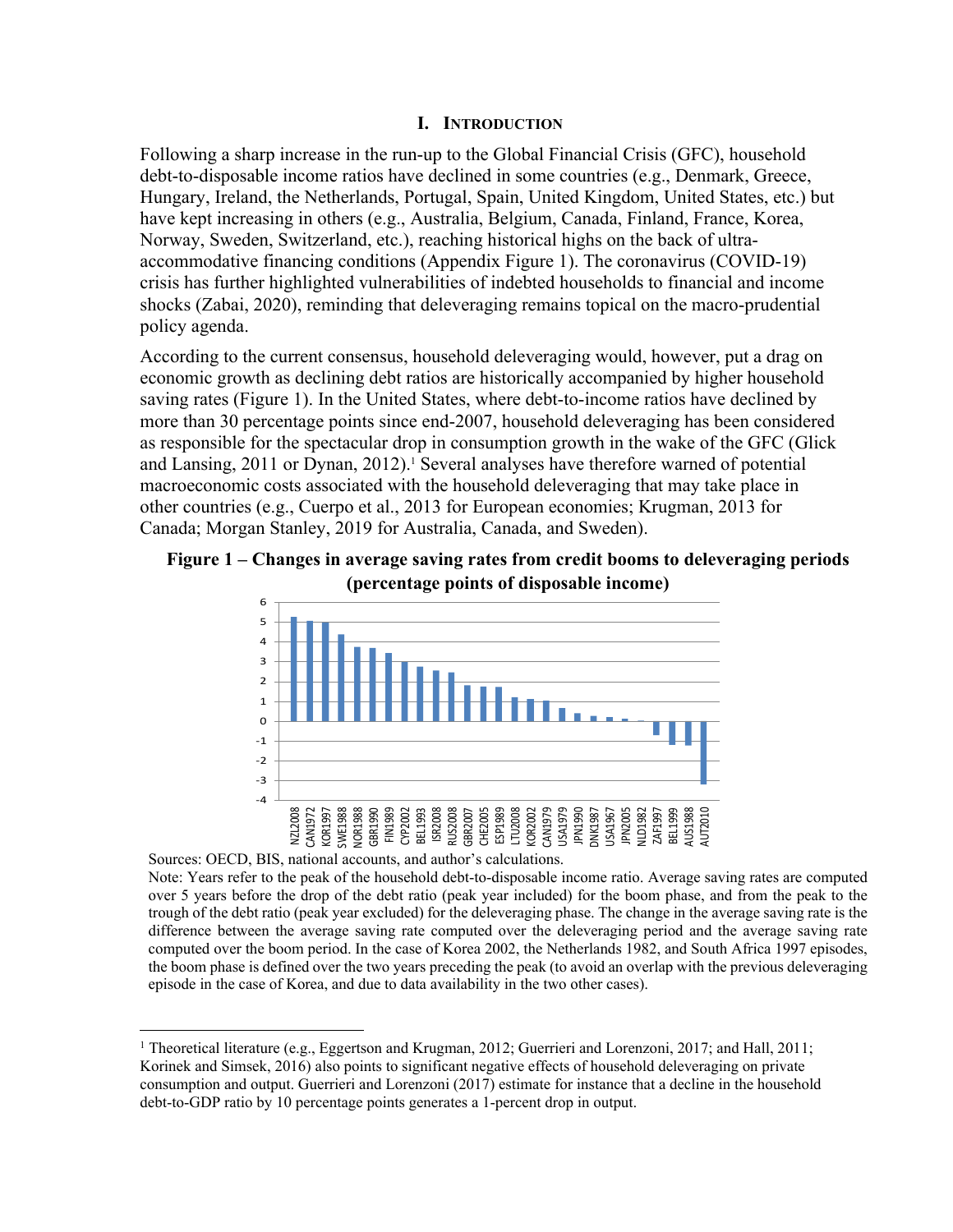The relationship between saving and deleveraging is, however, not clear-cut on theoretical grounds. Two arguments are generally put forward by economists to justify a dampening effect of deleveraging on consumption. First, by increasing debt repayments to reduce their indebtedness, households prioritize saving over consumption (Dombret, 2013; Glick and Lansing, 2011; McCarthy and McQuinn, 2017; Mian and Sufi, 2014). Second, by cutting new borrowings normally used to finance consumption, households reduce spending.<sup>2</sup> Some theoretical models (Eggertson and Krugman, 2012; Korinek and Simsek, 2016) also claim that the debt reduction of highly indebted agents who are forced to deleverage (the "borrowers") translates into a drop of aggregate consumption if the consumption of other agents (the "lenders") does not increase enough to compensate.<sup>3</sup>

In practice, however, the bulk of the reduction in household debt is not driven by higher debt repayments, but by lower new borrowings (in absolute terms, or in relation to income growth) and by rising debt defaults (Bhutta, 2015). Expanding debt defaults tend to support consumption, acting as a "financial decelerator" (Elul, 2008), while the macroeconomic impact of lower new borrowings on consumption depends on the importance of consumer credit in the economy whereas the bulk of household debt is made of mortgages. In this context, there is no automatic link between household deleveraging and saving and the rise of saving rates usually observed during deleveraging episodes may essentially reflect higher precautionary saving in an environment of heightened economic uncertainty, higher unemployment, and depressed valuations of real and financial assets, without any direct connection to changes in household debt.

Against this backdrop, this paper examines the relationship between household saving rates and the change of debt ratios for a sample of 39 countries over the period 1980-2019 to shed light on the macroeconomic costs of household deleveraging. Several studies have already examined the role of credit in explaining household saving rates. This paper differs from previous literature in two respects. First, it uses household debt series compiled for a large sample of countries from national balance sheet statistics (see Bouis et al., 2013 for details). Other panel studies use instead a broader measure of total credit to the non-financial sector, that is including households and private non-financial companies (e.g., Lyoza et al., 2000 or Mody et al., 2012).

Second, while existing literature focuses on the negative effect of credit on saving stemming from credit market liberalization, the change in credit conditions considered in this paper is

<sup>&</sup>lt;sup>2</sup> The U.K. Office for National Statistics (2017) notes for instance that in the context of the GFC "the deterioration in labour market conditions and the outlook for household finances led to a process of household deleveraging, in which households reduced their liabilities relative to income, by paying down debt or cutting down on new borrowing. This led to consumers cutting back on spending." Likewise, Morgan Stanley (2019) argues that " $(...)$  although GDP and consumption growth is boosted while households are gearing up, this process tends to go into reverse when the necessary deleveraging takes place. Paying down debt leads to belowtrend consumer spending which feeds into slower economic growth."

<sup>&</sup>lt;sup>3</sup>This can happen in situations where lenders have a lower marginal propensity to consume than borrowers or because the interest rate does not drop enough to induce the needed increase of spending, due to the zero lower bound constraint.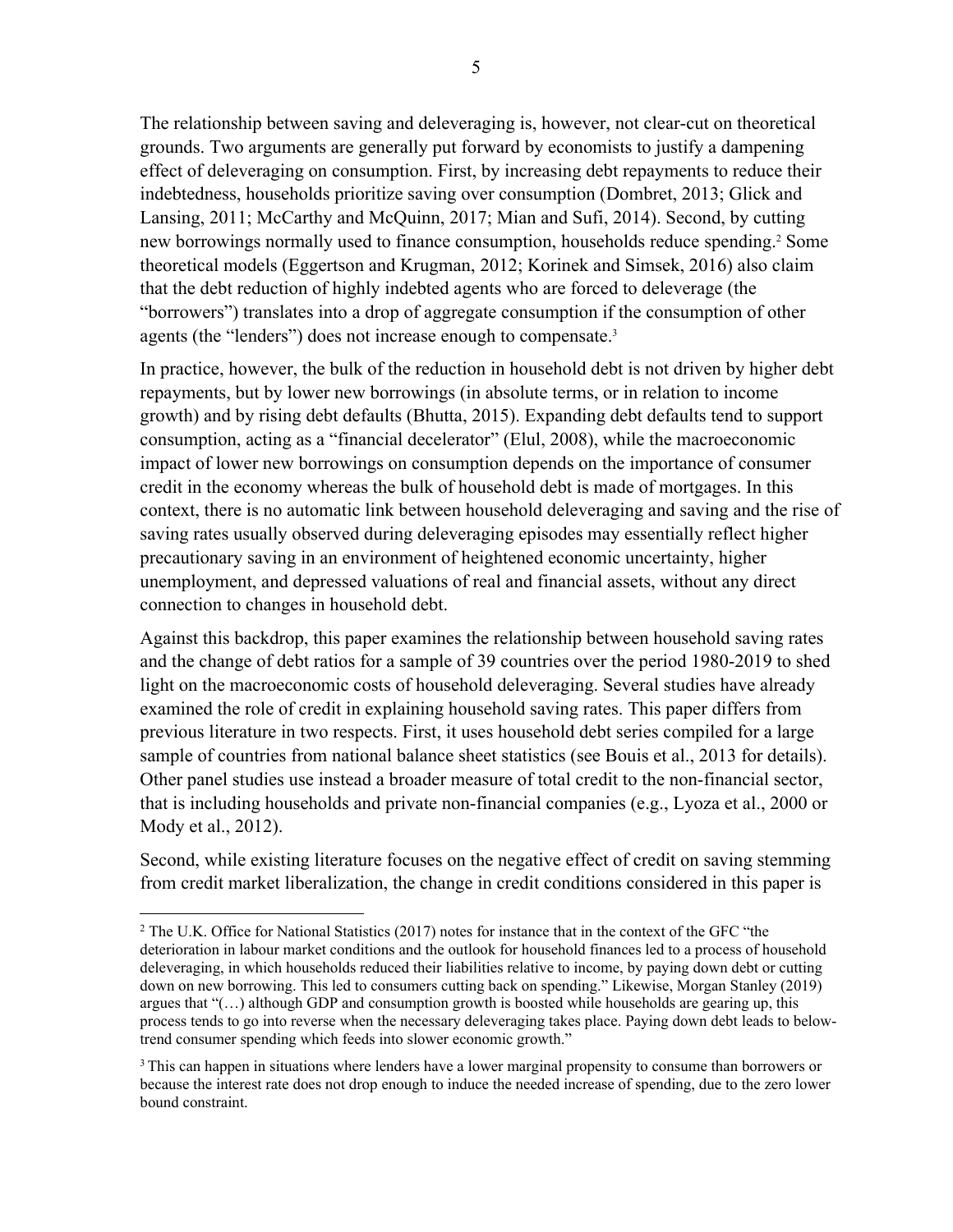decomposed into rising and declining debt ratios. By looking specifically at the effects of debt ratio declines on saving for a sub-sample of observations covering historical and ongoing boom and bust credit cycles, this paper provides the first cross-country estimates of the relationship between credit and saving during deleveraging episodes.

The empirical analysis yields two main results. First, the negative relationship between changes in debt ratios and saving rates is statistically significant only for rising indebtedness in the average economy. Even when limiting the estimation sample to observations focusing on boom-bust credit cycles, the effect on saving rates or on consumption growth of declining debt ratios is insignificant.<sup>4</sup> The asymmetric impact of credit on saving may reflect a financial-deepening effect of credit market liberalization, while financial reform reversals are scarce and business-cycle changes of saving rates are weakly related to changes of debt ratios in the average economy.

Second, panel estimates of the saving-credit relationship hide substantial cross-country heterogeneity, reflecting in part differences in the importance of consumer credit. Declining household debt ratios do not impact saving or consumption growth in economies with poorly-developed consumer credit markets but do translate into higher saving rates or lower consumption growth in economies where consumer credit is prevalent (e.g., in Australia, Canada, Korea, the United Kingdom, and the United States). Estimates of the separate impacts of consumer credit and of mortgages show that the decline in consumer debt ratios is significantly related to saving ratios while the decline in mortgage debt ratios (which, however, represents the bulk of household debt) is not, further highlighting the role of consumer credit in driving the deleveraging-saving relationship.

This result could reflect a reverse causality issue between consumer credit and saving. Empirical evidence for the United States, however, suggests that the contraction in consumer credit observed in the early phase of the GFC was mainly due to some cutbacks in the provision of credit by banks (Gropp et al., 2019), rather than to reduced credit demand from households stemming from standard wealth effects.<sup>5</sup> With consumption of liquidityconstrained households being affected by this credit tightening, the macroeconomic impact of deleveraging crucially depends on the size of the consumer credit market in the economy.

Empirical analysis therefore suggests that the costs associated with household deleveraging driven by lower new mortgages (which represent the bulk of deleveraging) may be overestimated. The effect of changes in debt ratios on saving is asymmetric for the average

<sup>&</sup>lt;sup>4</sup> The deleveraging literature focuses on the impact of the change in debt ratios on saving rates, consumption growth, or the two simultaneously. Although "household consumption growth" and "household saving rates" are used interchangeably throughout this paper, these two variables are of course different, and their analysis can be considered as complementary.

 $<sup>5</sup>$  As noted by Gropp et al. (2019), new consumer borrowing in the United States may have declined with the</sup> housing bust as households optimally reduced their demand for debt and implicitly, for consumption, in response to a negative shock on wealth (demand-side explanation). Alternatively, banks may have tightened their credit standards in areas where real estate prices declined more sharply (supply-side explanation). Evidence tends to support the supply-side explanation.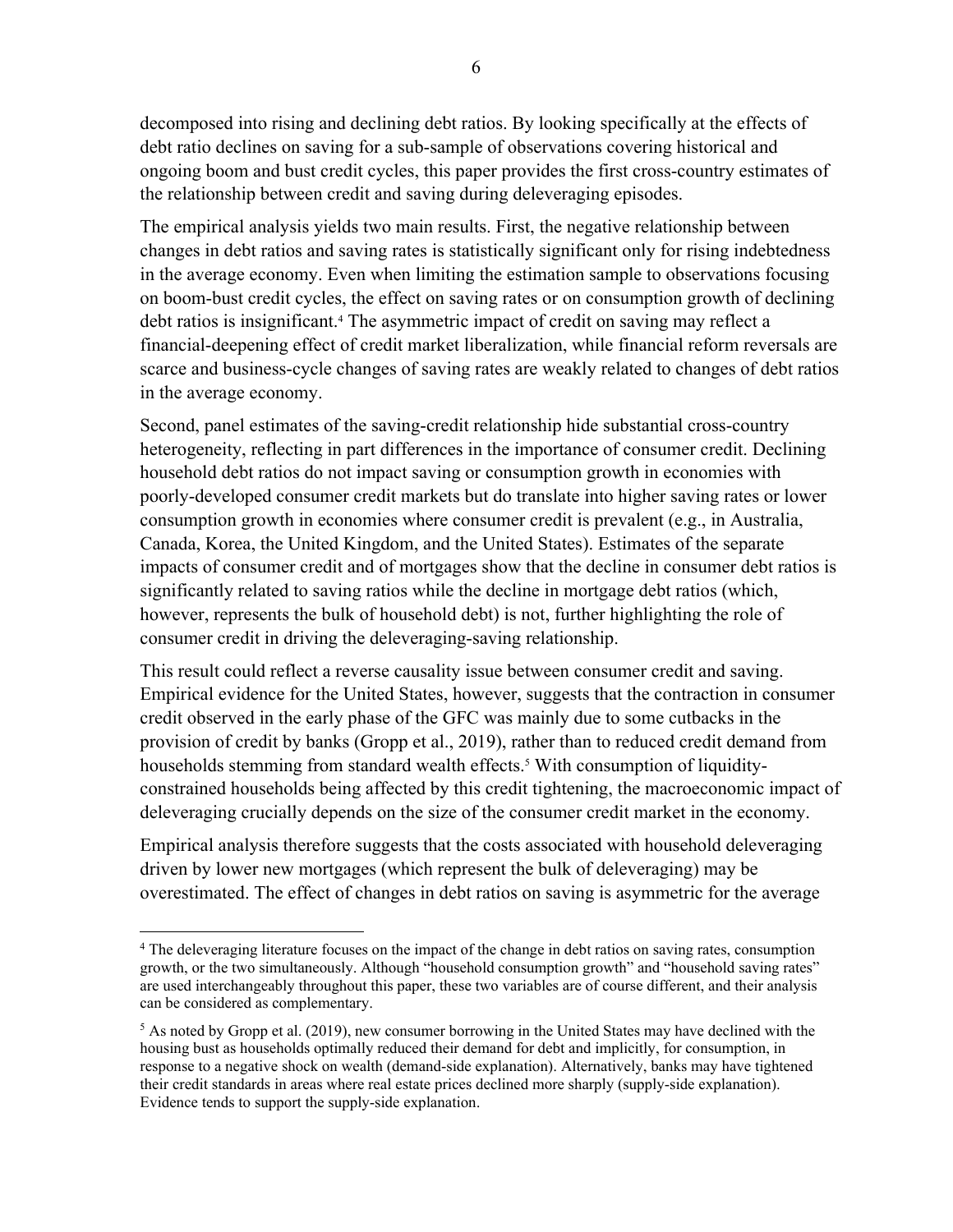economy, in line with the conclusion reached by Carroll et al. (2019) for the United States that increased credit availability accounts for most of the trend decline in saving, while fluctuations in wealth and uncertainty capture the bulk of the business-cycle variation.<sup>6</sup> They also lend support to findings by Takáts and Upper (2012, 2013) that the strength of the economic recovery is poorly correlated with private debt deleveraging.

The cushioning effect of defaults on the decline of consumption may in theory explain the weak impact of deleveraging on saving. While rising debt is associated with higher spending, defaults accompanying deleveraging could mitigate the fall in consumption resulting from lower credit growth as households' cessation of debt repayments raises the amount of income available for consumption. Given the lack of debtor-friendly arrangements for households in most countries, the asymmetric debt impact documented here is, however, unlikely to be explained by the "financial decelerator" effect of defaults.

Another explanation may lie in the relatively modest response of consumption to short-term credit developments in some countries. In particular, in economies with poorly developed consumer credit markets and where rising debt ratios had therefore limited effects on consumption over the past twenty years, there may be no reason to expect any large effect of deleveraging on saving rates. Deleveraging in these countries may be merely associated with lower housing prices, without any significant impact on saving given the controversial effect of housing wealth on consumption (e.g., Cooper and Dynan, 2016 for a survey on wealth effects on household consumption).

This paper complements the large literature on the impact of the level of household debt on consumption and growth (the debt overhang effect) by looking at the macroeconomic cost of the impact of the decrease of the household debt ratio on the saving rate and consumption growth (the deleveraging effect). Several papers already document that household debt negatively affects consumption and GDP growth. Mian and Sufi (2011a) find that high household debt built up in some U.S. counties during the boom led to weaker economic conditions in those counties in the early part of the recovery. Mian et al. (2013) estimate a larger response of consumption to negative shocks to household wealth for households with higher leverage and for those who are more likely to be in negative equity, a result whose robustness has however been challenged recently by Kaplan et al. (2020). Dynan (2012) and Dynan and Edelberg (2013) find that excessive leverage has contributed to the weakness in consumption in the wake of the crisis.<sup>7</sup> Baker (2018) shows that highly indebted households cut consumption significantly more in response to negative income shocks relative to households with relatively little debt.

<sup>&</sup>lt;sup>6</sup> The authors find that the largest contributor to the decline in consumption in the U.S. during the GFC was the collapse in household wealth, followed by the increase in precautionary saving while credit availability played a substantially smaller role.

 $7$  Dynan (2012) however recognizes that the economic impact of leverage is relatively modest while the econometric estimates have large standard errors. An increase in the household's mortgage leverage ratio of 0.1 is for instance associated with a decline in annual consumption growth of 0.3 percentage points.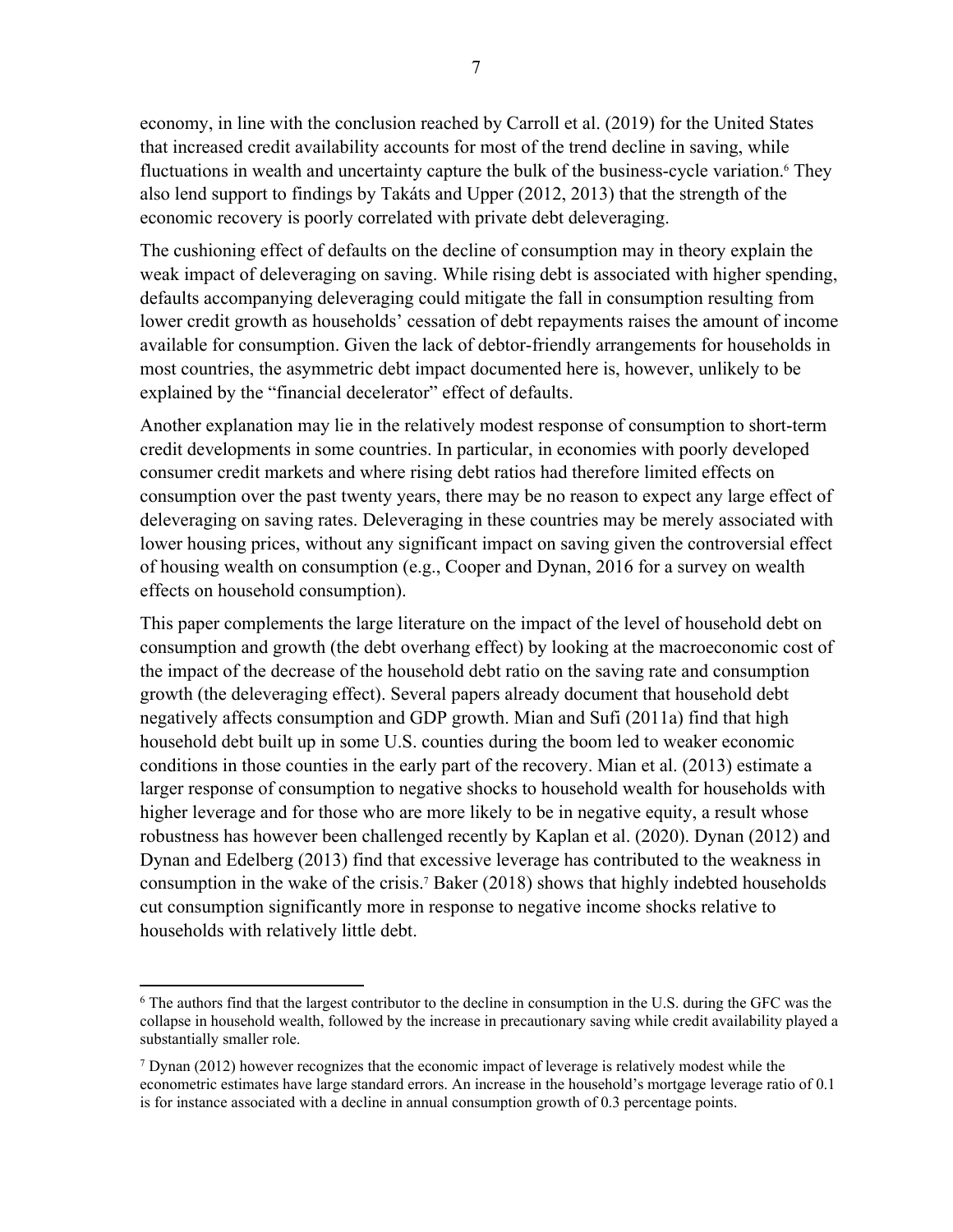None of these papers has, however, examined the contemporaneous impact of declining debt ratios on consumption or saving.<sup>8</sup> Without challenging the view that too much debt can weigh on consumption, results of this paper suggest that deleveraging does not translate into higher saving rates or lower consumption growth for the average economy. Only consumer credit deleveraging is found to be associated with higher saving rates. This suggests that if countries were tightening financing conditions on new mortgages to bring household debt-toincome ratios to more sustainable levels, this would not necessarily translate into lower consumption growth.<sup>9</sup>

The rest of the paper proceeds as follows. Section II presents a brief definition of household deleveraging. Section III discusses the relationship between saving and credit, explaining why saving rates and changes in debt ratios may be empirically correlated and why the strength of this relationship may vary across economies. Section IV introduces the empirical approach. Econometric results are presented and discussed in Section V. Section VI concludes the paper.

# **II. DEFINITION OF HOUSEHOLD DELEVERAGING**

Episodes of household deleveraging are traditionally defined as periods of declining debt-toincome ratios over several years. Strictly speaking, household deleveraging refers to a decline of the debt-to-asset ratios. It is, however, generally analyzed based on debt-to-income ratio. The value of assets is much more volatile than the value of debt, and debt-to-asset ratios can offer a misleading picture of household debt sustainability. Debt-to-income ratios are also more relevant as in normal times, households are paying down their debt with their income, not with their wealth (a significant part of which being in housing and is therefore illiquid) while households do not seem in practice to target a given level of leverage (as evidenced by McCarthy and McQuinn, 2017). Finally, data on household non-financial assets are only available for a limited number of countries so that deleveraging episodes are generally identified using debt-to-income ratios.

Historically, household deleveraging in advanced and emerging economies lasted more than 4 years for a decline of the debt ratio of 14 percentage points on average. These numbers,

<sup>&</sup>lt;sup>8</sup> Mian et al. (2017) find for a sample of 30 countries that a rise in the household debt-to-GDP ratio is boosting short-term growth but is reducing medium-term growth (boom-bust pattern). Conversely, a decline in household debt does not lead to higher subsequent growth. Lombardi et al. (2017) obtain similar results for 54 economies, with the long-run negative effects of debt eventually outweighing their short-term positive effects. These papers, however, focus on the lead-lag relationship between changes in debt ratios and macroeconomic performance, and do not investigate the immediate effects of lower debt ratios on consumption or growth. The present paper focuses on the contemporaneous relationship between household deleveraging and saving. A similar paper is Cooper (2012) who finds little evidence that deleveraging affected household consumption in the United States. While the consumption growth of households who reduced their debt was lower than the consumption growth of other households, this pattern is essentially the same prior to and during the GFC.

<sup>9</sup> This policy might still reduce housing prices and lead to negative wealth effects, weighing on consumption. These wealth effects tend however to be marginal compared to effects from other determinants of consumption and might be more than outweighed by the supportive effects from lower "forced saving" related to lower debt repayments on new mortgages.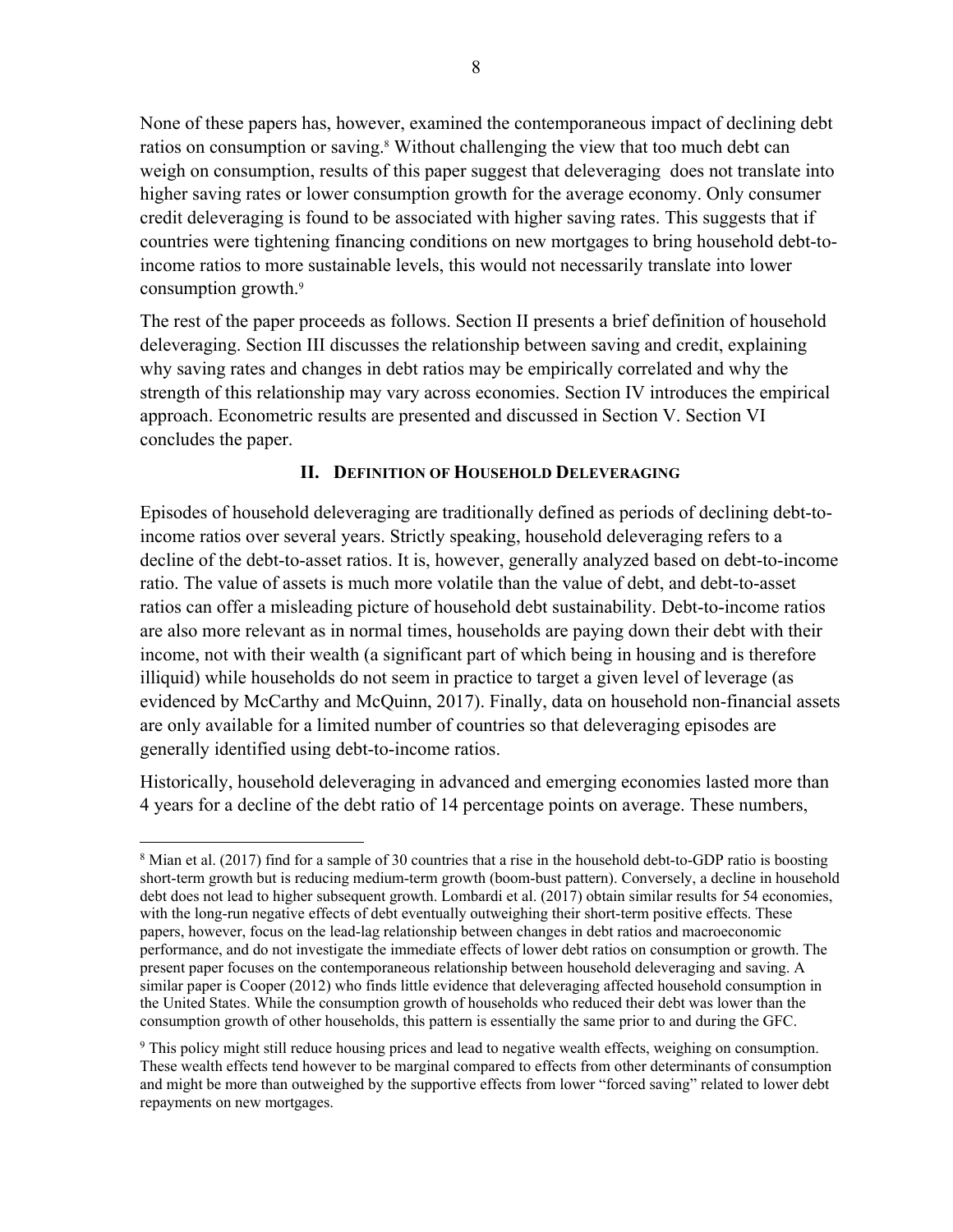however, hide a significant variation across episodes (Table 1). For instance, in the 1990s, the United Kingdom experienced a decline of its debt ratio of only 8.3 percentage points over 6 years while in Denmark, Finland, Norway, and Sweden, household deleveraging lasted between 6 and 8 years, with drops of debt ratios of between 25 and more than 50 percentage points of disposable income. Despite significant downward adjustments, in the vast majority of cases, debt ratios did not return to their pre-boom levels, possibly reflecting structural effects from financial market liberalization.

|                      |      |        |                                      | 5-year boom period before deleveraging                            |                             |                                                   | From peak to trough                  |                      |                             |                                                   |
|----------------------|------|--------|--------------------------------------|-------------------------------------------------------------------|-----------------------------|---------------------------------------------------|--------------------------------------|----------------------|-----------------------------|---------------------------------------------------|
| Country              | Peak | Trough | $\Delta$ Debt-<br>to-income<br>ratio | Net credit<br>effect                                              | Nominal<br>growth<br>effect | Average<br>gross<br>saving-to-<br>income<br>ratio | $\Delta$ Debt-<br>to-income<br>ratio | Net credit<br>effect | Nominal<br>growth<br>effect | Average<br>gross<br>saving-to-<br>income<br>ratio |
| <b>AUS</b>           | 1988 | 1990   | 19.1                                 | 36.9                                                              | $-17.8$                     | 17.8                                              | $-6.1$                               | 8.5                  | $-14.6$                     | 16.6                                              |
| AUT                  | 2010 | 2014   | $4.6\,$                              | 11.6                                                              | $-7.0$                      | 16.4                                              | $-3.2$                               | $4.8\,$              | $-8.0$                      | 13.2                                              |
| $\operatorname{BEL}$ | 1999 | 2001   | $7.2\,$                              | 12.5                                                              | $-5.2$                      | 18.7                                              | $-5.6$                               | $0.7\,$              | $-6.3$                      | 17.5                                              |
| CAN                  | 1972 | 1974   | 7.8                                  | 25.8                                                              | $-18.0$                     | 14.0                                              | $-5.7$                               | 15.1                 | $-20.8$                     | 19.1                                              |
| CAN                  | 1979 | 1982   | 10.0                                 | 34.2                                                              | $-24.2$                     | 19.5                                              | $-13.3$                              | 10.2                 | $-23.4$                     | 20.6                                              |
| <b>CHE</b>           | 1987 | 1993   | 32.9                                 | 57.7                                                              | $-24.8$                     | n.a.                                              | $-17.9$                              | 37.1                 | $-55.0$                     | n.a.                                              |
| <b>CHE</b>           | 2005 | 2008   | 20.5                                 | 27.3                                                              | $-6.9$                      | 18.4                                              | $-6.1$                               | 14.7                 | $-20.8$                     | 20.2                                              |
| ${\rm DNK}$          | 1987 | 1994   | 62.0                                 | 87.6                                                              | $-25.6$                     | 6.3                                               | $-27.5$                              | 29.8                 | $-57.2$                     | 6.5                                               |
| <b>ESP</b>           | 1989 | 1995   | 17.3                                 | 33.8                                                              | $-16.6$                     | 4.5                                               | $-1.6$                               | 21.9                 | $-23.5$                     | 6.2                                               |
| <b>FIN</b>           | 1989 | 1997   | 26.8                                 | 44.5                                                              | $-17.7$                     | 7.7                                               | $-30.8$                              | $-10.1$              | $-20.7$                     | 11.1                                              |
| <b>GBR</b>           | 1990 | 1996   | 18.0                                 | 44.4                                                              | $-26.4$                     | 9.7                                               | $-8.3$                               | 23.0                 | $-31.2$                     | 13.4                                              |
| GBR                  | 2007 | 2015   | 26.1                                 | 49.1                                                              | $-23.0$                     | $8.0\,$                                           | $-24.5$                              | 12.8                 | $-37.3$                     | 9.8                                               |
| $_{\rm ISR}$         | 2008 | 2012   | 5.5                                  | 26.8                                                              | $-21.4$                     | $-3.8$                                            | $-6.3$                               | 15.4                 | $-21.7$                     | $-1.3$                                            |
| <b>JPN</b>           | 1990 | 1994   | 20.9                                 | 40.1                                                              | $-19.2$                     | 21.0                                              | $-16.1$                              | $-2.8$               | $-13.3$                     | 21.4                                              |
| <b>JPN</b>           | 2005 | 2012   | $-0.9$                               | $-1.6$                                                            | $0.7\,$                     | 11.3                                              | $-8.1$                               | $-9.8$               | 1.8                         | 11.4                                              |
| <b>KOR</b>           | 1997 | 1998   | 16.6                                 | 45.0                                                              | $-28.4$                     | 21.2                                              | $-12.7$                              | $-8.7$               | $-3.9$                      | 26.2                                              |
| $KOR*$               | 2002 | 2004   | 27.4                                 | 39.1                                                              | $-11.6$                     | 9.1                                               | $-5.2$                               | $8.8\,$              | $-14.0$                     | 10.2                                              |
| <b>LTU</b>           | 2008 | 2013   | 41.4                                 | 46.7                                                              | $-5.3$                      | 3.4                                               | $-12.3$                              | $-9.0$               | $-3.3$                      | 4.6                                               |
| $NLD*$               | 1982 | 1985   | 4.4                                  | 12.8                                                              | $-8.4$                      | 15.3                                              | $-4.9$                               | 4.0                  | $-8.8$                      | 15.3                                              |
| <b>NOR</b>           | 1988 | 1995   | 51.1                                 | 81.8                                                              | $-30.7$                     | 5.7                                               | $-49.5$                              | 3.2                  | $-54.2$                     | 9.5                                               |
| <b>NZL</b>           | 2008 | 2011   | 28.7                                 | 55.5                                                              | $-26.8$                     | 0.3                                               | $-17.3$                              | 7.1                  | $-24.4$                     | 5.6                                               |
| <b>RUS</b>           | 2008 | 2010   | 15.1                                 | 19.0                                                              | $-3.9$                      | 7.4                                               | $-4.2$                               | $0.2\,$              | $-4.3$                      | 9.9                                               |
| <b>SWE</b>           | 1988 | 1995   | 32.6                                 | 61.6                                                              | $-29.0$                     | 0.0                                               | $-55.7$                              | 3.8                  | $-59.5$                     | 4.4                                               |
| <b>USA</b>           | 1967 | 1970   | 2.2                                  | 18.8                                                              | $-16.6$                     | 15.5                                              | $-6.2$                               | 8.5                  | $-14.7$                     | 15.7                                              |
| <b>USA</b>           | 1979 | 1982   | 9.3                                  | 28.9                                                              | $-19.6$                     | 16.0                                              | $-5.7$                               | 11.9                 | $-17.7$                     | 16.7                                              |
| ZAF*                 | 1997 | 2002   | 1.3                                  | 12.6                                                              | $-11.2$                     | 5.0                                               | $-10.6$                              | 12.2                 | $-22.7$                     | 4.3                                               |
|                      |      |        |                                      | Sources: OECD, national central banks, and author's calculations. |                             |                                                   |                                      |                      |                             |                                                   |

| Table 1 – Changes in household debt ratios and saving rates during full boom-bust |
|-----------------------------------------------------------------------------------|
| credit cycles (percentage points of disposable income)                            |

Notes: The change in the debt-to-income ratio is decomposed into a net credit effect  $\frac{Debt_{t+T}-Debt_t}{\gamma d_{t+T}}$  and a nominal growth effect  $-\frac{Y^d_{t+T}-Y^d_{t}}{Y^d_{t}} \times \frac{Debt_t}{Y^d_{t+T}}$ . Minor debt decline episodes (Belgium 1994-1995, France 2012, and Switzerland (2000-2001) are not reported.

\*: Changes and averages during the boom phase are computed two years before the peak due to data availability in the cases of the Netherlands and South Africa and to avoid because of episodes overlap in the case of Korea.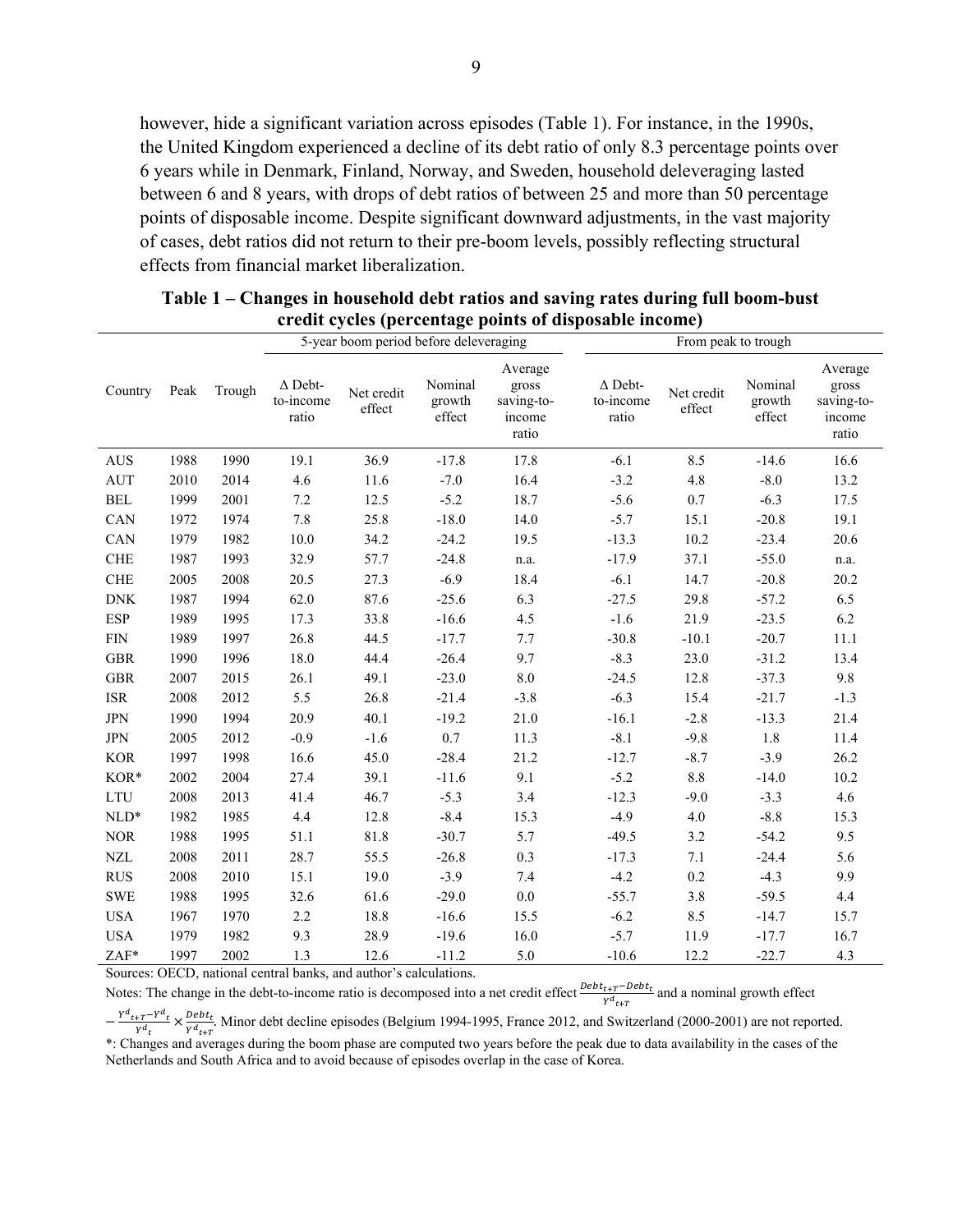Deleveraging can occur through lower debt, higher economic growth, or higher inflation, as noted by Tang and Upper (2010). It is, however, quite rare that household debt-to-disposable income ratios decrease because of a fall in the absolute level of debt, also called "active deleveraging" (Dossche et al., 2018). Deleveraging occurs instead through credit growth lagging behind nominal income growth, the so-called "passive deleveraging" (as shown in Table 1 where the change of the debt-to-income ratio is decomposed into a net credit effect and a nominal growth effect).10

# **Table 2 – Changes in household debt ratios and saving rates 5 years before the peak and from the peak to 2019 in selected ongoing deleveraging economies (percentage points of disposable income)**

|            |      | 5-year boom period before deleveraging |                      |                             |                                                   | From peak to 2019                    |                      |                             |                                                   |  |
|------------|------|----------------------------------------|----------------------|-----------------------------|---------------------------------------------------|--------------------------------------|----------------------|-----------------------------|---------------------------------------------------|--|
| Country    | Peak | $\Delta$ Debt-<br>to-income<br>ratio   | Net credit<br>effect | Nominal<br>growth<br>effect | Average<br>gross<br>saving-to-<br>income<br>ratio | $\Delta$ Debt-<br>to-income<br>ratio | Net credit<br>effect | Nominal<br>growth<br>effect | Average<br>gross<br>saving-to-<br>income<br>ratio |  |
| AUT        | 2016 | $-1.3$                                 | 8.8                  | $-10.1$                     | 13.1                                              | $-2.1$                               | 6.1                  | $-8.2$                      | 13.3                                              |  |
| $DEU*$     | 2000 | 18.4                                   | 26.1                 | $-7.8$                      | 16.5                                              | $-22.2$                              | 17.7                 | $-39.8$                     | 17.2                                              |  |
| <b>DNK</b> | 2009 | 73.1                                   | 106.0                | $-32.9$                     | 5.4                                               | $-74.8$                              | 11.2                 | $-86.1$                     | 9.1                                               |  |
| <b>ESP</b> | 2007 | 51.1                                   | 74.7                 | $-23.6$                     | 8.6                                               | $-41.6$                              | $-21.6$              | $-19.9$                     | 7.6                                               |  |
| <b>GRC</b> | 2013 | 30.2                                   | $-1.5$               | 31.7                        | 1.5                                               | $-20.5$                              | $-19.5$              | $-1.0$                      | $-5.2$                                            |  |
| $HRV**$    | 2008 | 28.6                                   | 38.2                 | $-9.5$                      | 7.6                                               | $-9.1$                               | $-6.6$               | $-2.5$                      | 12.5                                              |  |
| <b>HUN</b> | 2010 | 29.9                                   | 36.0                 | $-6.2$                      | 10.8                                              | $-36.2$                              | $-6.4$               | $-29.8$                     | 11.7                                              |  |
| IRL        | 2009 | 68.7                                   | 101.2                | $-32.5$                     | 10.6                                              | $-99.7$                              | $-53.1$              | $-46.7$                     | 10.5                                              |  |
| <b>ITA</b> | 2012 | 9.3                                    | 8.7                  | 0.6                         | 12.0                                              | $-2.8$                               | 3.0                  | $-5.8$                      | 10.5                                              |  |
| <b>NLD</b> | 2010 | 28.5                                   | 56.6                 | $-28.1$                     | 11.1                                              | $-43.5$                              | 7.4                  | $-51.0$                     | 15.6                                              |  |
| POL        | 2015 | 6.4                                    | 14.8                 | $-8.5$                      | 2.5                                               | $-2.3$                               | 10.6                 | $-12.9$                     | 3.1                                               |  |
| PRT        | 2011 | 9.3                                    | 20.4                 | $-11.1$                     | 8.7                                               | $-32.8$                              | $-13.9$              | $-19.0$                     | 7.5                                               |  |
| $TUR**$    | 2013 | 7.8                                    | 17.1                 | $-9.3$                      | 10.0                                              | $-3.5$                               | 8.1                  | $-11.6$                     | 14.1                                              |  |
| <b>USA</b> | 2007 | 26.7                                   | 50.9                 | $-24.2$                     | 9.9                                               | $-34.9$                              | 11.0                 | $-46.0$                     | 12.2                                              |  |

Sources: OECD, national central banks, and author's calculations.

Notes: The change in the debt-to-income ratio is decomposed into a net credit effect  $\frac{t+T-Debt}{r^d}_{t+T}$  and a nominal growth effect

 $-\frac{Y^{d}{}_{t+T}-Y^{d}{}_{t}}{Y^{d}{}_{t}} \times \frac{Debt_{t}}{Y^{d}{}_{t+T}}.$ 

\* German deleveraging represents a specific case driven by structural factors (in particular, the country reunification), with a debt ratio being on a declining trend since 2000, although a slight increase has been observed from 2018. \*\* Information up to 2016 for Croatia and 2017 for Turkey.

<sup>10</sup> The change of the debt-to-income ratio between the dates  $t$  and  $t+T$  can indeed be decomposed into a change in the level of debt (a "net credit effect" as represented by the first term of the right-hand side) and a change in nominal income growth (a "nominal income growth effect" represented by the second term) as follows:

$$
\left(\frac{Debt}{Y^d}\right)_{t+T} - \left(\frac{Debt}{Y^d}\right)_{t} = \frac{Debt_{t+T} - Debt_t}{Y_{t+T}^d} - \frac{Y_{t+T}^d - Y_t^d}{Y_t^d} \times \frac{Debt_t}{Y_{t+T}^d}.
$$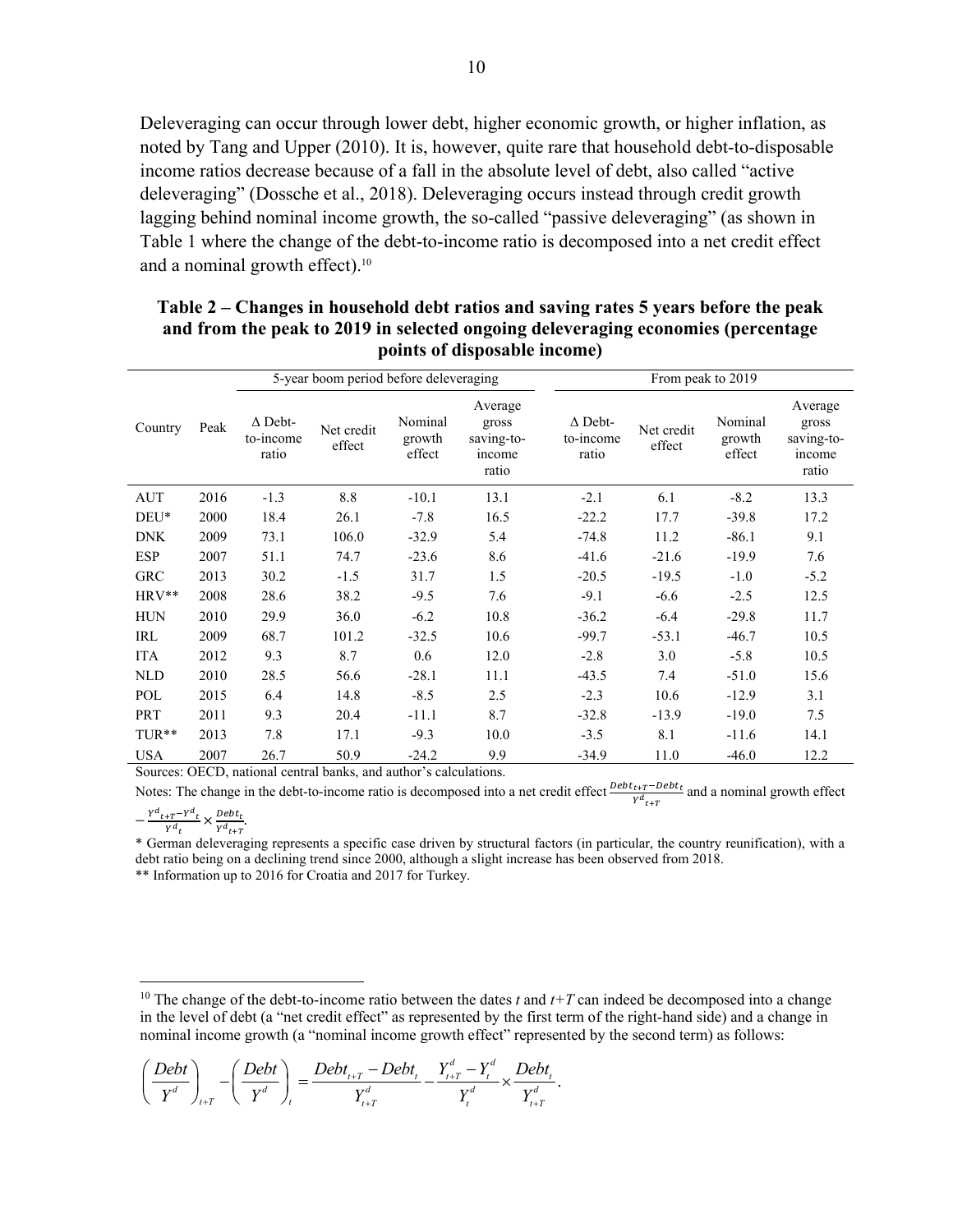Stagnant or declining debt levels have indeed been more common in the ongoing deleveraging episodes observed in some economies since 2007 (Table 2),<sup>11</sup> although this has mainly happened in the early phase of the deleveraging, with a sharp contraction of credit volume and low nominal income growth. In the United States for example, the level of nominal debt decreased between 2007 and 2011 (by 4.1 percent in cumulative terms) but has since then increased again each year so the decrease in the debt-to-disposable income ratio has been exclusively driven by debt growth lagging behind nominal income growth. Another observation worth noting is that the ongoing deleveraging episodes are much lengthier than the ones of the 1980s and 1990s, reflecting the ultra-accommodative financing conditions prevailing in the wake of the GFC.

The change in the level of household debt can itself be decomposed into inflows, that is new borrowings, and outflows, which include debt repayments and defaults:

# Δ*Debt = New Loans – Debt Repayments – Debt Defaults.* (1)

In general, available data do not allow distinguishing between these three components.12 One exception is the United States where the Federal Reserve Bank of New York's Consumer Credit Panel offers detailed information on consumer debt and loan performance. According to these individual credit records data, new loans appear as the main driver of the evolution of debt. The after-GFC decline in household debt in the United States is found to be mainly explained by lower credit growth rather than by expanding debt repayments and mortgage defaults.

Even if debt repayments and defaults had not grown since 2007, mortgage debt in the United States would have declined over the 2009-11 period because of a material drop in new borrowings, mainly reflecting a dramatic decline in first-time homebuying (Bhutta, 2015). The key role of new borrowings in driving debt levels is confirmed by Knotek and Braxton (2012). Differentiating between the number of consumers taking on more debt and the dollar amount by which individual consumers are changing their debt levels, the authors report that

 $11$  Note that the debt ratio in Switzerland experienced a downward adjustment over 2006-2008 as reported in Table 1, but has since then increased again and is now exceeding its 2005 peak. Norway experienced a significant drop in nominal disposable income in 2006, leading to a sharp increase in its debt ratio. To limit this outlier effect, the 2006 gross disposable income is replaced by the average of 2005 and 2007 values.

<sup>12</sup> Strictly speaking, the third term of the relationship (1), "*Debt Defaults*", should be replaced by "*Charge-Offs*", as the outstanding level of debt will decrease only after the creditor declares that the amount of debt is unlikely to be collected. It can also be noted that in some countries "*Debt Defaults*" did not play a significant role but that the main forces at work during the deleveraging have been equivalent to partial defaults or chargeoffs. In Hungary for instance, household debt first increased in the run-up to the GFC partly because a large share of residential mortgages were denominated in foreign currency (euro or Swiss francs). The deleveraging was then in large part due to administrative measures, including the opportunity for households to repay foreign exchange-denominated loans at below-market exchange rates between November 2011 and January 2012; and later, by a substantial reduction in principals when foreign exchange mortgages were converted to local currency (Hungarian Forint) contracts. In both cases, the adjustment was essentially a windfall to debtors and equivalent to a partial charge-off.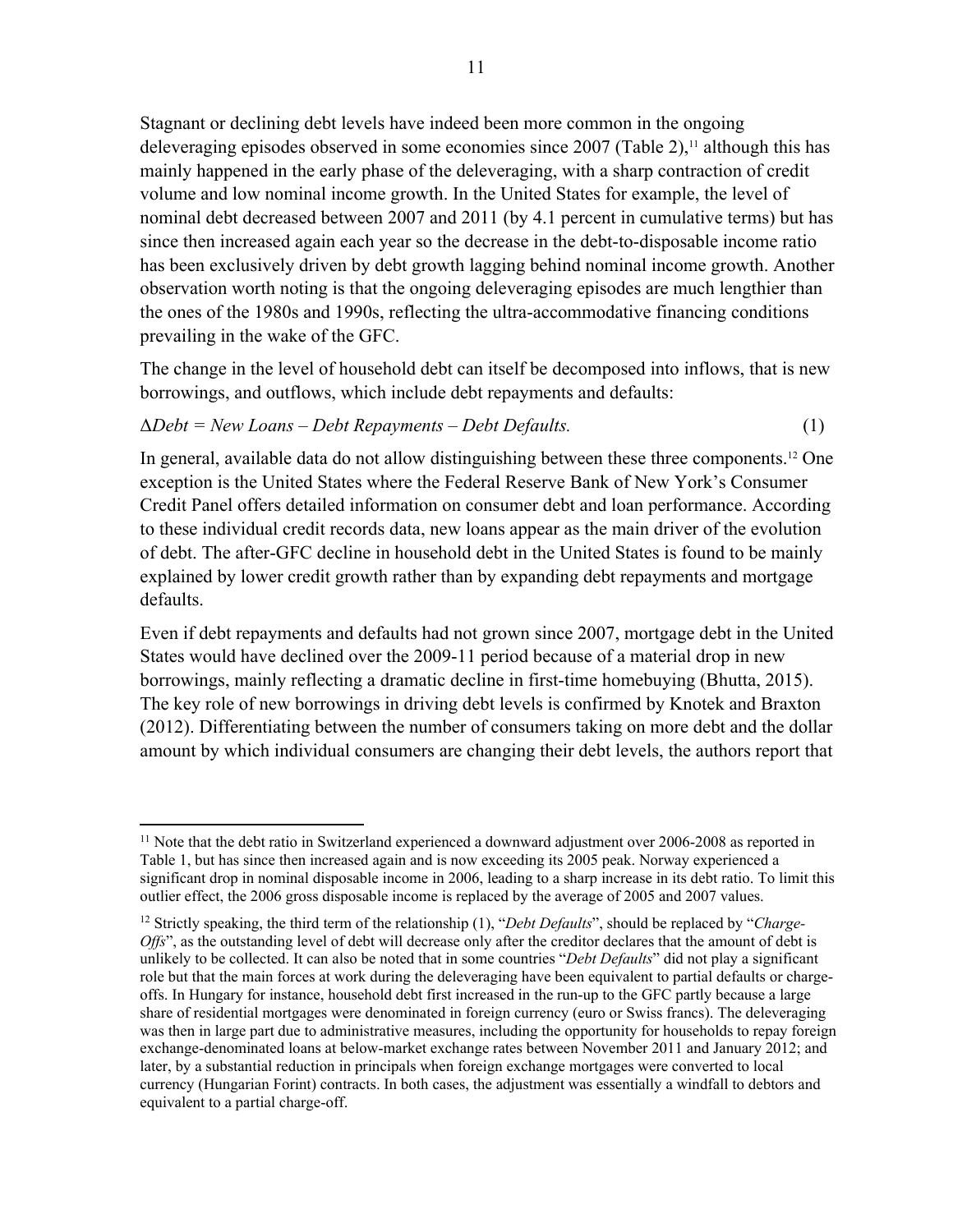the bulk of deleveraging has occurred through a sharp decline in the number of consumers taking on additional debt.

Finally, although defaults are playing a smaller role than new borrowings in the evolution of debt, they still explain nearly 30 percent of the debt decline in the United States over 2008- 2011 (Bouis et al., 2013).<sup>13</sup> The overall contribution to household deleveraging may be even larger as rising charge-offs increase losses of the banking sector, leading to a tightening of credit conditions and a reduction of new loans (Koo, 2011 and Li and Patwari, 2012).

# **III. THE RELATIONSHIP BETWEEN CREDIT AND SAVING**

Historically, episodes of credit busts are often associated with an increase in saving rates (Figure 1). The nature of the relationship between the change in household debt and saving remains, however, largely unexplored and it is useful to discuss the influence on saving of each of the three drivers of the stock of debt appearing in relation (1). First, it must be noted that rising debt defaults cannot account for the positive relationship between deleveraging and saving rates as defaults may actually increase rather than dampen consumption by freeing up resources available for households' expenditures (Cooper, 2012).

Second, although higher debt repayments mechanically translate into higher saving, they are unlikely to explain why saving increases during deleveraging, as in practice the decline in debt ratios at the macroeconomic level is not explained by higher debt repayments, as seen above. Moreover, arguing that households significantly raise their debt repayments in bad times, as claimed by some observers, $14$  seems counter-intuitive. There is some evidence that households may increase debt repayments to reduce their debt more quickly, but this only applies to a small portion of indebted households who can afford deleveraging by higher debt repayments.15 During the deleveraging phase, the majority of households (who do not

(continued…)

<sup>&</sup>lt;sup>13</sup> This estimate of the magnitude of the contribution of defaults to debt reduction is lower than the two-thirds number reported in MGI (2012) or Cooper (2012). This is because it only considers the contribution from the crisis-related increase in charge-offs (see Bouis et al., 2013, footnote 8, for details).

<sup>&</sup>lt;sup>14</sup> For instance, Svensson (2012) notes that Riksbank advocates of "leaning against the wind" have stated that to restore debt-to-asset ratios in face of declining housing prices, households may "(…) want to pay off some of their debt to come down to a more suitable level. This means they will prioritise saving over consumption." Likewise, Dombret (2013) claims that when "the value of the assets held by the private sector fall, while the value of the liabilities remains the same (…) households and enterprises are compelled to increase their saving in order to pay off their debts."

<sup>&</sup>lt;sup>15</sup> For Ireland, McCarthy and McQuinn (2017) report on the basis of a survey of 2,000 households from May 2012 to February 2013, that less than 7 percent of respondents made overpayments to clear their debt more quickly or used savings to supplement their payments. Those households had besides higher income and wealth (larger savings or investments) than those who did not deleverage, in line with the finding by the authors that the main criterion affecting the decision to deleverage is the ability to repay rather than the degree of indebtedness. Consumption of these households was negatively affected, though by a very small amount. Using data on mortgage loans originated during the 2005–2007 period in the United States, Di Maggio et al. (2017) find that following a drop in monthly mortgage payments reflecting lower interest rates, U.S. households increase both their consumption and their debt repayments to deleverage from high levels of debt accumulated during the boom years. However, borrowers' responses to rate reductions differ significantly depending on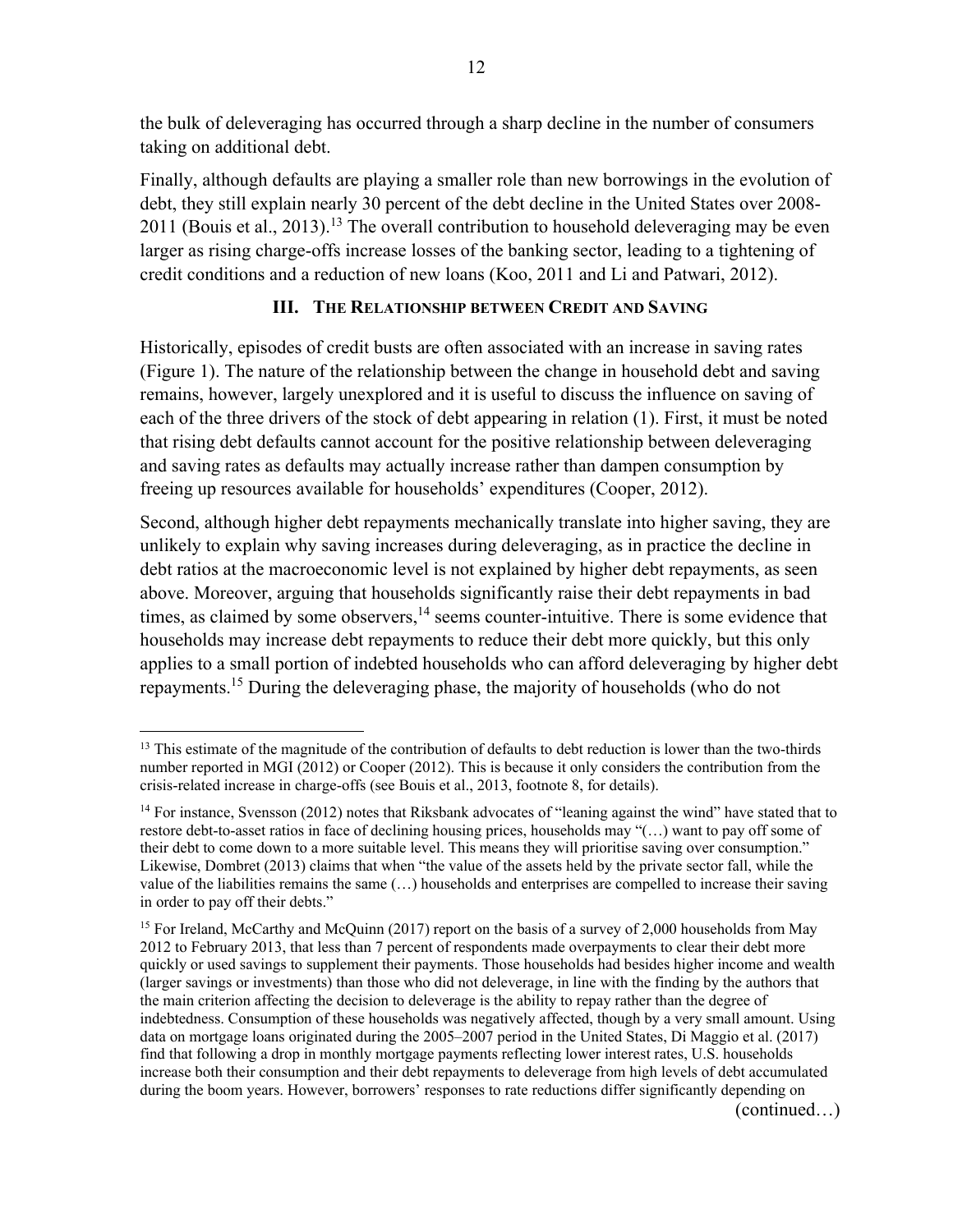default) are instead more likely to keep paying down debt at a similar pace as they do in normal times and to significantly reduce their new borrowings. This implies that understanding the effect of deleveraging on saving rates requires examining the relationship between new borrowings and saving.

As pointed out by Dynan (2012), in traditional models saving is determined by income, wealth, preferences, uncertainty, and the return on saving, but credit does not exert an independent effect. On the accounting side, the following identity still suggests a possible relationship between saving and the change in debt:

 $\Leftrightarrow$   $S = \Delta$ Financial Assets +  $\Delta$ Real Assets - (New Borrowings - Debt Repayments), (2) S =  $\Delta$ Financial Assets +  $\Delta$ Real Assets -  $\Delta$ Financial Liabilities

where *S* denotes household saving, ∆*Financial Assets* is the net acquisition by households of financial assets (excluding valuation effects), ∆*Real Assets* is household investment in housing and their acquisition of existing houses and land from other institutional sectors (∆*Real Assets* is also known as household gross fixed capital formation *I*, excluding valuation effects, like for other items of the identity), and ∆*Financial Liabilities* is net borrowings, that is new borrowings minus debt repayments.<sup>16</sup>

Identity (2) indicates that at the aggregate level, an increase in net borrowings can finance consumption (i.e., lower saving), investment, or the acquisition of financial assets. Nothing ensures, however, that rising debt is used to finance higher consumption as it can instead simply be used for the acquisition of financial assets or the financing of investment. For instance, Nickel (2004) reports that in the United Kingdom both the rate of accumulation of financial liabilities and of financial assets rose together over 1998-2004. Consequently, the proportion of post-tax household income which is consumed remained stable over the same period, suggesting that there is no strong relationship between aggregate consumption growth and aggregate debt accumulation.

Higher indebtedness consecutive to higher house prices could even be associated with lower consumption and higher saving, according to a "forced saving" argument. Günes and Tunc (2018) find for the United States (using the Panel Study Income Dynamics data over the 1999–2015 period) that mortgage repayments – which can be considered as "forced saving") crowd out financial saving, including when considering only the payments of the mortgage principal (that is excluding interest payments, which are part of consumption). Because this "forced saving" in real estate is less liquid than financial saving (which includes saving in safe assets), larger mortgage repayments could weigh on household consumption, especially as debt repayments cannot be adjusted downwards in face of a negative shock on household income, contrary to financial saving.

income and wealth, with poorer borrowers deleveraging less than others to leave more resources available to consume.

<sup>&</sup>lt;sup>16</sup> This identity is inspired from Nickell (2004) and from Pistaferri (2016).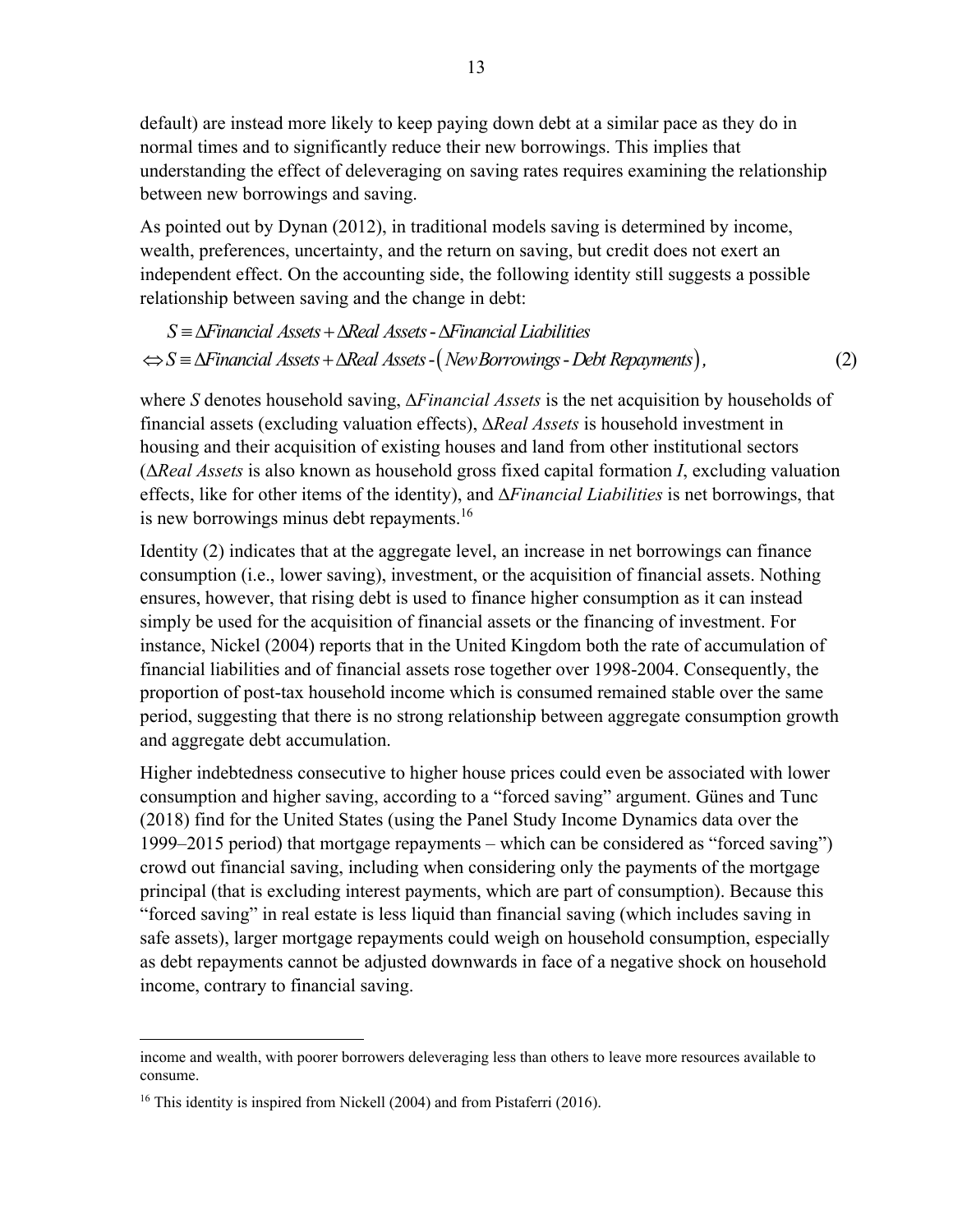Another reason why higher house prices and mortgage debt could imply larger saving, contrary to the traditional housing wealth effect, relates to the "down-payment channel". Balta and Ruscher (2011) note that higher house prices can force credit-constrained households who wish to acquire a house to accumulate more savings in order to cover a higher down-payment. Estimates for the euro area suggest that this down-payment effect tends to dominate in the medium term the traditional housing wealth channel, translating into an overall negative impact of higher house prices on consumption.

# **A. Why Deleveraging and Saving Rates are Empirically Positively Correlated**

Even in the absence of a mechanical link between saving rates and changes in debt ratios, several factors, directly or indirectly related to the evolution of indebtedness, can explain why saving rates rise in deleveraging periods:

- First, credit has a direct influence on saving under the hypothesis of liquidity-constrained households borrowing to smooth transitory income shocks. When credit conditions tighten, as is typically the case in deleveraging periods (see Bhutta, 2015 and Gropp et al., 2019 for empirical evidence for the United States), households cannot borrow as easily as before to offset negative income shocks and have to increase their buffer-stock savings (Carroll, 2001).<sup>17</sup> In line with this hypothesis, empirical analyses find that credit market liberalization played a significant role in the steady decline of saving rates observed since the early 1980s (e.g., Loyaza et al., 2000).18 Studies also find that shortterm changes in credit availability partly explain business-cycle fluctuations of saving (e.g., Carroll et al., 2019);
- Second, fast-rising nominal income contributes to passive deleveraging, and, if driven by real income growth, also increases saving rates;
- Third, household deleveraging tends to be accompanied by house price declines and other asset depreciations (Figure 2) that in turn impact consumption through wealth effects. Such effects, which do not appear in identity (2) as national accounting aggregates are measured net of valuation effects, are estimated to significantly affect saving (although consensus on the economic importance of these wealth effects has not yet been reached, see Cooper and Dynan, 2015, for a survey). Carroll et al. (2019) for instance identify the collapse in household wealth as the largest contributor to the decline in consumption in the United States during the Great Recession;
- Fourth, deleveraging is associated with declining house prices and therefore, with a lower availability of home equity-based borrowing, reducing consumption (Mian and Sufi, 2011b). The economic impact of housing equity withdrawal (HEW) on consumption is, however, controversial. Whether the proceeds from HEW drive consumption or whether

<sup>&</sup>lt;sup>17</sup> "Saving" in singular usually refers to the flow variable, that is to the portion of income that is not spent over a given period, while "savings" in plural refers to the stock of wealth accumulated over several periods.

<sup>&</sup>lt;sup>18</sup> Mortgage credit liberalization also contributed to the long-term decline of saving rates by reducing the minimum deposit required for first-time homebuyers (Muellbauer, 2008).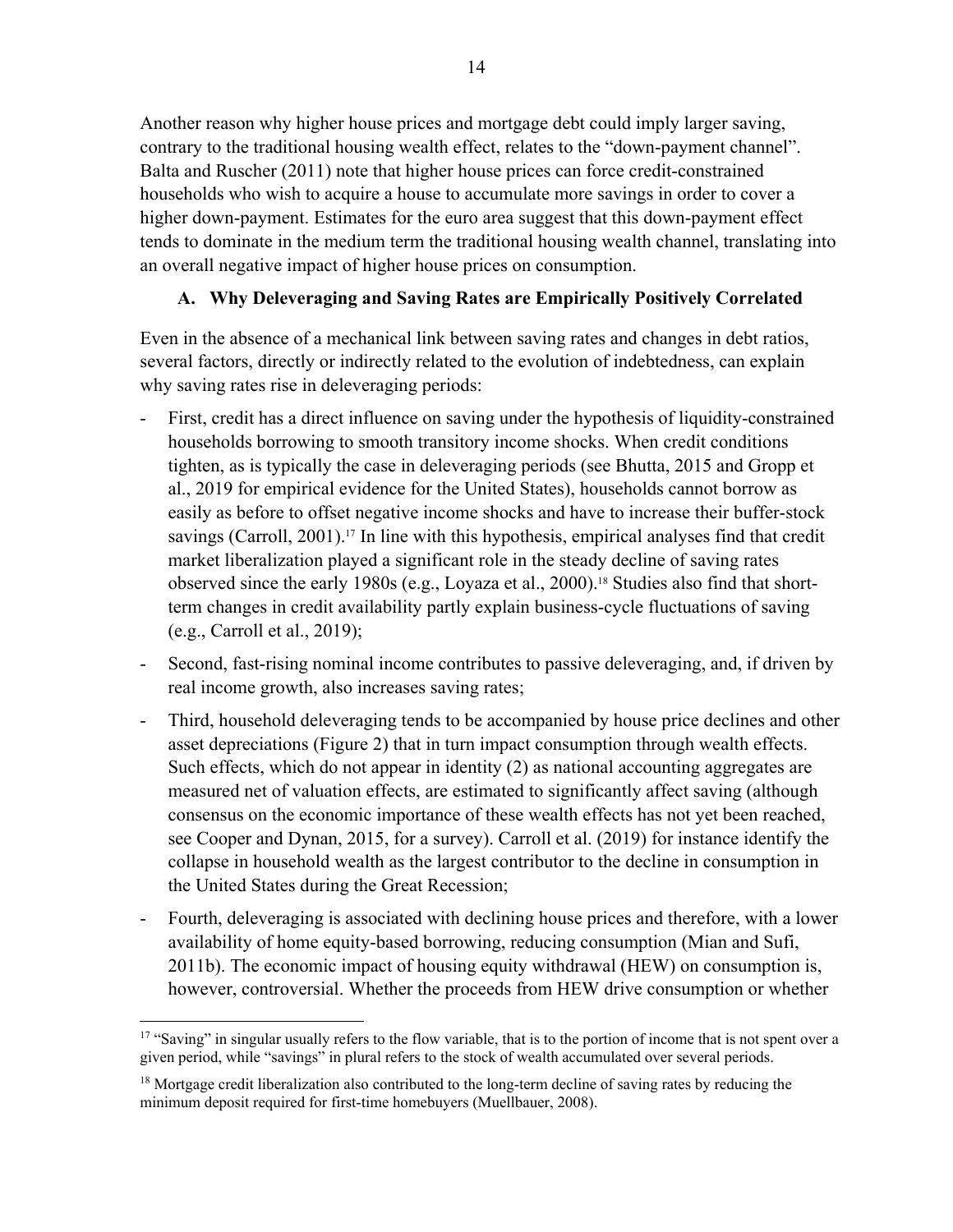the correlation between HEW and consumption results from the wealth effect of rising property prices remains uncertain. In addition, the share of home-equity based borrowing used for consumption purpose may be relatively marginal in some countries (Menegatti and Roubini, 2007);

- Finally, deleveraging and credit busts are often associated with depressed labor markets and higher economic uncertainty (Figure 2) leading to higher precautionary saving. Mody et al. (2012) estimate for instance that at least two-fifths of the increase in saving observed in 2007-2009 in OECD countries is due to higher unemployment risk and GDP volatility.

While the first factor (the liquidity-constrained households' hypothesis) implies a causal relationship running from credit to saving, credit does not play a direct role in the case of the last three factors. Identifying the direct influence of credit on saving therefore requires to properly control for effects indirectly related to changes in debt ratios.

# **Figure 2 – Changes of macroeconomic variables around historical debt turning points**

Change of real house prices during the deleveraging (percent)



Change of the unemployment rate during the deleveraging (percentage points)



Change of average annual growth rate of real stock prices between boom and bust (percentage points)



Change of average annual GDP growth volatility (declining growth) between boom and bust (percentage points)



Sources: OECD, national central banks, Datastream, and author's calculations.

Note: Changes in real house prices and in unemployment rates are computed from the peak to the trough of the debt ratio. Averages of annual growth rates of real stock prices and of GDP growth volatility (declining growth) are computed over 5 years before the decline of the debt ratio (boom phase) and from the peak to the trough (bust phase). GDP growth volatility is multiplied by a dummy equal to one if real GDP growth is declining, and zero otherwise. The sample is composed of the historical credit boom and bust episodes reported in Table 1, with years referring to peaks of the debt ratios.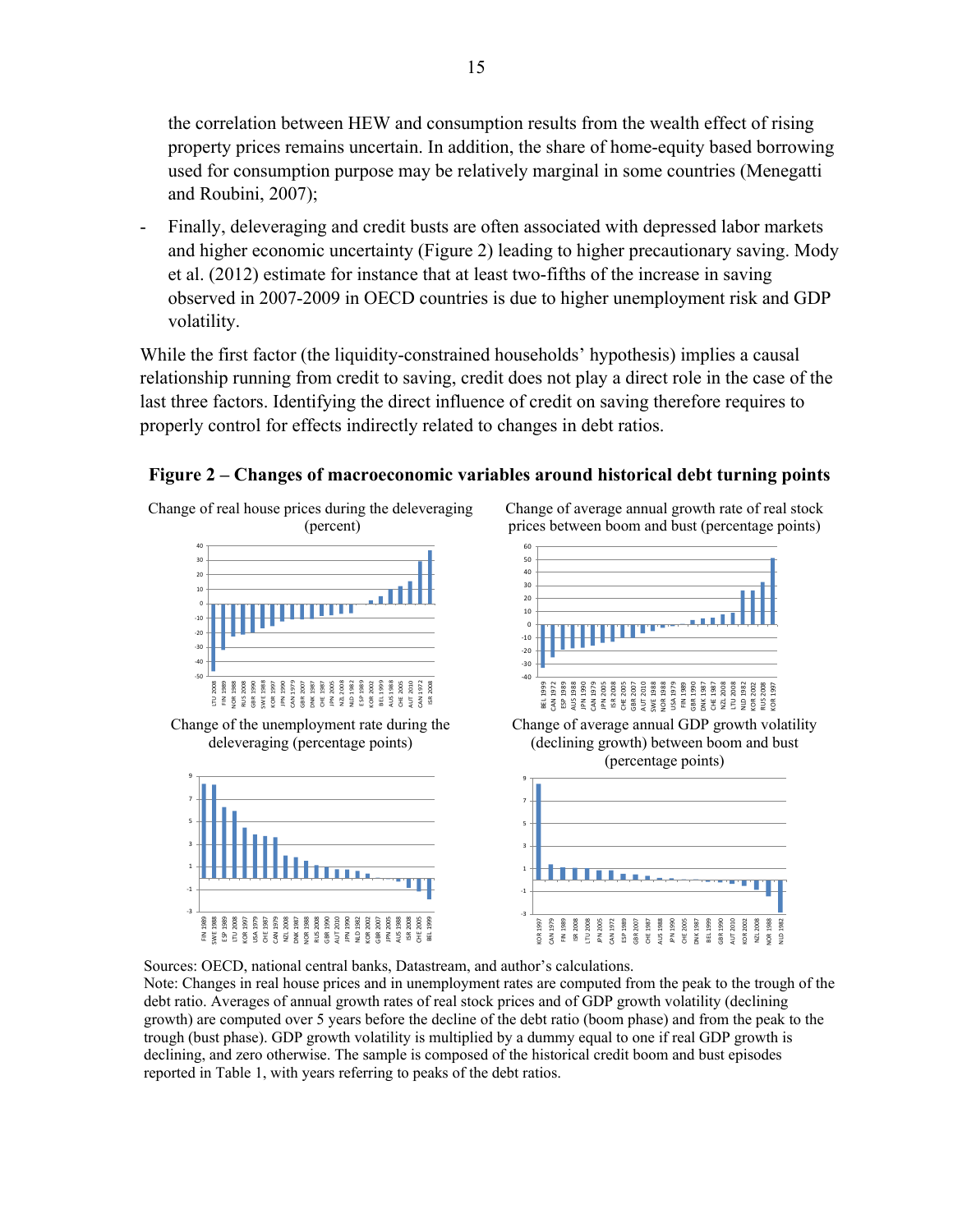# **B. Implications in Terms of Cross-Country Heterogeneity**

Several credit market features and other country-specific settings potentially affect the transmission of credit to saving implying that the strength of the credit-saving relationship may vary across economies. These settings include:

- The share of consumer credit in disposable income. Expansion in consumer credit is strongly associated with consumption growth (e.g., Bacchetta and Gerlach, 1997) and its importance in the economy is expected to strengthen the link between saving and credit. Although the evolution of household debt is mainly driven by mortgage debt, consumer and mortgage credits are highly correlated (Chmelar, 2013) and the change of total debt is likely to be accompanied by a change in consumer debt in the same direction, with immediate effects on the consumption of liquidity-constrained households.<sup>19</sup>
- The availability of housing equity withdrawal (HEW) to borrow against accumulated house equity. Greater "liquidity" of housing equity is indeed associated with a higher impact of housing sector activity on the rest of the economy by increasing the financial accelerator effect of rising house prices on consumption (see IMF, 2008, for some crosscountry evidence).
- Home ownership rates may raise the macroeconomic effects of housing wealth effects and HEW. Campbell and Cocco (2007) find microeconomic evidence of a positive effect of house prices on consumption for the cohort of old households who are homeowners, and an effect that is close to zero for the cohort of young households who are renters. The level of homeownership is, however, not a sufficient condition, as noted by Catte et al. (2004) who report a weak cross-country correspondence between owner-occupation and the sensitivity of consumption to real house prices.
- The level of the saving rate in conjunction with the degree of liquidity of household assets (as reflected by the presence of "illiquid" tax-deferred saving/pension accounts) may impact the relationship between borrowing and saving. As outlined by Menegatti and Roubini (2007), when households have low or negative saving and limited liquid assets, consumption cannot be increased in response to a positive wealth effect (or any exogenous shock) by reducing saving or financial assets and the only way for households to raise consumption is to increase financial liabilities.
- Arrangements to limit the costs for households to default on their debt may cushion the impact of deleveraging on saving rates. As stressed by Cooper (2012), households' cessation of mortgage payments actually raises the amount of income that is available for non-housing related expenditures and households may choose to default rather than reduce consumption. This "financial decelerator" mechanism (Elul, 2008) may partly explain why the damping effect of deleveraging on consumption estimated for the United

 $19$  Mortgage debt includes all loans for the purchase of real estate and home equity loans while consumer credit consists in general of credit card debt, student loans, auto loans, and credit used for the purchase of other durable goods.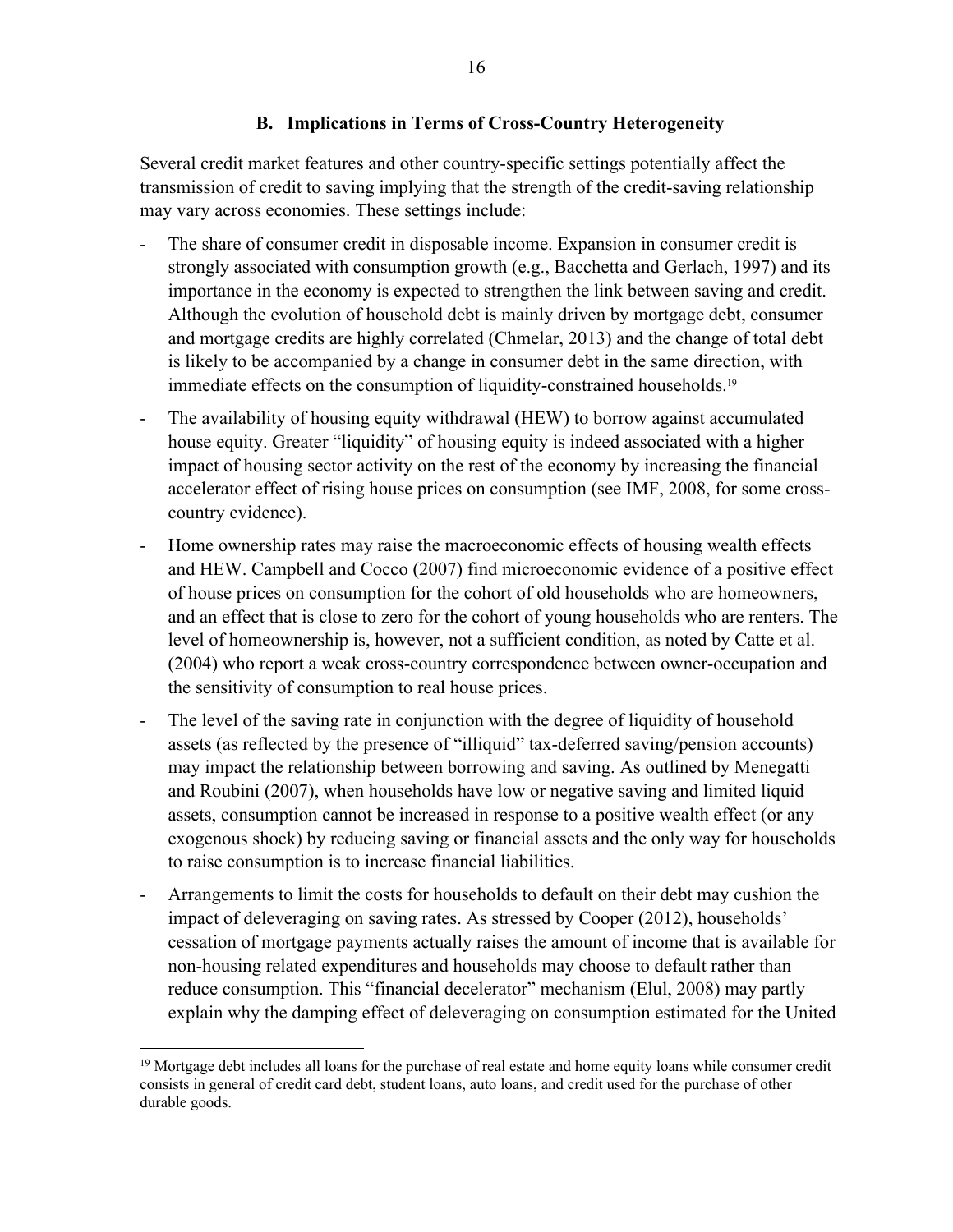States during the GFC, although non-negligible, is relatively modest (Dynan, 2012), in particular in comparison with the consumer spending collapse observed in 1930, before institutional changes lowered the cost of default by 1938 (Olney, 1999). Information on the rights of lenders to pursue a borrower's assets (other than the house securing the mortgage) in case of a default, known as lender recourse on mortgages, can be used instead of information on household debt write-down arrangements which is in general not available. Full recourse on mortgages tends to increase borrowers' incentives to honor the terms of the contract and has been associated with lower default rates (Cerutti et al., 2017).

As shown in Table 3, countries can differ significantly with respect to the above-mentioned characteristics, possibly implying a different response of saving to changing debt ratios across economies.20

# **IV. EMPIRICAL APPROACH**

This section introduces the empirical approach, presenting the variables and the econometric specification.

# *Variables*

The dependent variable is the household gross saving rate. The explanatory variable of interest is the change of the household ratio of total financial liabilities to gross disposable income.21 Regressions include as controls the usual determinants of saving identified in literature:

- Income-related variables, namely the level and the growth rate of real disposable income and the terms of trade, are expected to be positively related to saving rates as households tend to increase their saving when they become richer or their income grows faster (Lyoza et al., 2000);
- The old and young-age dependency ratios are included to account for the existence of demographic structure effects;

 $^{20}$  Full recourse is observed in most countries of my sample. This echoes the observation of Jordà et al. (2020), that restructuring or liquidation arrangements for household debt remain largely underdeveloped in most countries, in contrast to what prevails for corporate debt.

<sup>&</sup>lt;sup>21</sup> A detailed description of the construction of the debt variable is presented in the appendix of Bouis et al. (2013). The household sector refers in this paper to the aggregate account of households and non-profit institutions serving households (NPISHs) as data for the household sector alone are rarely available. The BIS database on credit to non-financial private sector (described in Dembiermont et al., 2013) also offers a measure of household indebtedness which is however in general more restrictive than the total financial liabilities variable considered here as it does not incorporate a number of items (namely "Securities other than shares" i.e. Financial derivatives; "Shares and other equity"; "Insurance technical reserves" which includes "Net equity of households in life insurance and pension funds reserve", and "Other account payables"). Importantly, for some countries, only loans from domestic financial institutions are covered. Still, the BIS debt variable represents on average more than 90 percent of total financial liabilities and the evolutions of the two debt measures are strongly correlated. The BIS debt variable is used as a source of information for countries without national account statistics.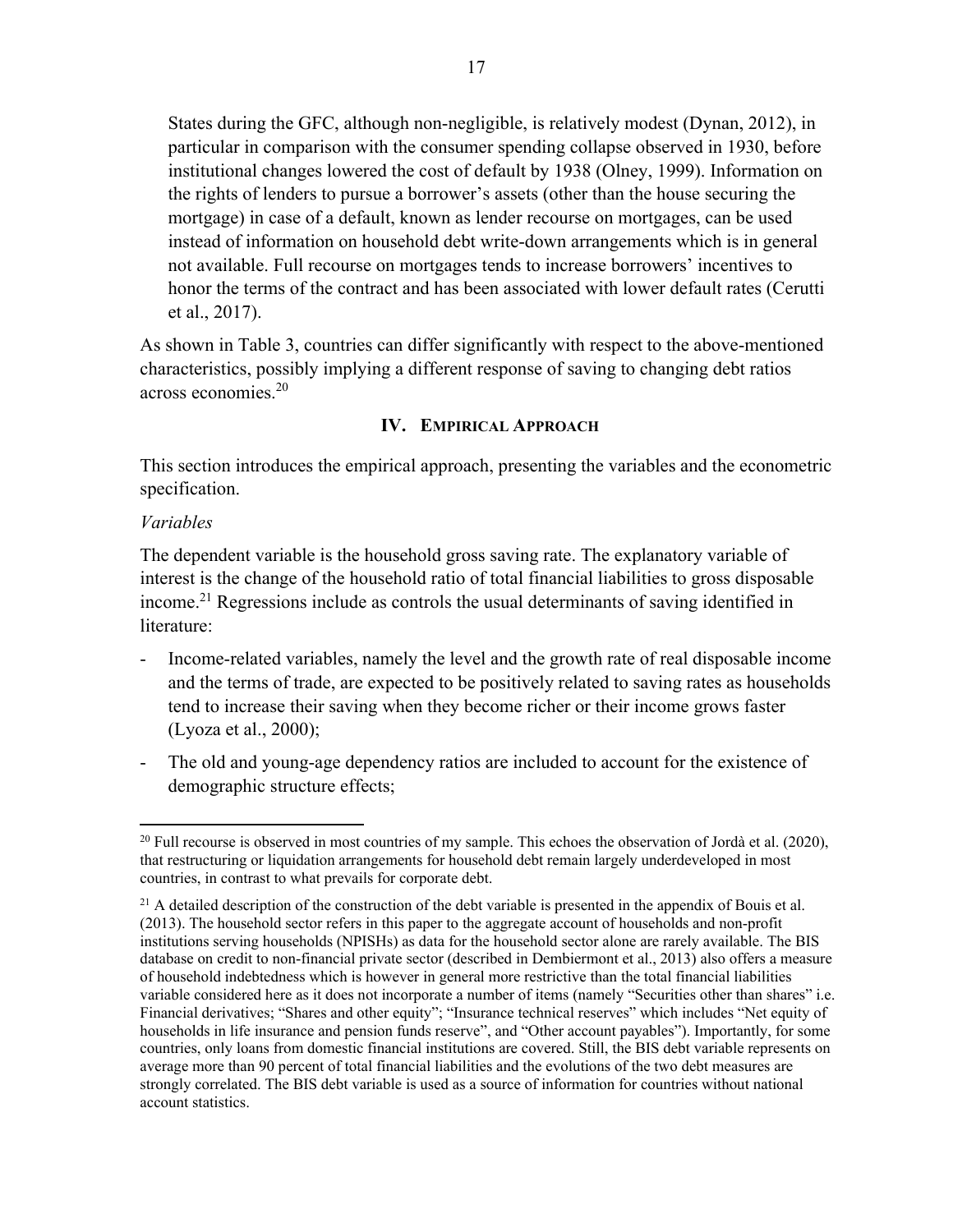- The cyclically-adjusted government net lending as a percentage of potential GDP, which is found to significantly explain OECD saving rates in previous panel regressions (e.g., Röhn, 2010), is incorporated to control for Ricardian equivalence effects;
- The unemployment rate, the inflation rate, and GDP growth volatility (based on a GARCH model measure, following Mody et al., 2012), used as proxies of income and macroeconomic uncertainty, are expected to increase saving rates for precautionary motives;

|                      | Consumer credit-to-     | Housing equity         | Homeownership     | Share of pension     | Full                  |
|----------------------|-------------------------|------------------------|-------------------|----------------------|-----------------------|
| Country              | disposable income ratio | withdrawal             | rate <sup>1</sup> | funds in GDP         | recourse <sup>2</sup> |
|                      | $(2000-19$ average)     |                        |                   | $(2009-19)$ average) |                       |
| Australia            | 15.8                    | Yes                    | 68.5              | 112.3                | Yes                   |
| Austria              | 12.1                    | No                     | 56.5              | 5.5                  | Yes                   |
| Belgium              | 8.9                     | No                     | 72.3              | 28.9                 | Yes                   |
| Brazil               |                         | No                     | 74.2              | 18.7                 | No                    |
| Canada               | 42.2                    | Yes                    | 66.7              | 141.0                | Yes                   |
| Chile                | 14.1                    | Yes                    | 60.0              | 66.5                 | Yes                   |
| China                | 38.3                    | No                     | 89.8              | 1.2                  | No                    |
| Colombia             | 12.5                    | No                     | 51.0              | 20.1                 | Yes                   |
| Croatia              | 6.4                     | No                     | 89.7              | 20.2                 | Yes                   |
| Czech Republic       | 6.7                     | No                     | 77.6              | 7.4                  | Yes                   |
| Denmark              | 13.4                    | Yes                    | 65.0              | 192.5                | Yes                   |
| Finland              | 11.2                    | Yes                    | 73.0              | 61.9                 | Yes                   |
| France               | 12.3                    | No                     | 63.3              | 9.3                  | Yes                   |
| Germany              | 10.4                    | No                     | 52.5              | 6.4                  | Yes                   |
| Greece               | 17.1                    | Yes                    | 75.3              | 0.4                  | Yes                   |
| Hungary              | 14.7                    | Yes                    | 88.0              | 6.3                  | Yes                   |
| Ireland              | 17.7                    | Yes                    | 72.6              | 43.0                 | Yes                   |
| Israel               | 22.4                    | No                     | 66.9              | 52.7                 | Yes                   |
| Italy                | 5.4                     | No                     | 73.0              | 7.8                  | Yes                   |
| Japan                | 11.2                    | Yes, but not largely   | 61.3              | 29.5                 | Yes                   |
| Korea                | 54.2                    | Yes                    | 55.5              | 21.0                 | No                    |
| Lithuania            | 3.7                     | Yes                    | 90.9              | 5.7                  | Yes                   |
| Luxembourg           | 11.1                    | No                     | 72.0              | 2.5                  | Yes                   |
| Mexico               | 6.0                     | Yes, but only recently | 73.2              | 15.5                 | No                    |
| The Netherlands      | 7.7                     | Yes                    | 67.3              | 154.8                | Yes                   |
| New Zealand          | 11.5                    | Yes                    | 64.6              | 20.8                 | Yes                   |
| Norway               | ÷.                      | Yes                    | 83.6              | 8.9                  | Yes                   |
| Poland               | 12.6                    | Yes, but rarely used   | 78.8              | 12.1                 | Yes                   |
| Portugal             | 10.4                    | No                     | 74.7              | 13.0                 | No                    |
| Russia               | 18.2                    | No                     | 85.3              | 5.6                  | Yes                   |
| Slovak Republic      | 8.2                     | Yes, but rarely used   | 89.3              | 9.8                  | Yes                   |
| Slovenia             | 10.7                    | No                     | 78.5              | 6.5                  | Yes                   |
| South Africa         | 19.5                    | No                     | 59.6              | 87.7                 | Yes                   |
| Spain                | 11.7                    | No                     | 78.7              | 13.4                 | Yes                   |
| Sweden               | 8.6                     | Yes                    | 66.5              | 72.9                 | Yes                   |
| Switzerland          | 4.0                     | No                     | 43.4              | 127.0                | Yes                   |
| Turkey               | 9.0                     | No                     | 60.4              | 1.8                  | Yes                   |
| United Kingdom       | 16.9                    | Yes                    | 67.7              | 97.1                 | Yes                   |
| <b>United States</b> | 23.1                    | Yes                    | 66.0              | 131.1                | No                    |

# **Table 3 – Differences in credit market features, homeownership rates, and pension funds (numbers in percent)**

<sup>1</sup> Numbers are averages of data for 2001, 2006, 2016 for Australia; 2000 and 2010 for Brazil; 2013-2017 for Canada; 2017 for Chile; 2008 for Colombia; 2014 and 2018 for China; 2014 and 2017 for Israel; 2003, 2008, 2013 for Japan; 2005, 2010, 2015 for Korea; 2010 and 2016 for Mexico; 2006, 2013, 2018 for New Zealand; 2010-2018 for Russia; 2015, 2016, 2018 for South Africa; 2005-18 averages for European countries and for United States.

 $2$  Full recourse refers to the rights of lenders to pursue a borrower's assets, other than the house securing the mortgage in case of a default.

Sources: National central banks, National statistics institutes, and Eurostat, for consumer credit and homeownership rates. OECD Pension Markets in Focus 2020 for shares of pension funds in GDP. OECD (2005), Igan and Lougani (2012, Table 8) and national sources, for availability of housing equity withdrawal. Cerutti et al. (2017) for full recourse.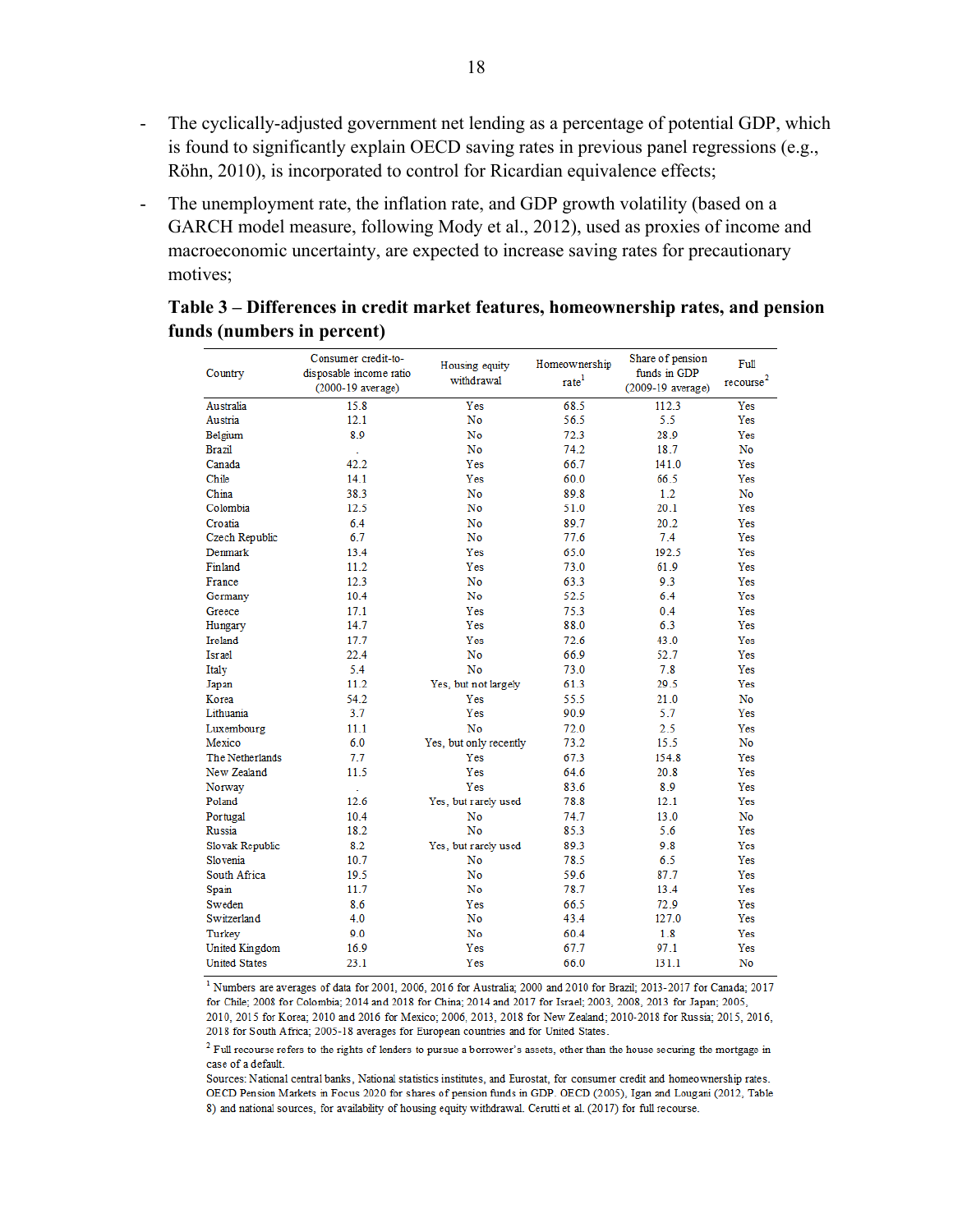- Financial variables include the real short-term interest rate and household wealth, proxied by household financial worth as a share of disposable income. Due to limited crosscountry data coverage, this measure of household wealth does not include housing wealth, which yet represents a significant share of household assets. To address this issue, regressions incorporate the growth rate of real house prices. Alternative specifications also use the growth rate of real stock market valuations given limited coverage of the household financial worth variable.

Data cover 39 countries over the period 1980-2019. Annual data of saving rates are of better quality than quarterly data while annual information on household debt offers a larger coverage across time, in particular for the deleveraging episodes of the 1980s. Description and sources of the data are provided in the appendix.

#### *Econometric specification*

I first estimate the following dynamic fixed-effects panel data equation:

$$
s_{i,t} = \alpha_0 s_{i,t-1} + \alpha_1 \ln R Y_{i,t}^d + \alpha_2 G R Y_{i,t}^d + \alpha_3 Trade_{i,t} + \alpha_4 Old_{i,t} + \alpha_5 Young_{i,t} + \alpha_6 UNR_{i,t}
$$
  
+ $\alpha_7 Inflation_{i,t} + \alpha_8 Volatility_{i,t} + \alpha_9 IRS_{i,t} + \alpha_{10} \ln \left( \frac{Debt}{Y^d} \right)_{i,t} + \alpha_{11} \Delta \left( \frac{Debt}{Y^d} \right)_{i,t} + \eta_i + \gamma_t + \varepsilon_{i,t},$  (3)

where *s* denotes the household gross saving rate, *RYd* the real household gross disposable income (in PPPs), *GRYd* the growth rate of the real household gross disposable income, *Trade* the terms of trade ratio, *Old* and *Young* are the old and young-dependency ratios, *UNR* the unemployment rate, *Inflation* the annual growth rate of the consumer price index, *Volatility* is a GARCH (1,1) measure of GDP per capita growth volatility, *IRS* the real shortterm interest rate, *Debt* is the stock of household debt (or total financial liabilities), *Yd* the nominal household gross disposable income, *ηi* and *γt* are country and year fixed effects and *ε* the error term. Household financial net worth and government net lending are considered in a second step of the analysis as including these variables in the regressions reduces the sample size due to limited time coverage in the 1980s.

I consider two estimators: the ordinary least squares dummy variable (LSDV) estimator and the system-GMM estimator (Arellano and Bover, 1995 and Blundell and Bond, 1998), where all the variables are treated as weakly exogenous with respect to the error term *ε*, except the young and old dependency ratios, the terms of trade, and time fixed effects, which are treated as strictly exogenous (following Loayza et al.  $2000$ ).<sup>22</sup>

 $22$  The consistency of the system-GMM estimator depends on whether lagged values of the explanatory variables are valid instruments. I use two specifications tests to address this issue: the first is the Hansen test of overidentifying restrictions which tests the overall validity of the instruments; the second examines the hypothesis that the error term is not serially correlated, or in case of serial correlation, that it follows a finiteorder moving-average (MA) process. First-order serial correlation of the differenced error term is generally expected even if the error term in level is uncorrelated. Second-order serial correlation of the differenced error term indicates that the error term in levels is serially correlated and follows an MA(1) process. If the test fails to (continued…)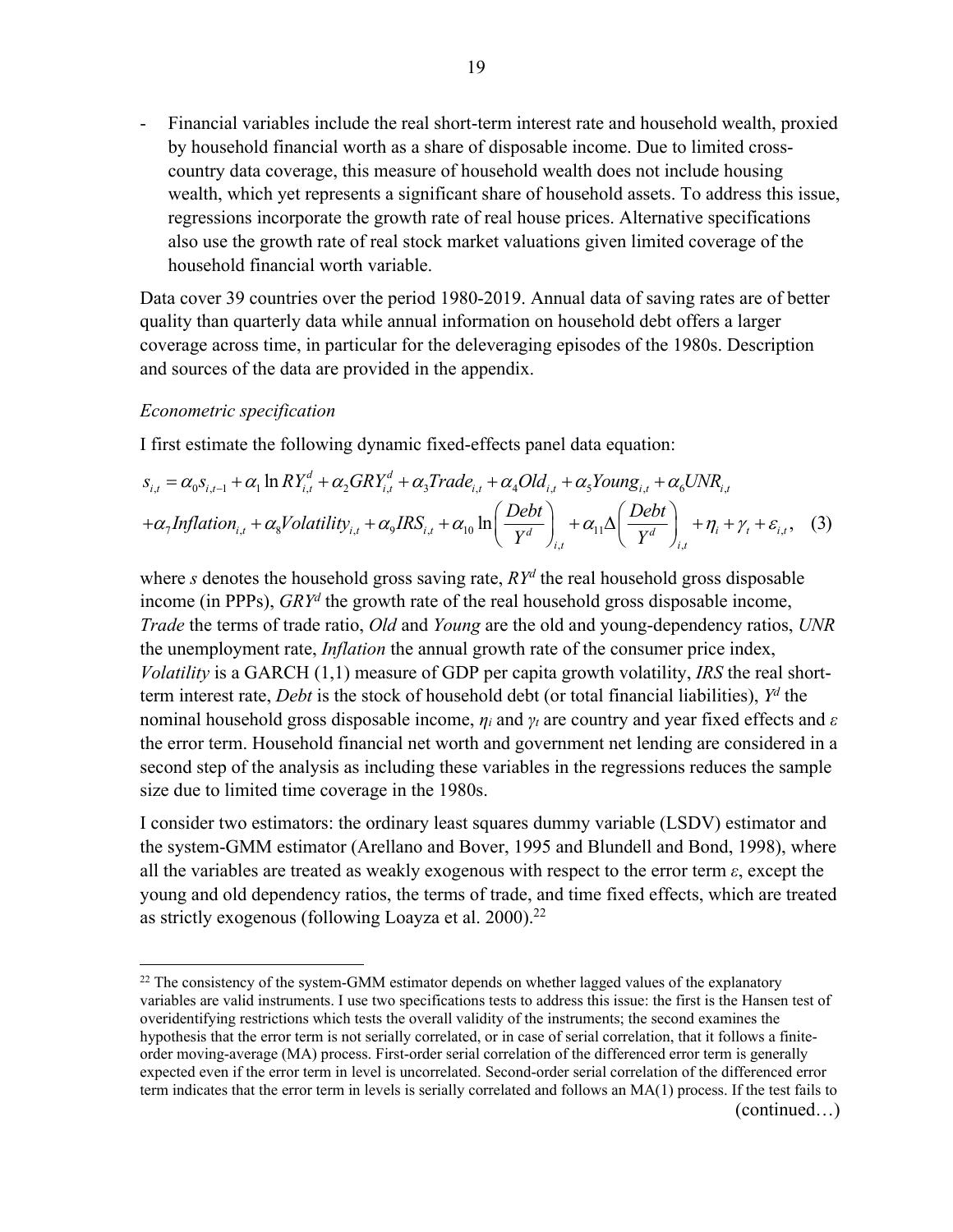These two estimators have their pros and cons. The LSDV estimator can deliver biased estimates due to the well-known Nickell (1981) bias and the likely jointly endogeneity of some of the explanatory variables with the saving rate and consumption growth. The biascorrected LSDV estimator of Bruno (2005) could outperform the GMM estimators in terms of bias and root mean squared error (Bruno, 2005), especially for panel data with a small number of cross-sectional units but does not deal with the potential endogeneity of independent variables. The system-GMM estimator works well when the number of panel units is large and the time dimension is small. But for the typical size of a macroeconomic panel (*T* and *N* are here close to 40), Monte Carlo simulations indicate that the Nickell bias created by using the LSDV estimator is more than offset by its greater precision compared to IV and GMM estimators (Attanasio et al. (2000) or Cecchetti et al. (2011)). Second, with GMM estimator, the set of available instruments is potentially large, and using too many instruments may weaken its effectiveness. This is particularly true in macroeconomic panels where the number of instruments can quickly exceed the number of countries, which sets the maximum limit recommended in the literature (Roodman, 2009).<sup>23</sup> For this reason, only a sub-set of control variables can be used, especially when controlling for year fixed effects.

A third approach consists of using an external instrument for the change of the debt ratio. Mian et al. (2017), for example, consider the mortgage-sovereign spread. This variable, however, appears to be a weak instrument for my sample of observations. Zabai (2017) reports a similar issue when using a sample of countries different from the one used by Mian et al. (2017). Another candidate instrument could be macroprudential policy but again, the strength of this instrument seems highly sensitive to the sample composition. Alam et al. (2019) find for instance that household debt is related to some macroprudential policy measures of the IMF integrated Macroprudential Policy (iMaPP) database, but this holds mainly when considering a large sample of advanced and emerging market economies, while only a few countries actively used macroprudential policy to address household indebtedness. In many cases, the active deleveraging observed in the early phase of the deleveraging is probably explained by a repricing of risk by banks rather than by a tightening of borrowerbased and/or lender-based macroprudential measures.<sup>24</sup>

#### **V. ESTIMATION RESULTS**

This section presents the econometric results. It first discusses estimates of the baseline specification in which the effect on saving of the change of the debt-to-income ratio is decomposed into rising and declining indebtedness. Section B discusses cross-country

reject the null hypothesis of absence of second-order correlation, the original error term is serially uncorrelated and the corresponding moment conditions are used.

 $^{23}$  In general, I am here considering one lag as instrument of variables while collapsing the instrument matrix into one column, following recommendations by Roodman (2009).

<sup>&</sup>lt;sup>24</sup> Arena et al. (2020) report that macroprudential policy implemented in recent years by European countries has been mainly effective in strengthening resilience and containing systemic financial risks rather than in containing the growth of house prices and of overall credit in a context of still-accommodative monetary policy.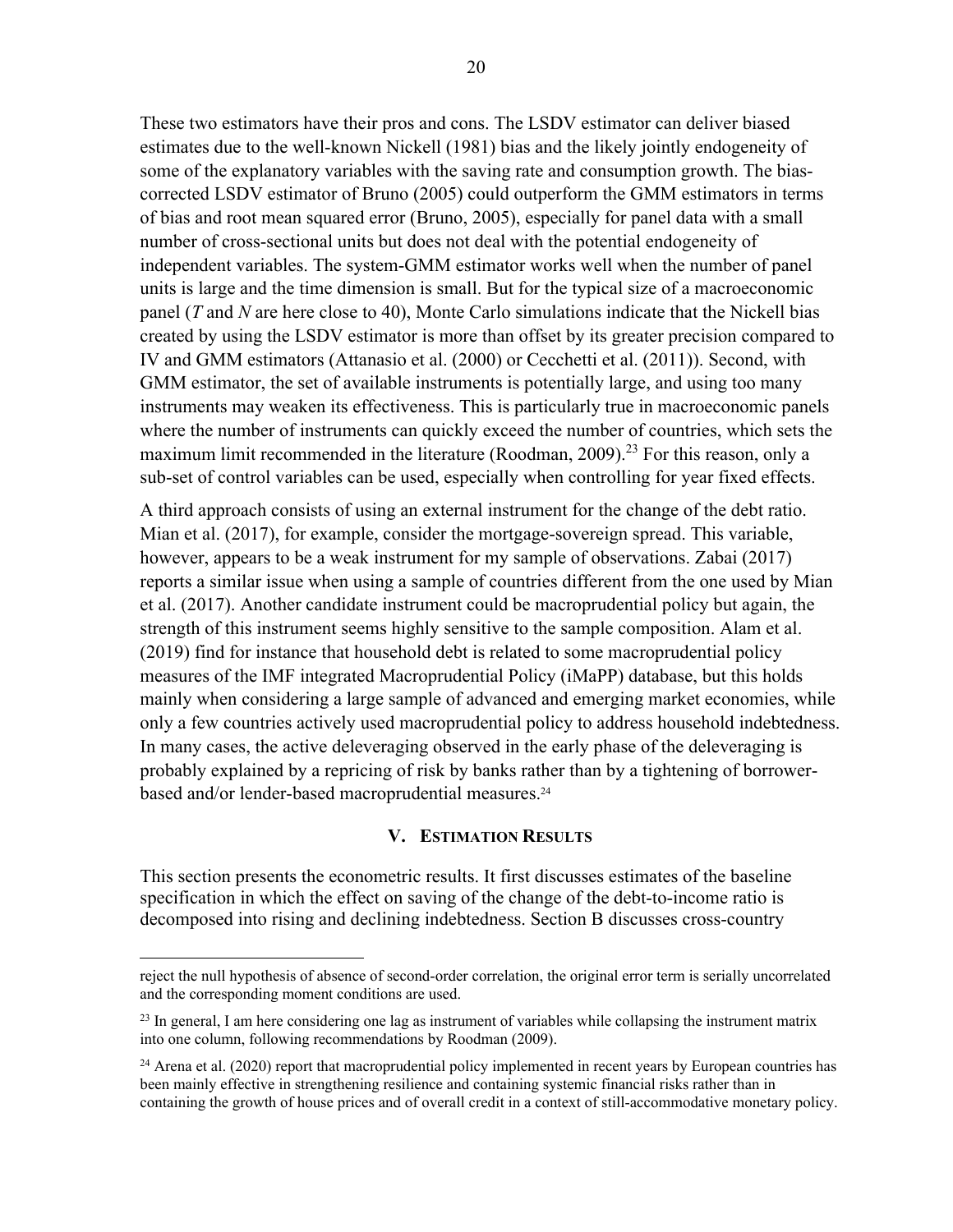heterogeneity and the role of institutional and credit market institutions in the relationship between deleveraging and saving. Section C analyzes the contributions of the respective changes of consumer credit and of mortgages in the deleveraging-saving relationship.

# **A. Baseline Regressions**

Columns (1) to (5) of Table 4 present results of the baseline equation for the saving rate using the LSDV estimator and the full sample of observations. Traditional determinants considered in the literature are generally significant with the expected signs. The lagged household saving rate has a positive and significant coefficient with a large degree of persistence (estimated coefficient of about 0.8), implying that the long-run effects of other explanatory variables are about fifth as large as their respective short-run effects, in case these variables change permanently.

Revenue-related variables – the log of real disposable income (in PPPs) and its growth rate – have the expected positive sign (the terms of trade are also significant but surprisingly with a negative sign). The growth rate of the real disposable income has a material impact on saving with a one-standard deviation increase in this variable being associated to a rise of the household saving rate in the short run of 1.0 percentage point (based on regression (4)), representing the highest effect among the explanatory variables considered here.

Unreported regressions indicate that both positive and negative growth rates of real disposable income are positively related to saving rates (with coefficients statistically highly significant), suggesting that households increase their saving when disposable income grows faster but dissave as disposable income declines. This result is consistent with the hypothesis that households run down saving in the face of a negative income shock to smooth consumption. It is also in line with the observation in several European economies (e.g., Austria, Belgium, Greece, Italy, Spain) of a sharp decline in household saving rates in the wake of the GFC, despite higher economic uncertainty, in a context of falling disposable income.

The negative coefficient on the old dependency ratio is consistent with standard life-cycle models of consumption. A one-standard deviation increase in the old-age dependency ratio leads to a saving rate rise of 0.4 percentage points.

As expected, higher economic uncertainty, as proxied by unemployment, inflation, and GDP growth volatility, translates into larger saving rates, probably reflecting some precautionary saving motives. A one-standard deviation increase in GDP growth volatility is associated with an increase of the saving rate of 0.3 percentage points, and a one-standard deviation increase in inflation by 0.5 percentage points of the saving rate.

The real interest rate is positively related to the saving rate, suggesting that its substitution effects outweigh its income effects. This result contradicts Loayza et al.'s (2000) finding of a negative effect of the real interest rate on household saving but is consistent with Mody et al. (2012) whose sample of countries is closer to mine.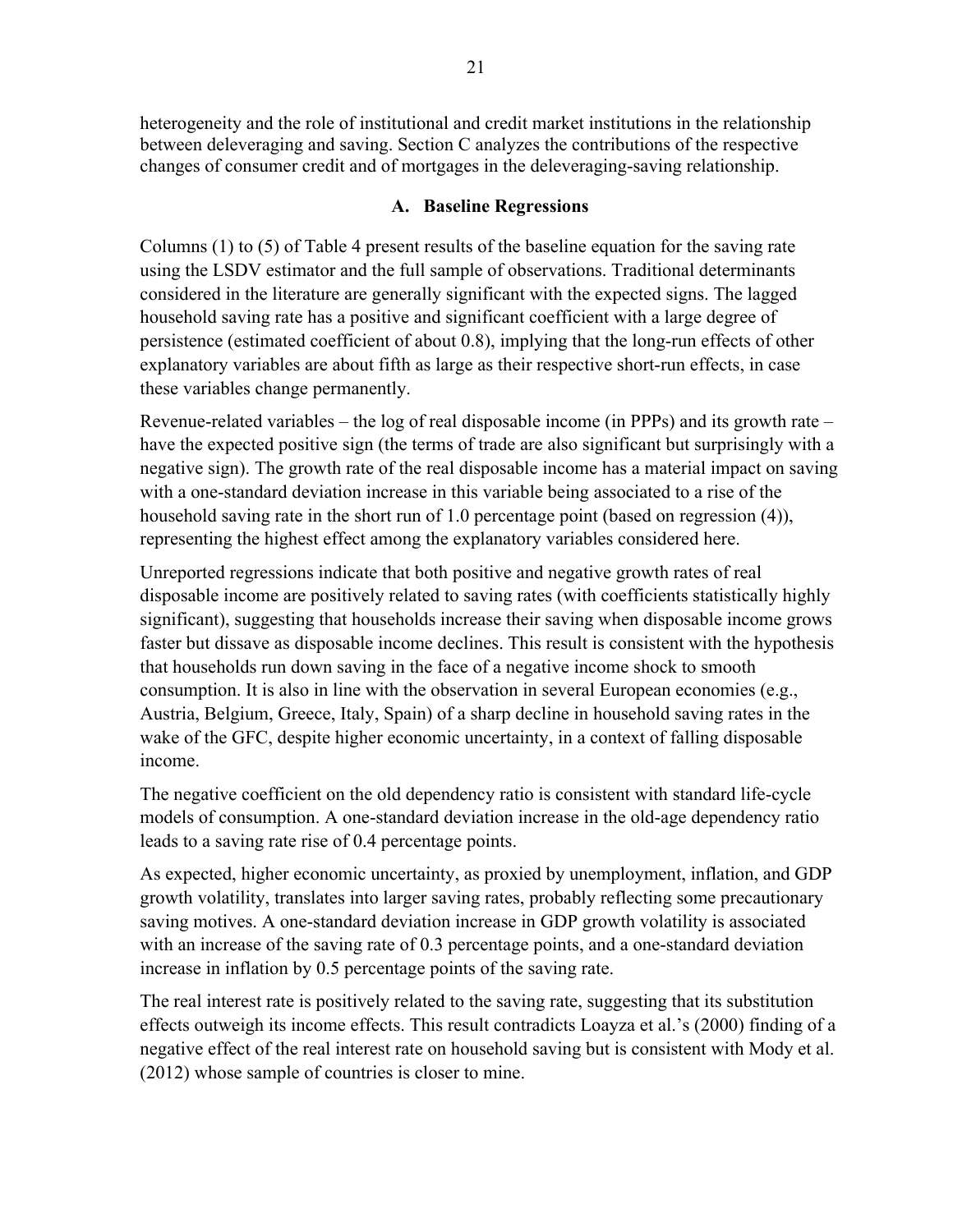Finally, the estimated coefficient of the change of the household debt-to-disposable income ratio (column (1)) is highly significant (under the 0.1% statistical level), with the expected negative sign. The economic impact of the variable is also important. A one-standard deviation increase in the change of the debt ratio – corresponding to 5 percentage points of gross disposable income – is associated with a 0.4 percentage point decline of the saving rate in the short run.

|                                                 |                |                          |                |                          |                       | Dependent variable: Household gross saving rate |                          |                          |                |
|-------------------------------------------------|----------------|--------------------------|----------------|--------------------------|-----------------------|-------------------------------------------------|--------------------------|--------------------------|----------------|
|                                                 |                | LSDV                     |                |                          |                       |                                                 | System GMM               |                          |                |
|                                                 | (1)            | (2)                      | (3)            | (4)                      | (5)                   | (6)                                             | (7)                      | (8)                      | (9)            |
| Lagged saving rate                              | $0.811***$     | $0.813***$               | $0.820***$     | $0.818***$               | $0.820***$            | $0.758***$                                      | $1.111***$               | $0.895***$               | $0.952***$     |
|                                                 | (28.06)        | (28.88)                  | (28.14)        | (30.01)                  | (29.99)               | (14.98)                                         | (5.43)                   | (13.22)                  | (14.21)        |
| Log (Real disposable income Yd)                 | $3.421***$     | 3.380***                 | $4.077***$     | $3.333***$               | $3.213***$            | $5.116***$                                      |                          | $-0.562**$               | $-0.338$       |
|                                                 | (4.13)         | (4.20)                   | (4.84)         | (4.64)                   | (4.33)                | (3.19)                                          |                          | $(-2.02)$                | $(-0.87)$      |
| Real growth rate of Yd                          | $0.276***$     | $0.276***$               | $0.290***$     | $0.346***$               | $0.303***$            | $0.400***$                                      | 0.048                    | 0.192                    | $-0.041$       |
|                                                 | (8.43)         | (8.54)                   | (10.69)        | (9.73)                   | (6.09)                | (8.02)                                          | (0.29)                   | (1.43)                   | $(-0.35)$      |
| Terms of trade <sup>(a)</sup>                   | $-2.286*$      | $-2.428*$                | $-2.248$       | $-2.862**$               | $-2.735***$           | $-0.912$                                        |                          | 4.128                    | 2.079          |
|                                                 | $(-1.72)$      | $(-1.90)$                | $(-1.49)$      | $(-2.33)$                | $(-2.33)$             | $(-0.22)$                                       |                          | (1.15)                   | (0.53)         |
| Old dependency ratio                            | $-0.075***$    | $-0.078***$              | $-0.045$       | $-0.074**$               | $-0.069**$            | $-0.155$                                        |                          | $-0.086$                 | $-0.049$       |
|                                                 | $(-2.24)$      | $(-2.43)$                | $(-1.21)$      | $(-2.30)$                | $(-2.07)$             | $(-1.57)$                                       |                          | $(-1.55)$                | $(-0.95)$      |
| Young dependency ratio                          | 0.013          | 0.011                    | $-0.029$       | 0.005                    | 0.012                 | $-0.006$                                        |                          | $-0.046$                 | 0.009          |
|                                                 | (0.32)         | (0.26)                   | $(-0.59)$      | (0.14)                   | (0.33)                | $(-0.08)$                                       |                          | $(-0.98)$                | (0.23)         |
| Unemployment rate <sup>(a)</sup>                | $0.627**$      | $0.594**$                | $0.803***$     | 0.452                    | $0.561*$              | 0.440                                           |                          | $-0.395$                 | $-1.297$       |
|                                                 | (2.12)         | (2.09)                   | (2.88)         | (1.50)                   | (1.91)                | (1.22)                                          |                          | $(-0.52)$                | $(-1.50)$      |
| Inflation rate $(a)$                            | $18.103***$    | 18.448***                | $20.281***$    | $17.020***$              | $12.570***$           | 24.986**                                        |                          | 34.004***                | 21.117*        |
|                                                 | (5.31)         | (5.42)                   | (5.15)         | (5.52)                   | (3.30)                | (2.76)                                          |                          | (3.40)                   | (1.91)         |
| GDP growth volatility                           | $0.175***$     | $0.185***$               | $0.205***$     | $0.181***$               | $0.185***$            | $0.182**$                                       |                          | 0.283                    | 0.203          |
|                                                 | (2.42)         | (2.67)                   | (2.73)         | (3.08)                   | (2.96)                | (2.17)                                          |                          | (1.50)                   | (0.90)         |
| Real interest rate <sup>(a)</sup>               | 17.790***      | 17.734***                | $17.183***$    | $16.530***$              | $16.126***$           | 25.497***                                       |                          | $-3.979$                 | $-12.412$      |
|                                                 | (4.43)         | (4.50)                   | (3.83)         | (4.59)                   | (4.38)                | (3.60)                                          |                          | $(-0.42)$                | $(-0.88)$      |
| Log (Debt/Yd)                                   | 0.259          | $0.370*$                 | 0.402          | 0.210                    | $-0.106$              | $-0.982$                                        |                          | $1.652**$                | 0.561          |
|                                                 | (1.23)         | (1.79)                   | (1.59)         | (0.91)                   | $(-0.52)$             | $(-1.31)$                                       |                          | (2.17)                   | (0.72)         |
| $\Delta$ (Debt/Yd)                              | $-0.087***$    |                          |                |                          |                       |                                                 |                          |                          |                |
|                                                 | $(-4.11)$      |                          |                |                          |                       |                                                 |                          |                          |                |
| $\Delta(Debt/Yd) > 0$                           |                | $-0.123***$              | $-0.115***$    | $-0.085***$              |                       | $-0.042**$                                      | $-0.190$                 | $-0.165*$                | $-0.026$       |
|                                                 |                | $(-5.48)$                | $(-4.39)$      | $(-4.25)$                |                       | $(-2.10)$                                       | $(-1.12)$                | $(-1.70)$                | $(-0.24)$      |
| $\Delta$ (Debt/Yd)<0                            |                | $-0.032$                 | $-0.035$       | $-0.027$                 |                       | $-0.016$                                        | 0.500                    | 0.341                    | 0.333          |
|                                                 |                | $(-0.92)$                | $(-0.99)$      | $(-0.81)$                |                       | $(-0.41)$                                       | (0.71)                   | (1.13)                   | (1.21)         |
| Change net financial wealth/Yd                  |                |                          | $-0.005$       |                          |                       |                                                 |                          |                          |                |
|                                                 |                |                          |                |                          |                       |                                                 |                          |                          |                |
| Real growth house prices                        |                |                          | $(-1.61)$      | $-0.060***$              | $-0.062***$           | $-0.094***$                                     |                          | $-0.038$                 | $-0.060$       |
|                                                 |                |                          |                | $(-5.10)$                | $(-4.96)$             | $(-6.67)$                                       |                          | $(-0.69)$                | $(-0.98)$      |
| Real growth stock prices                        |                |                          |                | 0.000                    | 0.000                 | 0.003                                           |                          |                          | $-0.024*$      |
|                                                 |                |                          |                | (0.16)                   |                       | (0.56)                                          |                          |                          | $(-1.78)$      |
|                                                 |                |                          |                |                          | (0.12)<br>$-0.052***$ |                                                 |                          |                          |                |
| Credit effect (∆Debt/Yd)                        |                |                          |                |                          | $(-2.82)$             |                                                 |                          |                          |                |
|                                                 |                |                          |                |                          | $-0.122***$           |                                                 |                          |                          |                |
| Growth effect (- $\Delta Yd/Yd\times Debt/Yd$ ) |                |                          |                |                          |                       |                                                 |                          |                          |                |
|                                                 |                |                          |                |                          | $(-2.74)$             |                                                 |                          |                          |                |
| Country fixed effects                           | Yes            | Yes                      | Yes            | Yes                      | Yes                   | Yes                                             | Yes                      | Yes                      | Yes            |
| Time fixed effects                              | Yes            | Yes                      | Yes            | Yes                      | Yes                   | Yes                                             | Yes                      | No                       | No             |
| R-squared                                       | 0.877          | 0.878                    | 0.879          | 0.886                    | 0.886                 | 0.836                                           | $\overline{\phantom{a}}$ | $\overline{\phantom{a}}$ | $\overline{a}$ |
| Number of observations                          | 1,059          | 1,059                    | 931            | 1,038                    | 1,038                 | 356                                             | 955                      | 1,040                    | 1,038          |
| Number of countries                             | 39             | 39                       | 35             | 39                       | 39                    | 27                                              | 39                       | 39                       | 39             |
| Number of instruments                           |                |                          | $\overline{a}$ |                          |                       |                                                 | 38                       | 27                       | 29             |
| $AR(2)$ test <i>p</i> -value                    |                | $\overline{a}$           | $\overline{a}$ | $\overline{\phantom{a}}$ |                       |                                                 | 0.566                    | 0.671                    | 0.885          |
| Hansen test p-value                             | $\overline{a}$ | $\overline{\phantom{a}}$ | $\overline{a}$ | $\overline{a}$           |                       |                                                 | 0.505                    | 0.511                    | 0.606          |

**Table 4 – Saving rate and change in debt ratios, baseline** 

Notes: (a) Expressed in logs (log of  $(1 + x)$  for the real interest rate and the inflation rate). Constant term and time trend (in regressions (8) and (9) only) included but not reported. \*\*\*, \*\*, \* denote significativity at the 1%, 5%, and 10% level, respectively. Robust *t*-statistics and *z*-statistics in parentheses.

Columns (2) to (4) show estimates of the effects of positive versus negative changes in the debt-to-disposable income ratio. The two coefficients have the expected negative sign but differ widely in terms of statistical and economic significances. Only rising debt ratios are statistically significant at the conventional level (below 0.1%), with a one-standard deviation increase in the change of the debt ratio  $(+3.7)$  percentage points) being associated with a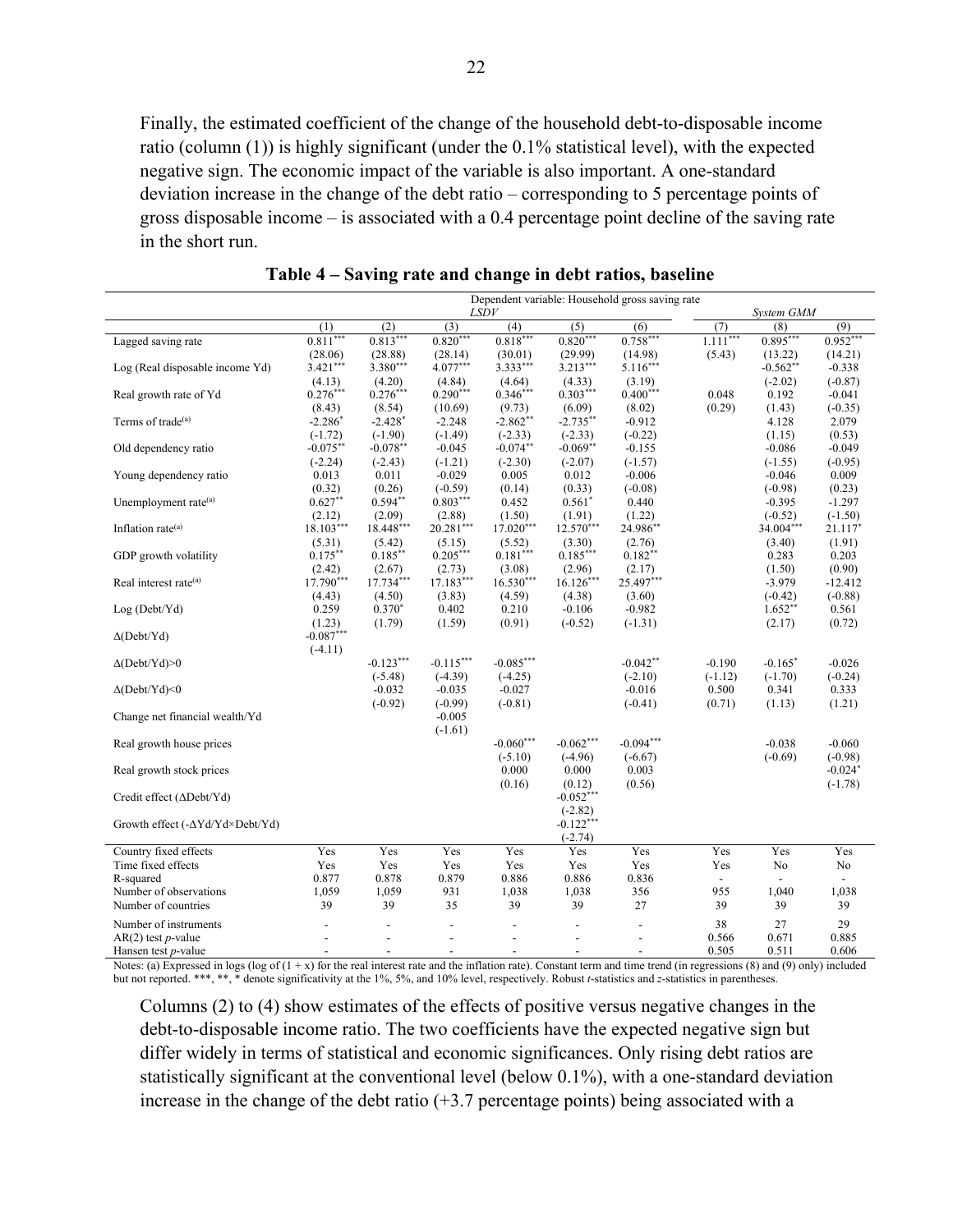decline in the household saving ratio of 0.3 percentage points (based on regression (4)). In contrast, a decline in the debt ratio of a one-standard deviation (-2.4 percentage points) is associated with statistically insignificant increase in the saving rate of only 0.06 percentage points.

Results are qualitatively similar when including control variables for wealth effects. In column (3), I report the impact from net financial wealth (scaled by disposable income). The coefficient of this variable is negative but not statistically significant. The change of the lagged net financial wealth is not significant neither (results not reported). Column (4) shows the effect from changes in house prices and stock market valuations. On theoretical grounds, the impact of house prices on saving from wealth effects is not clear-cut as an increase in house prices redistributes wealth within the household sector rather than boosting net aggregate wealth (IMF, 2008). The coefficients of both variables have the expected negative sign, consistent with a wealth effect explanation but the equity price variable is not statistically significant. A one-standard deviation increase  $(+7.1 \text{ p.p.})$  of the growth rate of real house prices leads to a 0.4 percentage point decline of the saving rate.<sup>25</sup>

Results on the impacts of positive and negative changes of the debt ratio are qualitatively similar when lagging the variables for house price growth and equity returns by one year. The growth rate of house prices is then not statistically significant anymore, contrary to equity returns which turn highly significant. Additional regressions (not reported) also indicate that both rising and declining real house price returns impact significantly the saving rate. A one-standard deviation shock on declining real house price returns (-3.4 p.p.) is associated with an increase of the saving rate of less than 0.3 percentage points.

Given that deleveraging is probably affecting real house prices (in a two-way relationship), one could infer that it indirectly increases saving rates. This effect seems, however, weak as the deleveraging variable is never significant, including when the real house price growth is dropped of the regression (column (2)). A possible explanation could be that the wealth effect from lower prices implied by deleveraging is compensated by a lower forced saving effect (lower down payment and repayments) for new borrowers when house prices are lower (see Balta and Ruscher, 2011).

The finding of the absence of impact of deleveraging also holds true when attempting to take into account Ricardian equivalence effects through the ratio of cyclically-adjusted government net lending to potential GDP (results not reported). The sample is then reduced to 30 countries due to limited coverage of this variable.

<sup>&</sup>lt;sup>25</sup> These results are in line with Case et al. (2005) who find for a panel of 14 OECD countries a larger effect on consumption of housing wealth than stock market wealth. More generally, the empirical literature on the relative sizes of the financial wealth and housing wealth effects reaches mixed results (see Cooper and Dynan, 2015, for a survey). As reminded by Pistaferri (2016), estimates of the housing wealth effect are typically small. A survey by the Congressional Budget Office (2007) states that "a \$1,000 increase in the price of a home this year will generate \$20 to \$70 of extra spending this year and in each subsequent year."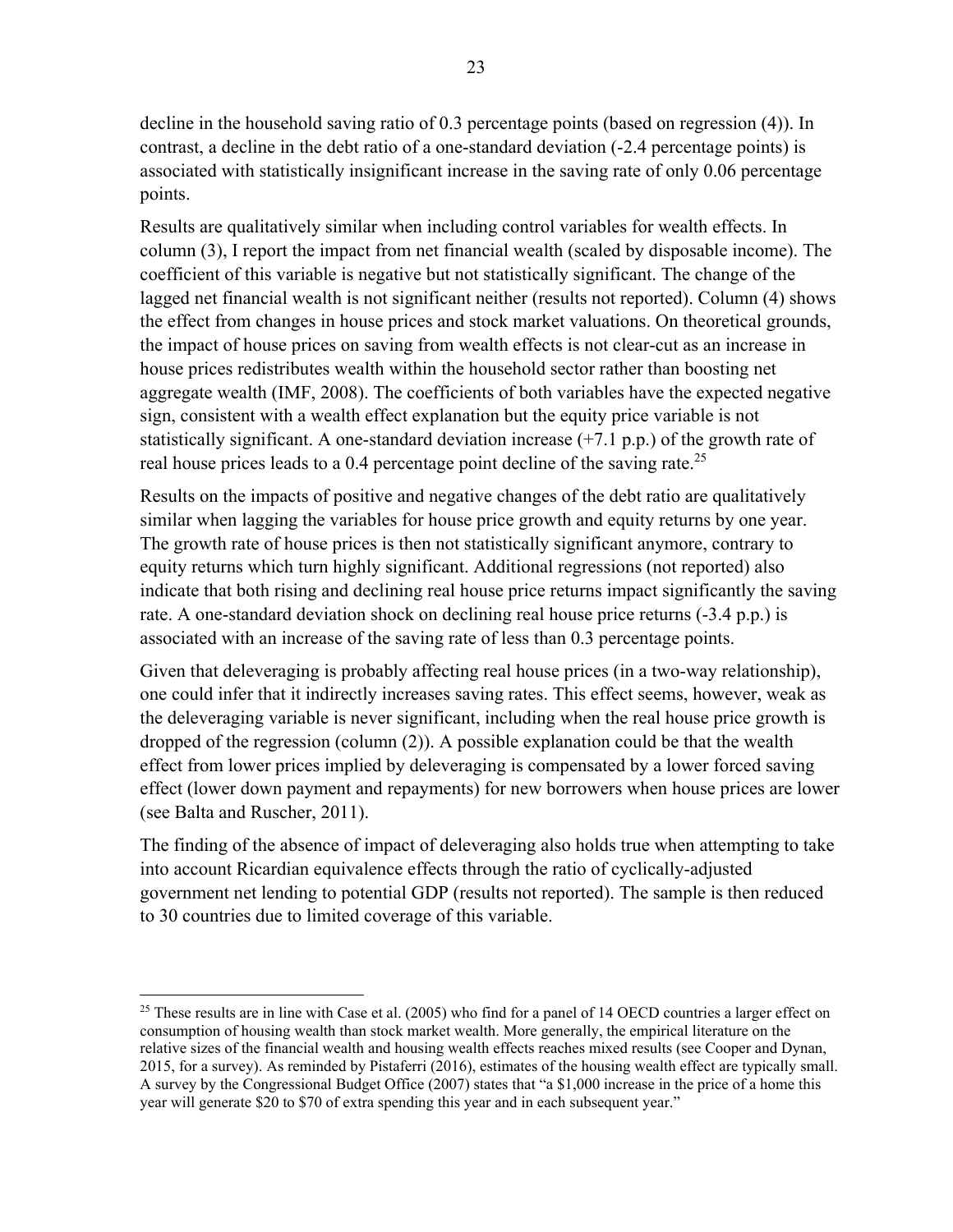In regression (5), I decompose the effect of the annual change of the debt-to-disposable income ratio into a net credit effect and a nominal income growth effect as follows:

$$
\Delta \left( \frac{Debt}{Y^d} \right)_t = \frac{\Delta Debt_t}{Y_t^d} - \frac{\Delta Y_t^d}{Y_{t-1}^d} \times \frac{Debt_{t-1}}{Y_t^d}.
$$
\n<sup>(4)</sup>

The first term on the right-hand side – the net credit-to-disposable income ratio  $\frac{\Delta Debt_t}{\gamma d_t}$ appears in the accounting identity (2) linking household saving to the change in financial liabilities (after dividing all terms of the identity by household disposable income) and is therefore expected to be an important driver of saving rates.<sup>26</sup> The second term on the righthand side – the nominal income growth effect  $\frac{\Delta Y^d_t}{v_d}$  $\frac{\Delta Y^d_t}{Y^d_{t-1}} \times \frac{Debt_{t-1}}{Y^d_{t}}$  $\frac{\partial u_{t-1}}{\partial t}$  – also matters for the analysis of the effect of deleveraging on saving, given that several episodes of household deleveraging occur through credit growth lagging behind income growth as seen in Section 2.

Results show that both coefficients are statistically highly significant, suggesting that household saving decisions are influenced by changes in debt ratios whether these latter are driven by changes in the absolute or in the relative level of credit. Additional regressions (results not reported) however indicate that nor active deleveraging (the net borrowing effect), nor passive deleveraging (the nominal income growth effect) are significant. In contrast, both active and passive debt buildups are significantly related to saving rates.<sup>27</sup>

Results presented so far indicate that rising indebtedness is associated with lower saving rates, but that declining debt ratios are not correlated with saving, contrary to the consensus view that deleveraging translates into larger saving ratios. This asymmetric effect of credit may reflect a number of factors.<sup>28</sup> First, saving rates may decline with rising indebtedness because of a financial-deepening effect and apart from this structural effect, the response of saving to credit could be relatively weak. Second, the response of saving rates to declining debt could be highly heterogeneous across economies, implying large standard errors of panel estimates of the coefficient of declining debt ratios. Finally, some observations with declining debt ratios, for example in years of very high income growth, could represent noisy observations, without any relation to deleveraging phases.

Regression (6) addresses this latter issue by restricting the estimation sample to observations with a full boom and bust cycle of the debt-to-income ratio as reported in Tables 1 and 2.

<sup>&</sup>lt;sup>26</sup> Previous analyses of the determinants of household saving rates use a similar ratio of credit flow to GDP or to disposable income as a proxy of financial depth (e.g., Lyoza et al., 2000 or Mody et al., 2012). One notable difference of these studies compared with the present paper is that they consider a broad measure of credit to the non-financial private sector, instead of credit to households.

<sup>&</sup>lt;sup>27</sup> The significant negative coefficient on the nominal growth effect during debt buildups implies a higher saving rate as nominal growth gets larger and probably captures the uncertainty effect from inflation.

 $^{28}$  Note that the asymmetry mentioned here refers to the difference in the statistical significances of leveraging and deleveraging, not to the size of the estimated coefficients of the two variables, as would be informed by a Wald test of equality, in case coefficients of the two variables were significantly different from zero.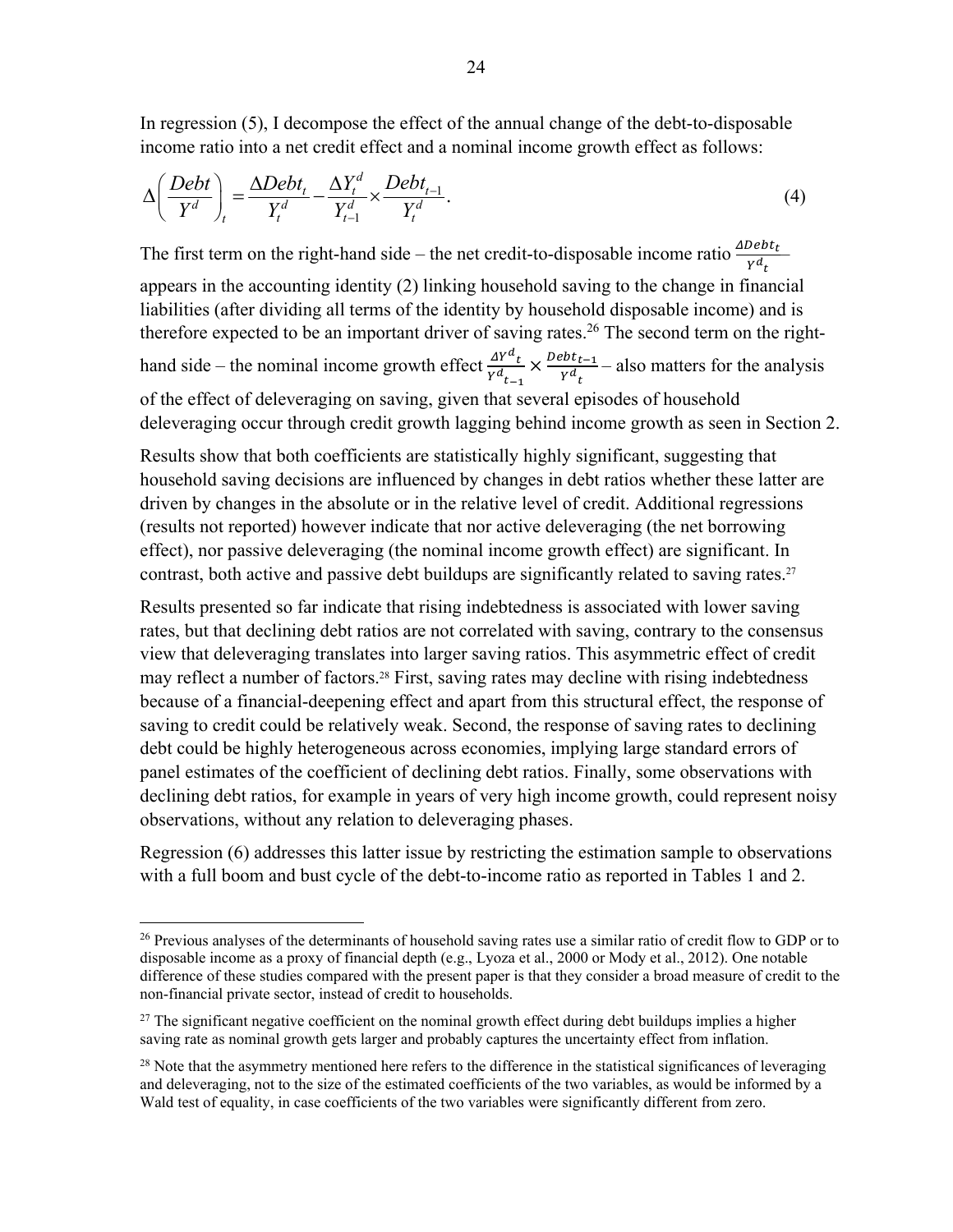More specifically, for each deleveraging episode, the estimation period starts five years before the deleveraging and ends the year the debt ratio reaches a trough (Table 1) or 2019 in the case of on-going deleveraging episodes (Table 2). In this way, I focus on the evolution of saving during the boom and the bust of household debt, limiting the possible influence of any noisy observations.<sup>29</sup> As shown in column  $(6)$ , the change in the debt ratio remains significantly related to the saving rate during debt build-ups but not in deleveraging years. Focusing on observations covering exclusively boom and bust periods of debt therefore confirms the asymmetric effect of the change in the debt ratio on saving.

Columns (7) to (9) report results for the whole sample of observations using the system GMM estimator.<sup>30</sup> Regression (7) includes year fixed effects but given the constrains on the number of instruments, only a sub-set of controls can be considered in the regression. None of the variables are however significant. In regressions (8) and (9), a common time trend replaces the year fixed effects, allowing to include the whole set of control variables.<sup>31</sup> Again, the coefficient on the deleveraging variable is not significant and is even positive while the debt build-up variable has a negative coefficient statistically significant at 10 percent in regression (8). In alternative regressions where the house price growth and the equity returns are lagged by one year (results not reported), the debt build-up variable is highly significant in both regressions while the coefficient of the deleveraging variable remains positive and even turns significant at 10 percent in one regression. In any cases, deleveraging is never associated with higher saving rates.

#### *First-differenced saving rates*

To address possible non-stationarity issues, and given the long time span of the analysis, I also estimate regressions where the saving rate and most control variables are first differenced:

$$
\Delta s_{i,t} = \alpha_0 \Delta s_{i,t-1} + \alpha_1 \Delta \ln R Y_{i,t}^d + \alpha_2 \Delta G R Y_{i,t}^d + \alpha_3 \Delta Trade_{i,t} + \alpha_4 \Delta Old_{i,t} + \alpha_5 \Delta Young_{i,t} \n+ \alpha_6 \Delta U N R_{i,t} + \alpha_7 \Delta Inflation_{i,t} + \alpha_8 \Delta Volatility_{i,t} + \alpha_9 \Delta IRS_{i,t} + \alpha_{10} \ln \left( \frac{Debt}{Y^d} \right)_{i,t} \n+ \alpha_{11} \Delta \left( \frac{Debt}{Y^d} \right)_{i,t} + \eta_i + \gamma_t + \varepsilon_{i,t}.
$$
\n(5)

<sup>&</sup>lt;sup>29</sup> The deleveraging episodes of the Netherlands and of Switzerland in the early 1990s, as well as the one of South Africa at end 1990s-early 2000s are not included in the estimations because of a lack of data. The episode of Greece of early 2010s is excluded as the debt ratio increased in 2011-2013 due to a drop of disposable income and despite the contraction of the stock of debt, making the change of the debt to disposable income ratio irrelevant.

<sup>&</sup>lt;sup>30</sup> The Arellano-Bond test indicate that serial correlation in the residuals, potentially undermining the use of lagged variables as instruments, should not be a concern. The Hansen test of over-identifying restrictions does not suggest that any instruments might be invalid.

<sup>&</sup>lt;sup>31</sup> The GARCH-based measure of GDP growth volatility is replaced by the standard deviation of quarterly real GDP growth measured over the two preceding years. In the GMM approach, explanatory variables are instrumented by their lagged values which is not possible with the GARCH-based variable as its construction uses both past and future information.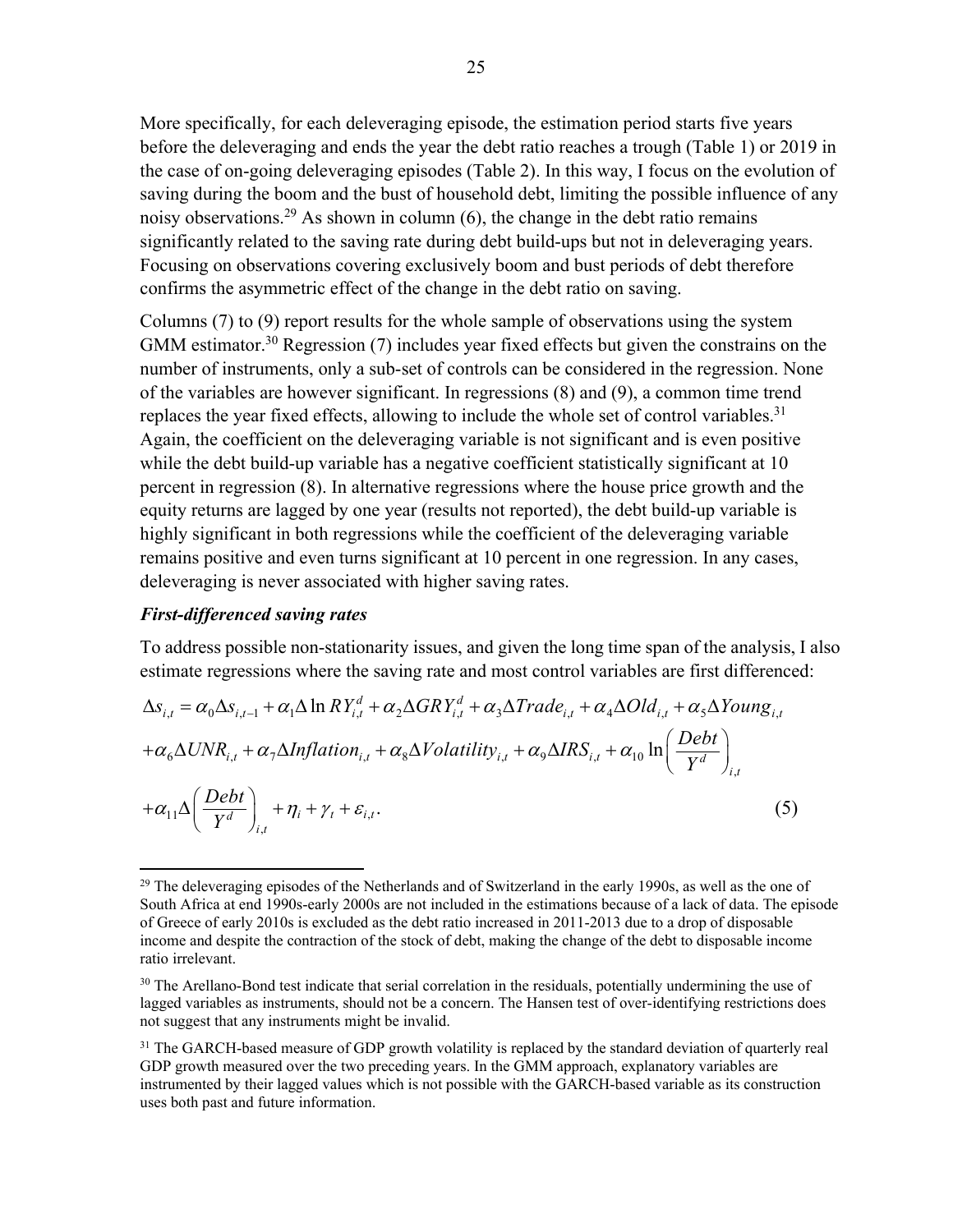Results presented in Appendix Table 2 are qualitatively similar as for regressions of the saving rate in level, although the lagged dependent variable is not significant anymore given the absence of persistence of the change of the saving ratio.

# *Consumption growth*

Finally, as an additional robustness check of the results, I investigate the effect of deleveraging on consumption growth by running the following regression:

$$
\left(\frac{\Delta Conso}{Conso}\right)_{i,t} = \alpha_0 \left(\frac{\Delta Conso}{Conso}\right)_{i,t-1} + \alpha_1 \Delta \ln R Y_{i,t}^d + \alpha_2 \Delta G R Y_{i,t}^d + \alpha_3 \Delta Trade_{i,t} + \alpha_4 \Delta Old_{i,t} + \alpha_5 \Delta Young_{i,t} + \alpha_6 \Delta UNR_{i,t} + \alpha_7 \Delta Inflation_{i,t} + \alpha_8 \Delta Volatility_{i,t} + \alpha_9 \Delta IRS_{i,t} + \alpha_{10} \ln \left(\frac{Debt}{Y^d}\right)_{i,t} + \alpha_{11} \Delta \left(\frac{Debt}{Y^d}\right)_{i,t} + \eta_i + \gamma_t + \varepsilon_{i,t}.
$$
\n(6)

Results presented in Appendix Table 3 confirm that rising indebtedness is associated with higher consumption growth, but that deleveraging does not weigh on consumption.

Overall, estimates suggest the absence of any effect on saving rates or consumption growth from declining household debt ratios for the average economy, even when limiting the estimation sample to observations covering exclusively boom-bust credit cycles. While the effect from rising debt ratios is robust to various specifications and control variables, the impact from declining debt ratios appears non-significant, lending support to the hypothesis of an asymmetric effect of changes of debt ratios on saving and consumption.

Mortgage market liberalization – in particular the increased availability of refinancing opportunities and lower effective down payment requirements – may partly account for this asymmetry, as household indebtedness rarely returns to its pre-boom level and reversals of financial reforms are scares (Abiad et al., 2010). Household debt defaults could also explain why for a given change of the debt ratio, the economic impact on saving rates of rising indebtedness is significant contrary to the effect from deleveraging. While households may take advantage of looser credit conditions to finance consumption during the boom, defaulting on debt during the bust could mitigate the negative effect from lower credit and makes consumption smoother. Finally, cross-country heterogeneity in the credit-saving relationship could also account for the large standard errors of the estimated coefficient of declining debt ratios, as examined in the next section.

# **B. Cross-Country Heterogeneity and the Role of Credit Market Institutions**

Although panel data estimates indicate the absence of a significant effect of deleveraging on saving rates and consumption growth, this finding may not be true for all economies given the cross-country heterogeneity in credit market institutions and other country–specific institutional settings (Table 3) possibly shaping the response of household saving to credit. Scatter plots between quarterly net credit-to-disposable income ratios and household saving rates over 1995-2019 indeed suggest that the strength of the credit-saving relationship varies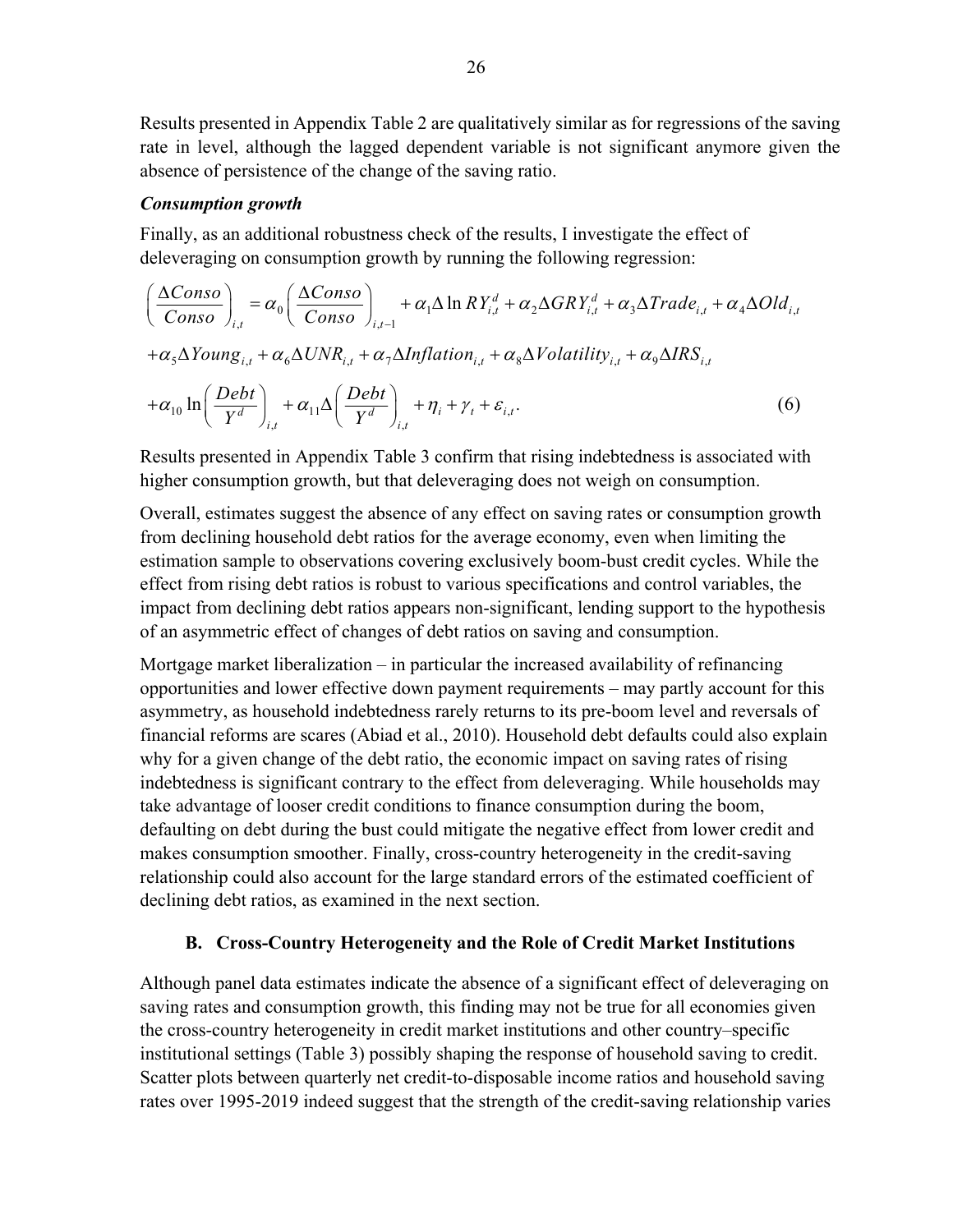greatly across countries (Figure 3). The saving-credit correlation is, for example, particularly strong in Australia, Canada, Korea, Russia, the United Kingdom, or the United States while it appears virtually nil in some other countries (e.g., Belgium, Finland, Italy, Poland).<sup>32</sup> Against this background, this section investigates the role played by credit market features and other institutional settings in explaining cross-country differences in the credit-saving relationship.

Following the discussion of Section III, I consider four interaction variables with the change of debt ratios: (i) the prevalence of consumer credit as a share of disposable income (dummy variable equal to one if the average ratio of consumer credit to disposable income is larger than 14 percent; zero otherwise);<sup>33</sup> (ii) the availability of housing equity withdrawal (HEW); (iii) the importance of homeownership (dummy variable equal to one if the average homeownership rate of the country is above the sample median); and (iv) the level of the saving rate in conjunction with the share of pension funds in the economy (dummy variable equal to one if the country has an average saving rate below sample median and a share of pension funds in GDP above sample median; zero otherwise).34 I do not consider the interaction with the degree of lender recourse, given limited cross-country variation of this variable.

```
Figure 3 – Net credit-to-disposable income ratios d
Debt
                                                                  \frac{\Delta Debt}{Y^d}
```




Sources: OECD, national accounts, BIS.

 $32$  The correlations between saving rates and the changes in debt ratios are pretty similar.

 $33$  The 14-percent threshold allows to isolate countries with an average credit ratio above the sample median (12) percent) during several years surrounding any deleveraging episode (Australia, Canada, Chile, China, Greece, Hungary, Ireland, Israel, Korea, Russia, South Africa, United Kingdom, and United States).

 $34$  Information on institutional settings is in most cases only available over the past 20 years so the analysis might be carried out from the early 2000s rather than over the whole sample period. The ranking of countries with respect to most institutional factors and credit-market features is however unlikely to have changed much over time. Results are anyway qualitatively similar when regressions are estimated from 2000 rather than over the whole sample period.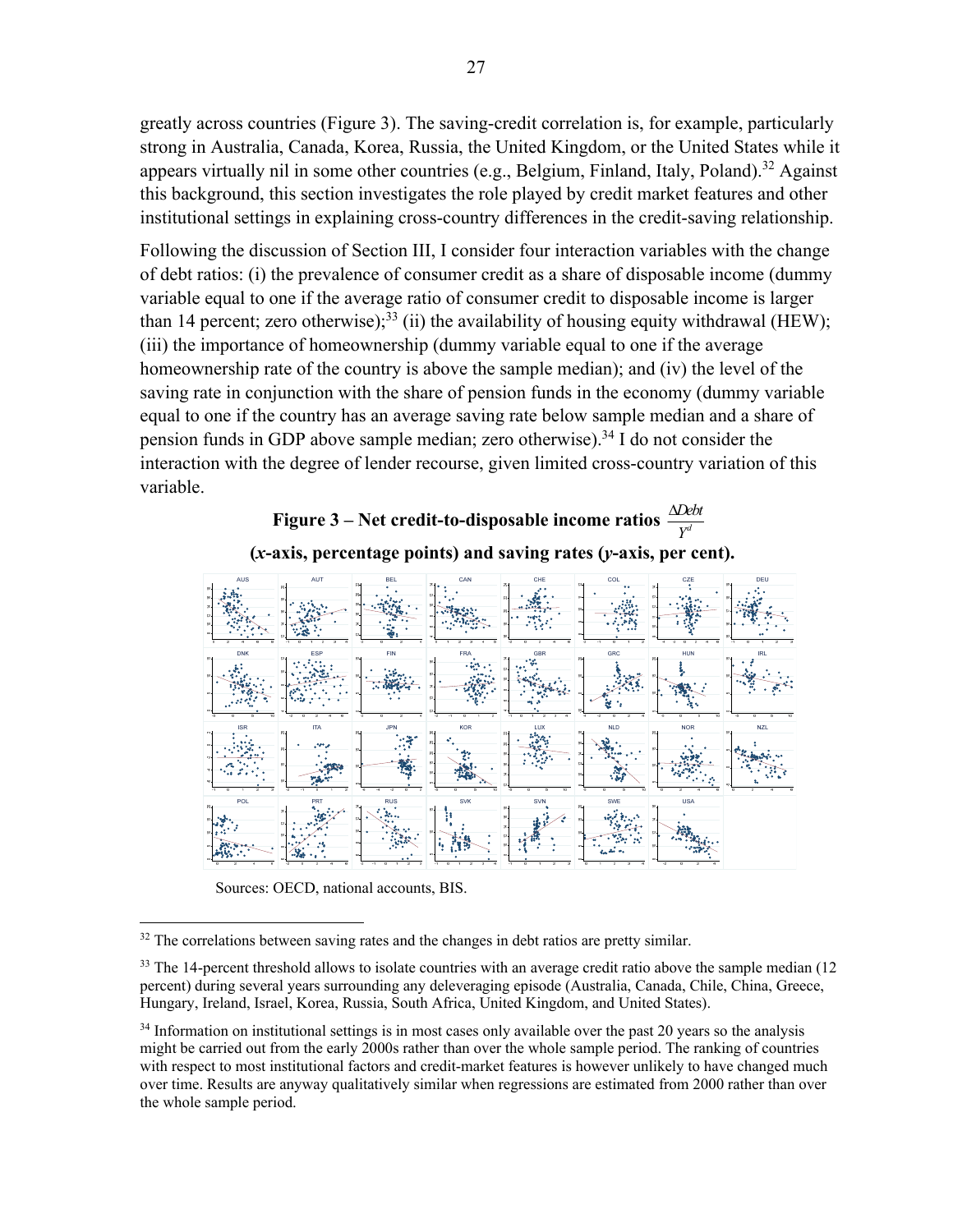Table 5 reports results of the regressions of the saving rate. As in the baseline regressions, rising debt ratios are significantly associated with lower saving rates for the average economy.

|                                                  |             | with Unangu of utbu ratios                      |             |             |             |
|--------------------------------------------------|-------------|-------------------------------------------------|-------------|-------------|-------------|
|                                                  |             | Dependent variable: Household gross saving rate |             |             |             |
|                                                  | (1)         | (2)                                             | (3)         | (4)         | (5)         |
| Lagged saving rate                               | $0.840***$  | $0.814***$                                      | $0.826***$  | $0.824***$  | $0.831***$  |
|                                                  | (34.12)     | (27.12)                                         | (28.48)     | (28.59)     | (32.67)     |
| Log (Real disposable income Yd)                  | $2.809***$  | $2.868***$                                      | $2.648***$  | $2.773***$  | $2.965***$  |
|                                                  | (4.13)      | (4.20)                                          | (3.86)      | (4.17)      | (4.08)      |
| Real growth rate of Yd                           | $0.354***$  | $0.344***$                                      | $0.351***$  | $0.353***$  | $0.347***$  |
|                                                  | (9.57)      | (9.34)                                          | (9.55)      | (9.49)      | (9.40)      |
| Terms of trade <sup>(a)</sup>                    | $-3.860***$ | $-3.531$ <sup>**</sup>                          | $-3.712***$ | $-3.522$ ** | $-3.793***$ |
|                                                  | $(-3.00)$   | $(-2.54)$                                       | $(-2.78)$   | $(-2.69)$   | $(-2.86)$   |
| Old dependency ratio                             | $-0.060*$   | $-0.087***$                                     | $-0.085***$ | $-0.082**$  | $-0.067$ *  |
|                                                  | $(-1.76)$   | $(-2.72)$                                       | $(-2.65)$   | $(-2.70)$   | $(-1.88)$   |
| Young dependency ratio                           | $-0.004$    | 0.009                                           | $-0.003$    | $-0.000$    | 0.006       |
|                                                  | $(-0.09)$   | (0.19)                                          | $(-0.08)$   | $(-0.00)$   | (0.13)      |
| $\Delta$ Unemployment rate                       | $0.248***$  | $0.251***$                                      | $0.228***$  | $0.241$ **  | $0.257***$  |
|                                                  | (2.90)      | (2.98)                                          | (2.75)      | (2.71)      | (3.08)      |
| Inflation rate <sup>(a)</sup>                    | 12.903***   | 13.730***                                       | 13.317***   | 13.523***   | 12.781***   |
|                                                  | (4.53)      | (5.29)                                          | (5.10)      | (5.08)      | (4.80)      |
| GDP growth volatility                            | $0.191***$  | $0.198***$                                      | $0.201***$  | $0.197***$  | $0.197***$  |
|                                                  | (4.60)      | (5.05)                                          | (5.17)      | (5.10)      | (4.48)      |
| Real interest rate <sup>(a)</sup>                | $13.150***$ | 14.966***                                       | 14.523***   | $14.120***$ | 13.397***   |
|                                                  | (3.87)      | (4.41)                                          | (4.33)      | (4.27)      | (3.89)      |
| Log (Debt/Yd)                                    | 0.233       | 0.098                                           | 0.201       | 0.160       | 0.174       |
|                                                  | (0.89)      | (0.38)                                          | (0.78)      | (0.62)      | (0.63)      |
| $\Delta(Debt/Yd) > 0$                            | $-0.091***$ | $-0.006$                                        | $-0.097***$ | $-0.098***$ | 0.007       |
|                                                  | $(-4.87)$   | $(-0.30)$                                       | $(-5.61)$   | $(-4.47)$   | (0.22)      |
| $\Delta$ (Debt/Yd)<0                             | $-0.027$    | $-0.095$                                        | $-0.077**$  | $-0.078$    | $-0.117$    |
|                                                  | $(-1.21)$   | $(-1.57)$                                       | $(-2.03)$   | $(-1.21)$   | $(-1.35)$   |
| $\Delta(Debt/Yd)$ > High Consumer Credit         | 0.003       |                                                 |             |             | 0.034       |
|                                                  | (0.10)      |                                                 |             |             | (1.09)      |
| $\Delta(Debt/Yd)$ <0 × High Consumer Credit      | $-0.239**$  |                                                 |             |             | $-0.247**$  |
|                                                  | $(-2.10)$   |                                                 |             |             | $(-2.40)$   |
| $\Delta(Debt/Yd)$ × Housing Equity Withdrawal    |             | $-0.127***$                                     |             |             | $-0.151***$ |
|                                                  |             | $(-4.29)$                                       |             |             | $(-3.07)$   |
| $\Delta$ (Debt/Yd)<0 × Housing Equity Withdrawal |             | 0.047                                           |             |             | 0.091       |
|                                                  |             | (0.69)                                          |             |             | (0.99)      |
| $\Delta(Debt/Yd)$ × High Home Ownership          |             |                                                 | $-0.008$    |             | $-0.037$    |
|                                                  |             |                                                 | $(-0.25)$   |             | $(-0.94)$   |
| $\Delta(Debt/Yd)$ <0 × High Home Ownership       |             |                                                 | 0.062       |             | 0.069       |
|                                                  |             |                                                 | (1.01)      |             | (0.67)      |
| $\Delta(Debt/Yd)$ > 0 × High Pension/Low Saving  |             |                                                 |             | $-0.004$    | 0.028       |
|                                                  |             |                                                 |             | $(-0.15)$   | (0.83)      |
| $\Delta$ (Debt/Yd)<0 × High Pension/Low Saving   |             |                                                 |             | 0.039       | 0.009       |
|                                                  |             |                                                 |             | (0.57)      | (0.14)      |
| Real growth house prices                         | $-0.042***$ | $-0.043***$                                     | $-0.046***$ | $-0.045***$ | $-0.038***$ |
|                                                  | $(-3.62)$   | $(-4.16)$                                       | $(-4.39)$   | $(-4.27)$   | $(-3.69)$   |
| Real growth stock prices                         | 0.001       | 0.000                                           | 0.001       | 0.001       | 0.000       |
|                                                  | (0.46)      | (0.08)                                          | (0.32)      | (0.34)      | (0.09)      |
| Country fixed effects                            | Yes         | Yes                                             | Yes         | Yes         | Yes         |
| Time fixed effects                               | Yes         | Yes                                             | Yes         | Yes         | Yes         |
| R-squared                                        | 0.901       | 0.896                                           | 0.894       | 0.894       | 0.904       |
| Number of observations                           | 954         | 1,009                                           | 1,009       | 1,009       | 954         |
| Number of countries                              | 36          | 38                                              | 38          | 38          | 36          |

**Table 5 - Saving rate and interaction effects of institutional settings with change of debt ratios** 

Notes: (a) Expressed in logs (log of  $(1 + x)$  for the real interest rate and the inflation rate). Constant term included but not reported. \*\*\*, \*\*, \* denote significativity at the 1%, 5%, and 10% level, respectively. Robust *t*-statistics in parentheses.

Importantly, the estimated coefficient on the interaction between the "High Consumer Credit" dummy and the negative change of the debt ratio is also significantly negative, at the 5-percent level (column (1)), indicating that deleveraging is associated with higher saving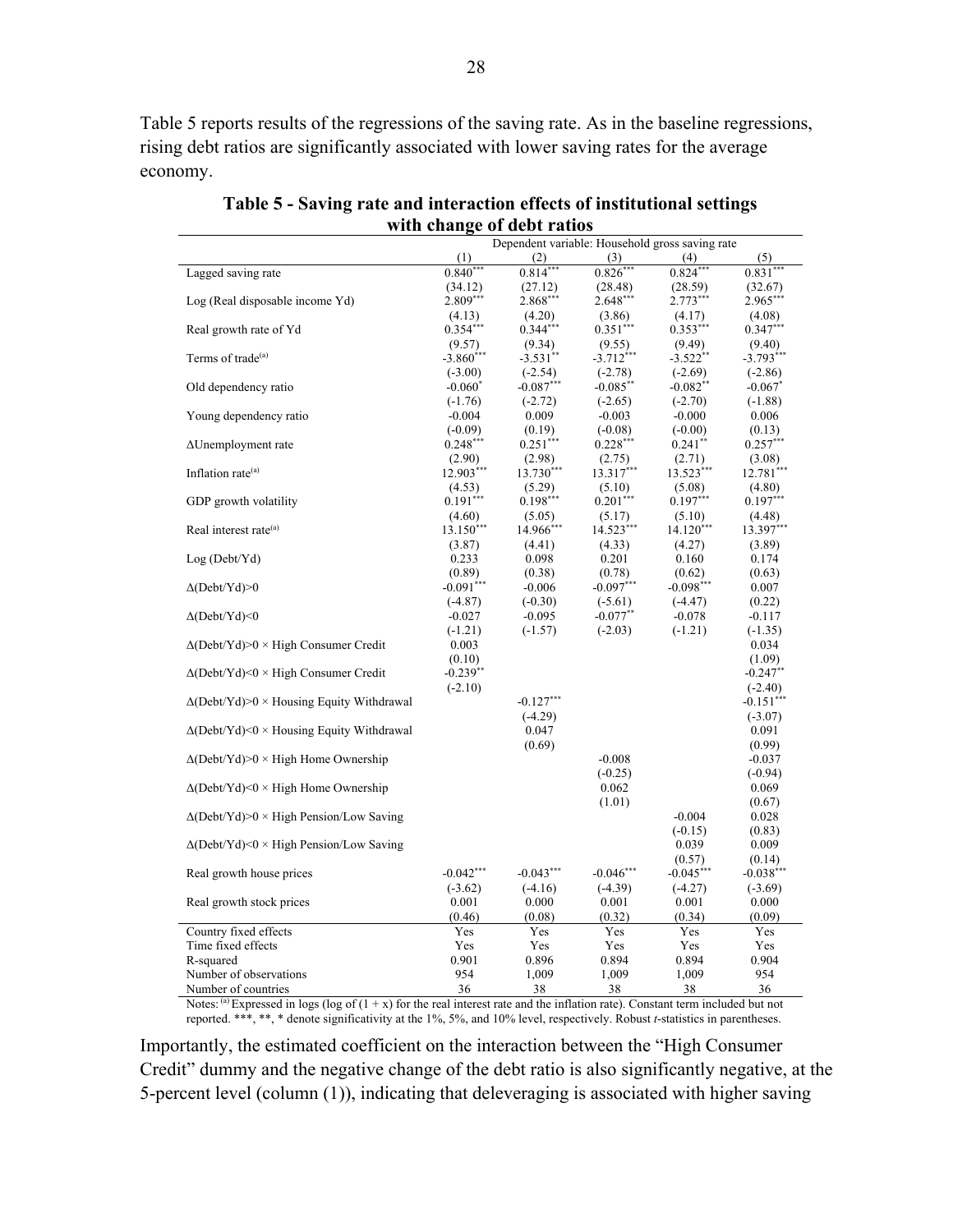rates in countries where consumer credit is widespread but does not have any effect on saving in other countries.

Regressions (2) to (5) explore the role of other structural factors in shaping the credit-saving relationship. The presence of HEW seems to matter but only during debt buildups. There is no evidence that countries where HEW is available experience an increase in their saving rates during deleveraging (column (2)). Finally, nor homeownership, nor pension funds combined with the level of saving rates (a proxy for available liquid saving) seem to affect the saving-credit relationship, whether during debt buildups or during deleveraging (columns (3) and (4)).

These findings also hold true when the interaction effects are considered all together (column (5)). Based on estimates of regression (5), the saving rate is increasing by almost 0.3 percentage points following a one-standard deviation increase in the deleveraging variable in high consumer credit countries (-1.04 percentage points) while the most meaningful economic impact remains from the growth of real disposable income (+1 percentage point for a one-standard deviation increase). The economic impact of deleveraging is even smaller once excluding from the estimation sample Korea, which belongs to the high consumer credit group of countries and experienced two deleveraging episodes over 1997-2003 with a significant rise in the saving rate and a dip in consumption.<sup>35</sup>

Regressions of the change of the saving rate (Appendix Table 4) confirm the role of consumer credit in shaping the credit-saving during the deleveraging. The change of the saving rate as the debt ratio declines is significantly positive in countries with a relatively large share of consumer credit in disposable income, while in other countries, deleveraging and the change of the saving rate are not related (columns (1) and (5)). Again, there is some evidence that the availability of HEW strengthens the relationship between the change in saving and debt buildups but not with debt ratio decreases (columns (2) and (5)), while home ownership and the availability of liquid saving do not play any role in the credit-saving relationship (columns (3) to (5)).

Finally, results are qualitatively similar as regards consumption growth (Appendix Table 5): deleveraging is negatively associated with consumption growth but only in countries where consumer credit is prevalent. The interaction effect is statistically significant at less than 0.1 percent and economically meaningful. In contrast, there is no evidence that other structural factors are influencing the deleveraging-consumption relationship (columns (2) to (5)). HEW and home ownership matter for the credit-saving relationship but only during debt buildups, and with interaction effects being significant at only 10 percent.

<sup>&</sup>lt;sup>35</sup> Korea experienced a contraction of real consumption of 13 percent in 1998 while the debt ratio decreased by more than 12 percentage points. Likewise, the 2003-04 deleveraging was accompanied by a contraction of consumption as the country saw distressed credit card debt rising from 7.5 percent of total credit card receivables in 2000 to 34 percent in 2003 while household delinquencies reached at the end of 2003 about 17 percent of the economically active population, triggering a contraction of GDP in the first half of the year (He et al., 2005).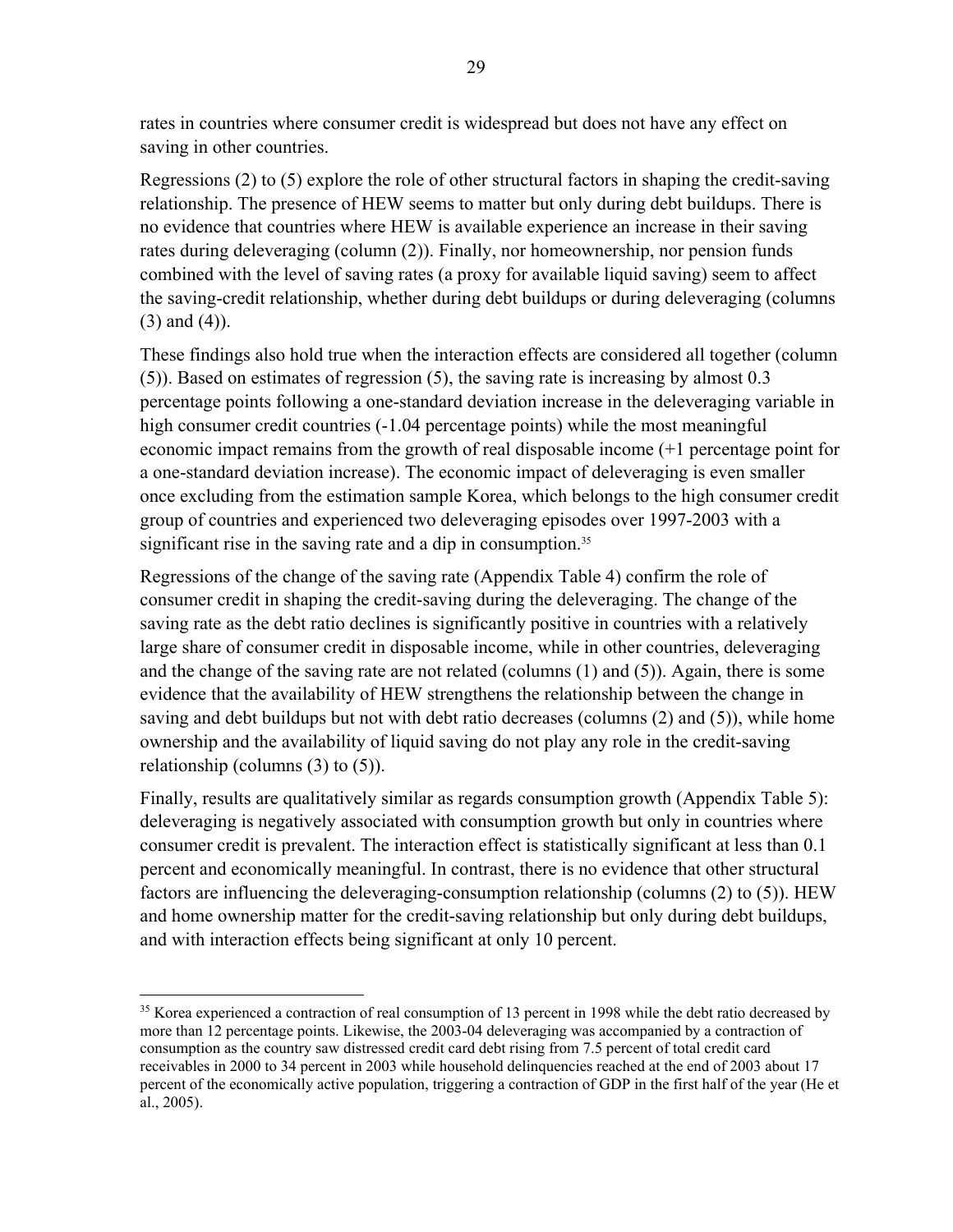The finding that consumption growth is not affected by deleveraging in countries with HEW and is only weakly impacted in debt buildups is not surprising given mixed evidence in the literature on the effect of HEW on consumption, with several studies showing a relatively modest short-term impact of changes in housing equity withdrawal on consumption growth (e.g. Smith, 2006 for New Zealand).<sup>36</sup> Results are also consistent with studies reporting that only a small share of HEW is used for consumption. Survey evidence for Australia, the Netherlands, or the United Kingdom (Ebner, 2013) suggests for instance that HEW is not used to finance consumption but mostly to pay off old debt or to make home improvements while in the U.S., only 16 percent of HEW was devoted to consumption in 2001-2002, the rest being allocated among home improvements (that is residential investment), repayment of debt, and acquisition of real assets (Menegatti and Roubini, 2007).<sup>37</sup>

Estimates therefore lend support to the hypothesis that the presence of consumer credit in the economy plays a significant role in the transmission of credit to saving rates, contrary to mortgages, since only countries where consumer credit is prevalent show a statistically significant relationship between deleveraging and saving rates or consumption growth. The next section further tests the relevance of this hypothesis by looking at the effects of changes of consumer debt-to-income ratios and of changes of mortgage debt-to-income ratios on saving rates and on consumption growth.

# **C. Consumer versus Mortgage Debt Ratios**

An alternative approach to test for the importance of consumer credit in driving the creditsaving relationship during deleveraging is to differentiate the effects on saving of consumer credit and of mortgages. Long time series (at least 25 years) of consumer debt and of mortgages are available for only a limited number of countries of the sample (Australia, Belgium, Canada, France, Greece, United Kingdom, United States) and several deleveraging episodes of the 1980s, in particular those of the Nordic countries, are not covered. Data however cover the recent boom-bust episodes surrounding the GFC, as information on consumer credit and mortgages is available since at least the mid-2000s.

A limitation of this approach is that flow-of-funds data, which provide complete information on loans from both monetary and financial institutions (MFIs) and from other institutions, are available for only a subset of countries. In several cases, information comes from the balance sheets of MFIs only, offering a partial coverage of credit volumes, especially for recent years

<sup>&</sup>lt;sup>36</sup> Klyuev and Mills (2007) argue for instance that the fall in the U.S. saving rate in the run-up to the GFC cannot be attributed to HEW but mainly to housing wealth effects. Financial liberalization has increased the liquidity of home equity by making its withdrawal easier but HEW itself does not explain changes in saving rates. Likewise, Benito et al. (2006) document that the relationship between HEW and consumption in the United Kingdom has weakened in the beginning of the years 2000 as agents benefited from greater access to unsecured credit during the 1990s. In contrast, Bailliu et al. (2012) report a significant effect of HEW on consumption in Canada based on micro data, estimating an average share of home-equity extraction used to finance consumption and home renovation of about 40 percent.

<sup>&</sup>lt;sup>37</sup> In contrast, using household-level data over 2002-2006, Mian and Sufi (2011b) find little evidence that home equity-based borrowing in the United States is used to pay down credit card balances, to purchase new homes or investment properties. While these authors do not have data on real outlays, they conclude that consumption and home improvement are possible uses of the increased borrowing in response to rising house prices.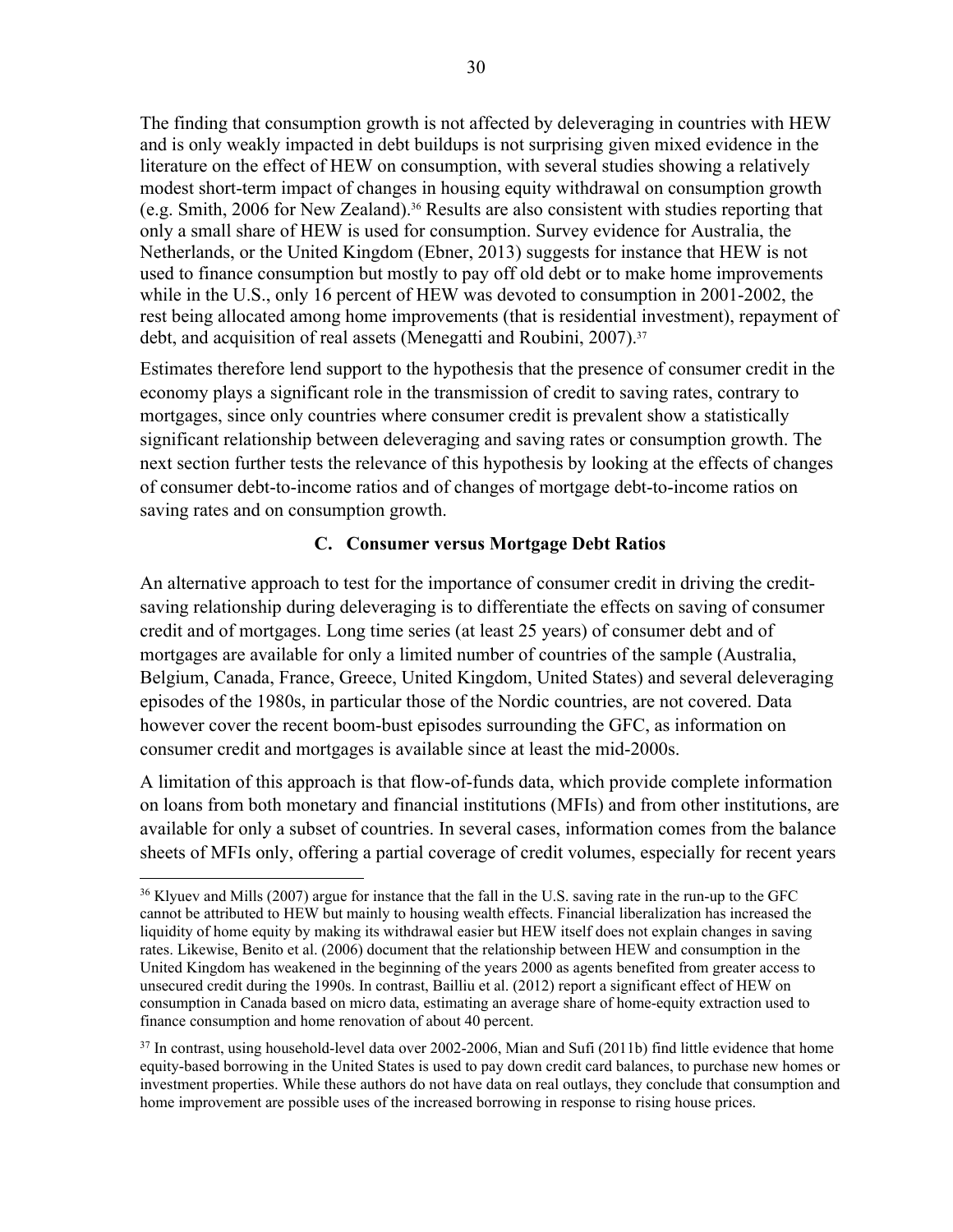given the rising role of the non-banking financial sector in the provision of credit to households. For this reason, results should be interpreted with caution.

‐15 ‐10 ‐5 0 5 10 15 20 25 2005 2006 2007 2008 2009 2010 2011 2012 2013 2014 2015 2016 2017 2018 2019 Denmark ‐8 ‐6 ‐4 ‐2 2 4 6 8 10 2003 2004 2005 2006 2007 2008 2009 2010 2011 2012 2013 2014 2015 2016 2017 2018 2019 The Netherlands ‐8 ‐6 ‐4 ‐2 0 2 4 6 8 2007 2008 2009 2010 2011 2012 2013 2014 2015 2016 2017 2018 2019 Portugal ‐10 ‐5 0 5 10 15 2004 2005 2006 2007 2008 2009 2010 2011 2012 2013 2014 2015 2016 2017 2018 2019 Spain ‐8 ‐6 ‐4 ‐2 0 2 4 6 8 10 12 2003 2004 2005 2006 2007 2008 2009 2010 2011 2012 2013 2014 2015 United Kingdom ‐8 ‐6 ‐4 ‐2 2 4 6 8 2003 2004 2005 2006 2007 2008 2009 2010 2011 2012 2013 2014 2015 2016 2017 2018 2019 United States Aggregate debt Consumer credit Mortgages

**Figure 4 – Contributions of changes of consumer and of mortgage debt ratios to debt booms and deleveraging in selected countries (percentage points of disposable income)** 

Sources: OECD, national central banks, and author's calculations.

Note: the difference between the change of the aggregate amount of debt and the sum of the changes of consumer credit and of mortgages can reflect the fact that: (i) aggregate debt relates to credit extended by MFIs and other financial institutions, while for some countries, consumer debt and mortgages data refer to credit extended by MFIs only; and (ii) the aggregate amount of debt applies to the aggregate account of households and non-profit institutions serving households (NPISHs), contrary to consumer credit and mortgages data which apply only to households.

It is worth noting that mortgage debt generally accounts for the lion's share of household debt. Even in countries where consumer credit is prevalent, household deleveraging is largely driven by mortgage deleveraging, while the contribution from declining consumer debt ratios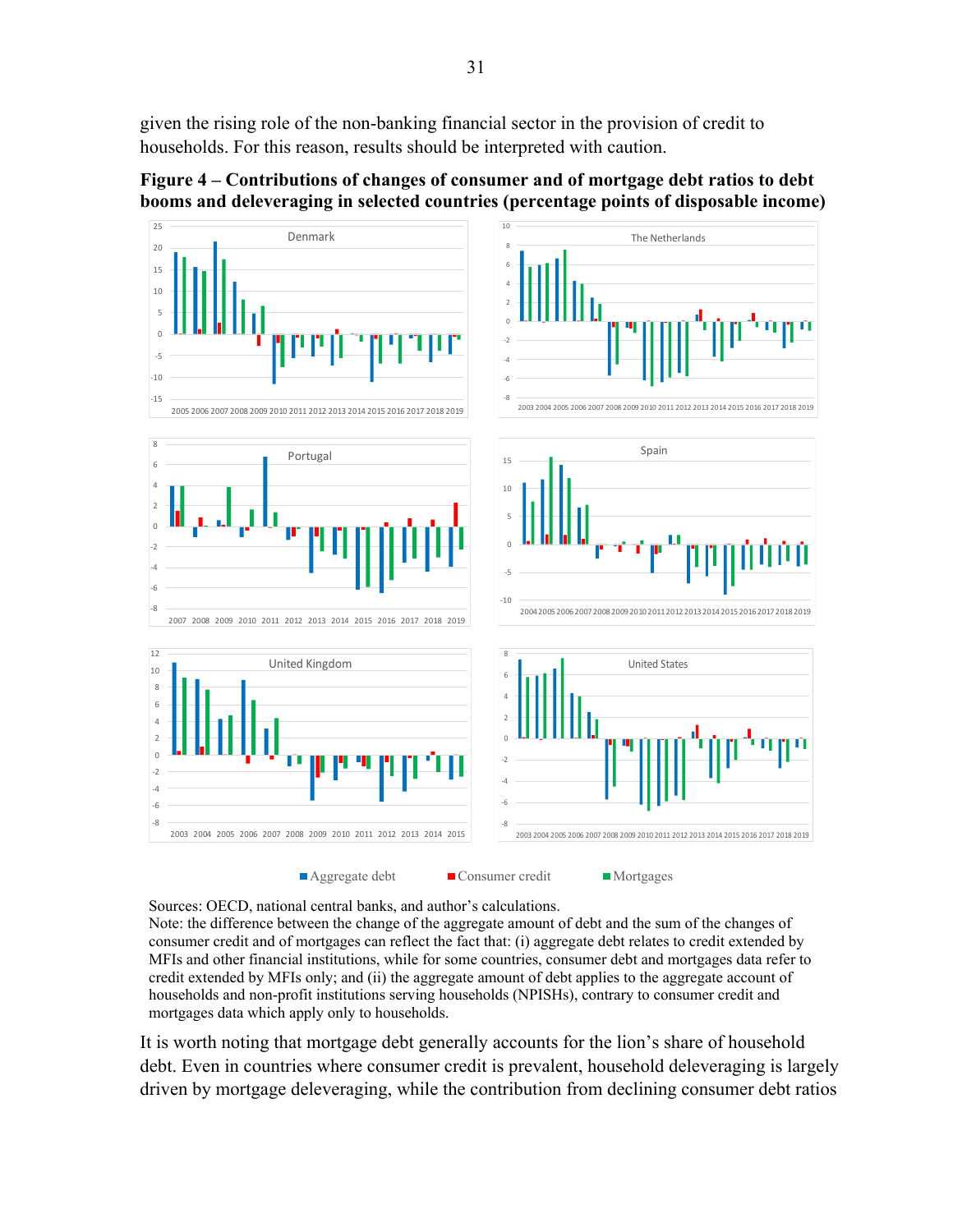tends to be marginal, except when the country experienced a consumer credit boom before the deleveraging. For example, during the deleveraging episodes observed in the wake of the GFC, contractions of the consumer credit-to-income ratios have represented only a small fraction of the annual decrease of household aggerate debt ratios, including in the "highconsumer credit" countries like the United Kingdom or the United States, where the deleveraging has been mainly explained by declines in mortgage debt ratios (Figure 4). Although ratios of consumer debt to disposable income tend to decline in the early phase of the deleveraging, they often increase in subsequent years, as economic activity picks up, while mortgage and aggregate debt ratios are still contracting for several years (e.g., in Portugal, Spain, United States).

Table 6 reports results of estimations of the separate impacts of changes in consumer credit and mortgage debt ratios on the saving rate. In column (1), I estimate the baseline regression for the restricted sample of observations with available data for the series of consumer credit and mortgages. Results are qualitatively similar as for the full sample (Table 4), with the effect of the change of the debt-to-income ratio on saving being asymmetric.

Decomposing positive and negative changes of the debt ratios between consumer credit and mortgages shows a statistically significant relationship between consumer credit deleveraging and saving, in both LSDV (column (2)) and system GMM regressions (column (3)), but no significant relationship between decreasing mortgage debt ratios and saving rates. The change of the mortgage debt ratio is negatively associated with saving, but only during debt buildups.

Results therefore support the hypothesis that consumer credit, and not mortgages, is driving the relationship between saving and deleveraging in some countries. The saving rate is increasing by almost 0.2 percentage points following a one-standard deviation increase in the consumer credit deleveraging variable (-0.57 percentage points) according to LSDV regression and by 3 times more based on GMM estimates (column (3)). In contrast to the debt overhang effect, which affects spending through the debt service burden whether this latter concerns consumer credit or mortgages, the impact of deleveraging on saving therefore varies depending on the nature of credit.

Regressions for the change of the saving ratio (Appendix Table 6) and for consumption growth (Appendix Table 7) provide a similar finding. Declining mortgage debt ratios are never associated with larger changes of saving rates or lower consumption growth rates.

The consumer credit-saving relationship could reflect reverse causality,  $38$  as deleveraging episodes tend to take place in a subdued demand environment. Still, bi-directional causation between consumer credit and consumption during deleveraging cannot be excluded, insofar as deleveraging and the associated reduction in consumer borrowings result from credit tightening by banks. For instance, Gropp et al. (2019) provide evidence for the U.S.

 $38$  Although the relationship is also significant in system GMM regressions, whose objective is precisely to address endogeneity issues.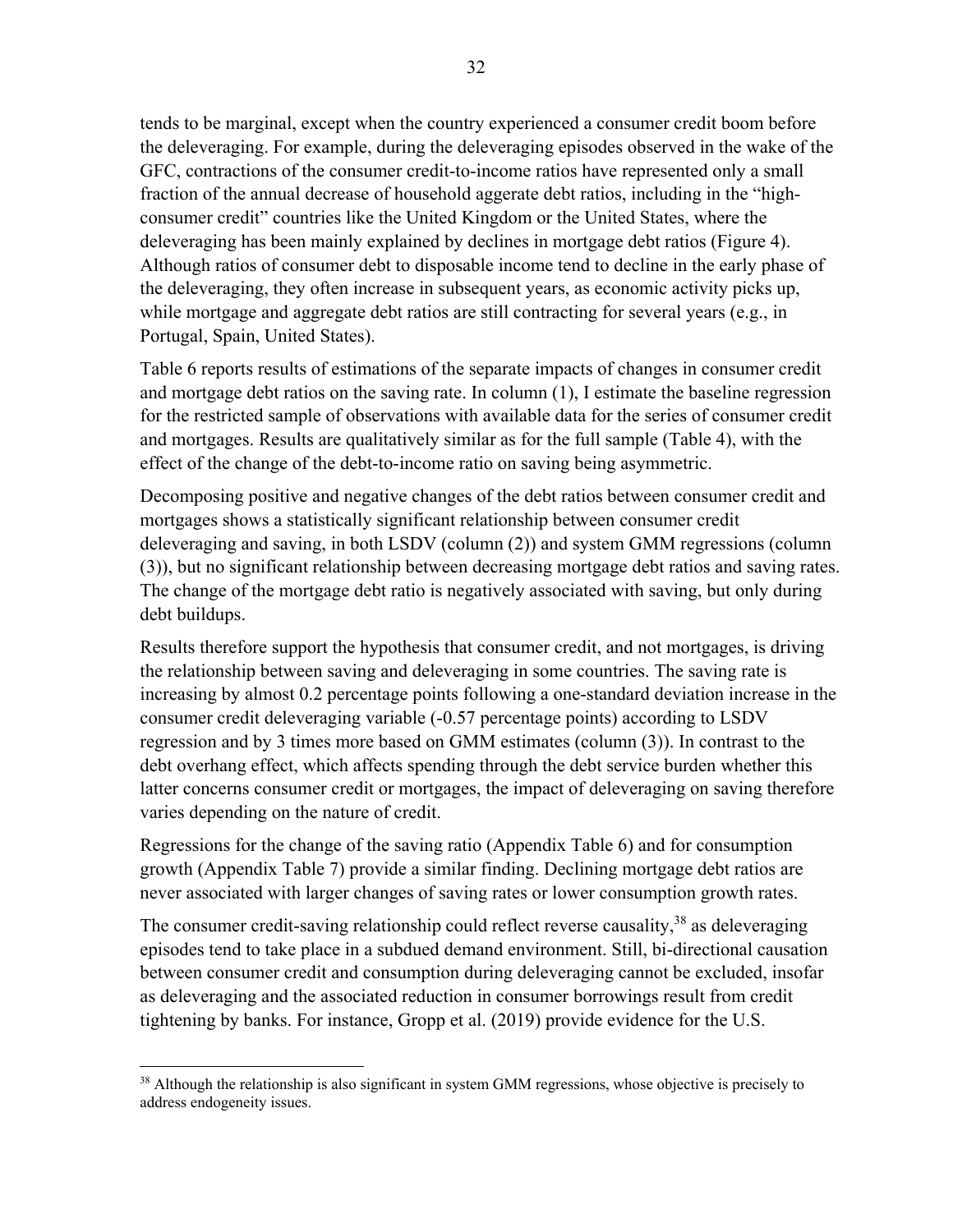deleveraging in the wake of the GFC that the reduction in non-mortgage and credit card borrowing was more driven by cutbacks in the provision of credit by banks than by a demand-based response to lower housing wealth. During deleveraging, banks tighten credit conditions, including for consumer credit with some direct implications for consumption of liquidity-constrained households. In this context, the macroeconomic impact of deleveraging on consumption crucially depends on the importance of consumer credit in the economy.

|                                     | Dependent variable: Household gross saving rate |                          |                      |  |  |
|-------------------------------------|-------------------------------------------------|--------------------------|----------------------|--|--|
|                                     | LSDV                                            |                          | System GMM           |  |  |
|                                     | (1)                                             | (2)                      | (3)                  |  |  |
| Lagged saving rate                  | $0.715***$                                      | $0.713***$               | $0.921***$           |  |  |
|                                     | (19.46)                                         | (19.34)                  | (11.81)              |  |  |
| Log (Real disposable income Yd)     | $7.111***$                                      | $7.308***$               | $-0.167$             |  |  |
|                                     | (4.92)                                          | (4.97)                   | $(-0.61)$            |  |  |
| Real growth rate of Yd              | $0.294***$                                      | $0.307***$               | 0.081                |  |  |
|                                     | (6.75)                                          | (7.31)                   | (0.48)               |  |  |
| Terms of trade <sup>(a)</sup>       | $-4.133*$                                       | $-4.230^*$               |                      |  |  |
|                                     | $(-1.78)$                                       | $(-1.85)$                |                      |  |  |
| Old dependency ratio                | 0.005                                           | 0.002                    |                      |  |  |
|                                     | (0.08)                                          | (0.03)                   |                      |  |  |
| Young dependency ratio              | 0.062                                           | 0.066                    |                      |  |  |
|                                     | (1.29)                                          | (1.51)                   |                      |  |  |
| Unemployment rate <sup>(a)</sup>    | $0.869*$                                        | $0.851*$                 |                      |  |  |
|                                     | (1.87)                                          | (1.86)                   |                      |  |  |
| Inflation rate $(a)$                | 24.101***                                       | 22.243***                |                      |  |  |
|                                     | (4.08)                                          | (4.30)                   |                      |  |  |
| GDP growth volatility               | 0.101                                           | $0.127$ <sup>**</sup>    |                      |  |  |
|                                     | (1.53)                                          | (2.16)                   |                      |  |  |
| Real interest rate <sup>(a)</sup>   | 22.494***                                       | 22.207***                |                      |  |  |
|                                     | (4.20)                                          | (4.08)                   |                      |  |  |
| Log (Debt/Yd)                       | 0.053                                           | $-0.166$                 |                      |  |  |
|                                     | (0.12)                                          | $(-0.36)$                |                      |  |  |
| $\Delta(Debt/Yd) > 0$               | $-0.073***$                                     |                          |                      |  |  |
|                                     | $(-3.03)$                                       |                          |                      |  |  |
| $\Delta(Debt/Yd)$ <0                | $-0.057$                                        |                          |                      |  |  |
|                                     | $(-1.32)$                                       |                          |                      |  |  |
| $\Delta$ (Consumer debt/Yd)>0       |                                                 | $-0.056$                 | $-0.080$             |  |  |
|                                     |                                                 | $(-0.72)$                | $(-0.15)$            |  |  |
| $\Delta$ (Consumer debt/Yd)<0       |                                                 | $-0.324***$              | $-1.020**$           |  |  |
|                                     |                                                 | $(-2.88)$                | $(-2.46)$            |  |  |
| $\Delta$ (Mortgages/Yd)>0           |                                                 | $-0.075***$              | $-0.164**$           |  |  |
|                                     |                                                 | $(-2.20)$                | $(-2.15)$            |  |  |
| $\Delta$ (Mortgages/Yd)<0           |                                                 | $-0.011$                 | 0.272                |  |  |
|                                     |                                                 | $(-0.16)$                | (1.62)               |  |  |
| House prices, real growth           | $-0.042$ **                                     | $-0.042$ **              |                      |  |  |
|                                     | $(-2.26)$                                       | $(-2.17)$                |                      |  |  |
| Stock prices, real growth           | 0.002                                           | 0.002                    |                      |  |  |
|                                     | (0.54)                                          | (0.43)                   |                      |  |  |
| Country fixed effects               | Yes                                             | Yes                      | Yes                  |  |  |
| Time fixed effects                  | Yes                                             | Yes                      | No                   |  |  |
| R-squared<br>Number of observations | 0.806                                           | 0.806                    | $\frac{1}{2}$<br>620 |  |  |
|                                     | 588                                             | 588                      |                      |  |  |
| Number of countries                 | 36<br>L,                                        | 36                       | 36<br>22             |  |  |
| Number of instruments               |                                                 | $\overline{\phantom{0}}$ |                      |  |  |
| $AR(2)$ test <i>p</i> -value        |                                                 | L,                       | 0.135                |  |  |
| Hansen test p-value                 | L,                                              | ÷,                       | 0.308                |  |  |

**Table 6 – Saving rate, consumer credit, and mortgages** 

Notes: (a) Expressed in logs (log of  $(1 + x)$  for the real interest rate and the inflation rate). Constant term included but not reported. \*\*\*, \*\*, \* denote significativity at the 1%, 5%, and 10% level, respectively. Robust *t*-statistics and *z*-statistics in parentheses.

Overall, results indicate that household deleveraging episodes are mainly driven by decreasing mortgage debt-to-income ratios and that they are not weighing on consumption growth, in line with the observation of Dossche et al. (2018) for the euro area that "in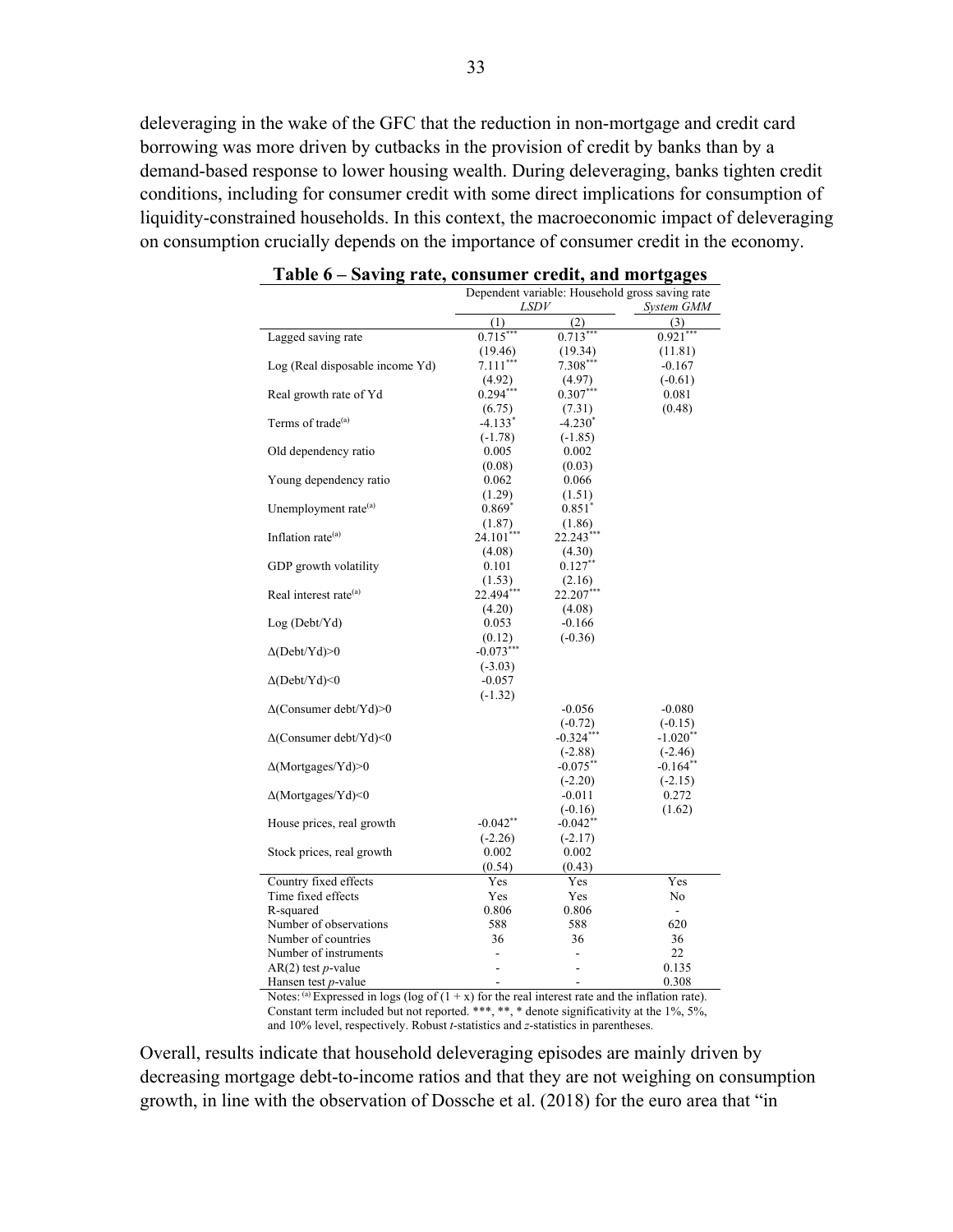contrast to the period before the crisis, steady euro area consumption growth has been coupled with a gradual decrease in household indebtedness (…)". In countries where consumer credit is prevalent and deleveraging can be accompanied by decreasing consumer debt ratios, household deleveraging could still be associated with higher saving rates in the early phase of the debt adjustment.

#### **VI. CONCLUSION**

This paper finds that household deleveraging does not increase saving rates or reduce consumption growth, contrary to what is argued by several policy makers and theoretical papers. Although declining indebtedness can be associated with higher saving rates or with lower consumption growth in some countries, this relationship reflects a contraction in consumer credit – which represents only a small portion of total household debt – while a decrease in the mortgage debt-to-income ratio is never associated with higher saving rates or with lower consumption growth. This suggests that a policy containing household debt through lower mortgages would not necessarily be harmful for consumption.

Although the adjustment of the saving rate could be significant in countries where consumer credit is relatively important, it could be short-lived, insofar as the credit boom relates mainly to mortgages.39 Evidence for the United States (Vidangos, 2015) indicates for instance that in the initial stage of the deleveraging which started in 2008, both mortgages and consumer credit were negatively impacted, but that from 2010, the deleveraging concerned exclusively mortgages – while consumer credit increased at a robust pace for several years – in line with the idea that credit stress initially affects all types of credit segments but that later on, the deleveraging applies only to the credit segment that experienced a boom before the crisis.

Other channels associated with household deleveraging and not present in historical data could also weigh on consumption future debt adjustment. In particular, in countries where interest-only mortgages sharply expanded in the run-up to the GFC, public authorities may be tempted to modify the redemption profile of loans to reduce the risk exposure of banks and accelerate the deleveraging process.<sup>40</sup> Bringing forward the repayment of principal of interest-only loans in the context of a renegotiation of the contracts or imposing regular amortizing requirements for all new mortgages would mechanically translate into higher saving rates. Likewise, in countries with flexible mortgage rates, a rise in interest rates would reduce new borrowings and contribute to the deleveraging process but also increase the debt

 $39$  Deleveraging in Canada has not yet started but the country experienced a dip in non-mortgage credit to households in 2008-09, when several banks faced funding difficulties on the U.S. money market. As evidenced by Damar et al. (2014), this tightening however did not translate into lower levels of consumption as the credit shock was temporary and most households compensated by drawing down liquid assets to smooth consumption. In the context of a more prolonged adverse lending shock – as is typically the case during a deleveraging phase – consumption would probably react more negatively.

<sup>&</sup>lt;sup>40</sup> In the Netherlands, for instance, interest-only loans (encouraged by unlimited tax deduction on interests until 2013) represented more than 50 percent of total mortgages in the wake of the GFC, making the deleveraging process particularly slow in the early years of the adjustment.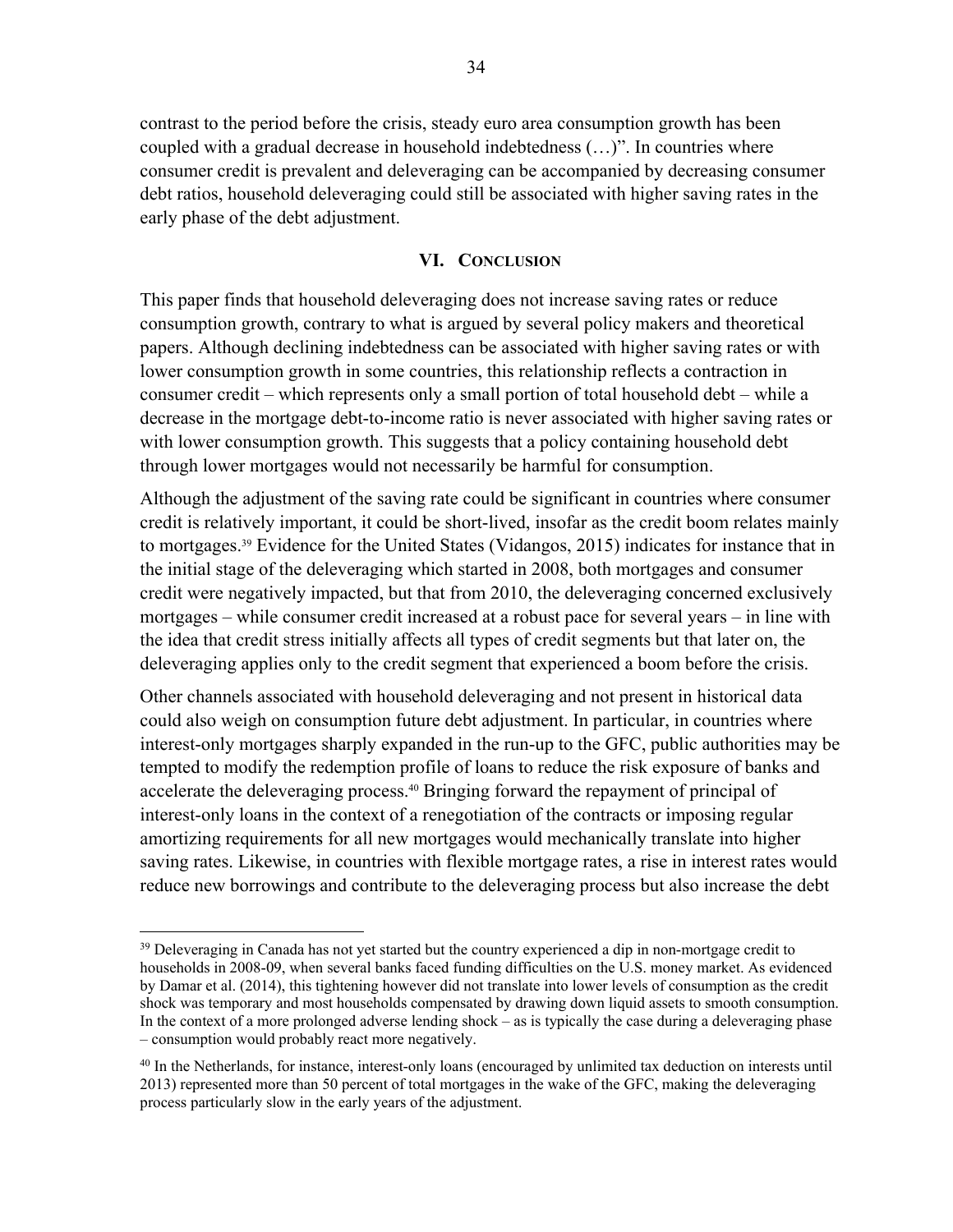payment ratio to the detriment of consumption. This latter channel could be particularly harmful in economies where bankruptcy laws are not debtor-friendly, as currently the case in most countries.41

At least two policy options could be considered to contain risks of a debt overhang and improve the resilience of households. First, policies reducing the costs for households to default on their debt (permanently, and not only during crises), as implemented by the United States in the wake of the Great Depression, would speed up deleveraging and limit the duration of the debt overhang on consumption. As found by Auclert et al. (2019), in the wake of the GFC, U.S. states with more generous bankruptcy exemptions showed significantly smaller declines in local non-tradable employment and larger increases in consumer debt write-downs compared to the states with less generous exemptions.<sup>42</sup>

Second, macro-prudential policy may aim at containing household debt developments, and not only at improving the quality of credit (as often reflected by households' debt servicing capacity and the instantaneous probability of default), in order to limit risks of a debt overhang. Experience of the last decade indicates that the macroprudential framework in several countries could not prevent a further buildup of household debt in a context of massive liquidity injection by central banks.

 $41$  As noted by Jordà et al. (2020), the lack of debtor-friendly arrangements in the household sector is one of the reasons why household debt overhang is found empirically to be more harmful for economic growth than the debt overhang of non-financial corporates, for which restructuring or liquidation arrangements are more common.

 $42$  An increase in personal bankruptcy protection is likely to boost demand and simultaneously reduce supply of credit and raise interest rates. Empirical evidence for the United States (Severino and Brown, 2020) suggests that the net effect is positive for unsecured credit holdings (primarily credit card debt) and neutral for secured debt (mortgage and auto loans).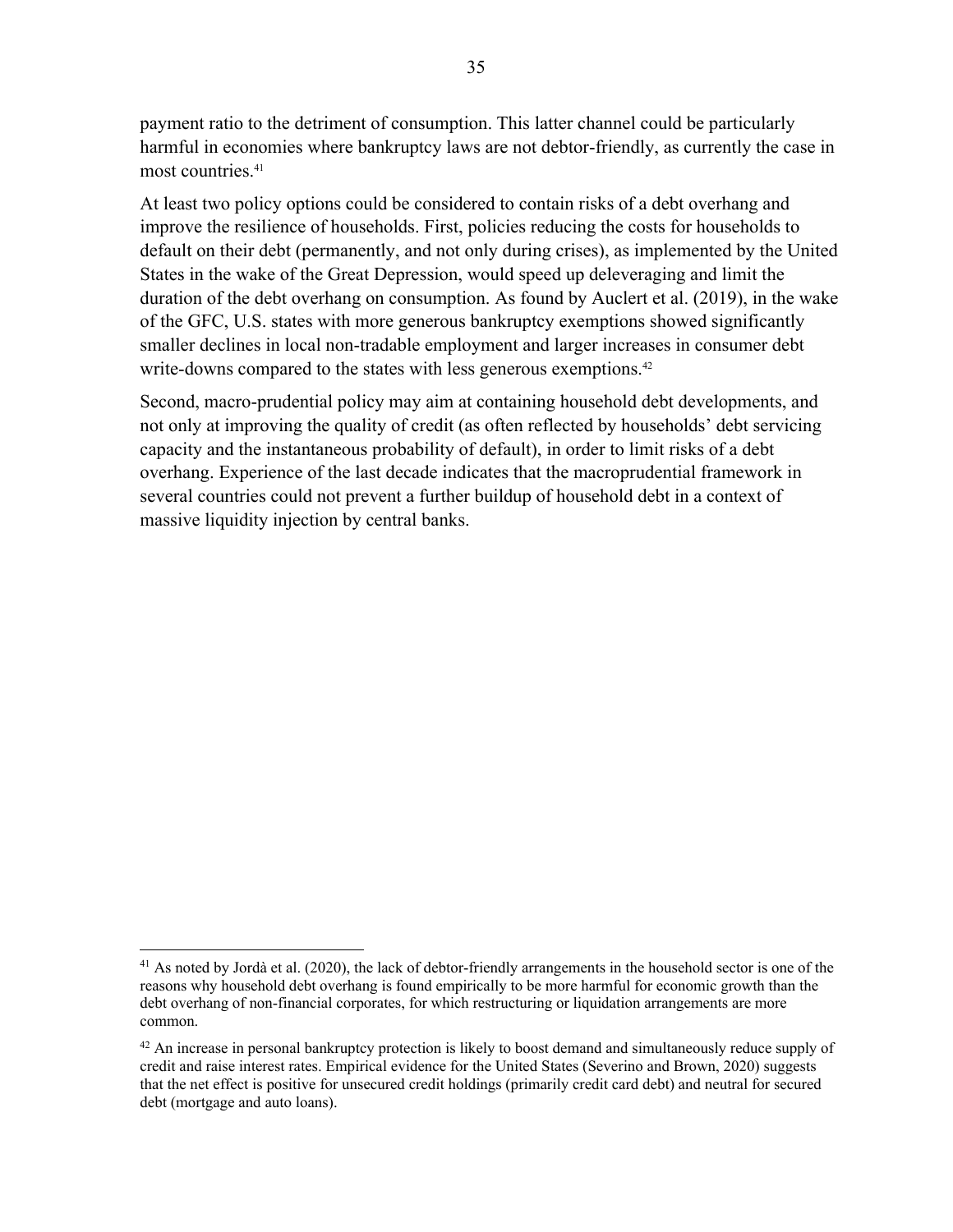

**Appendix Figure 1 – Household debt-to-disposable income ratios (in percent)** 

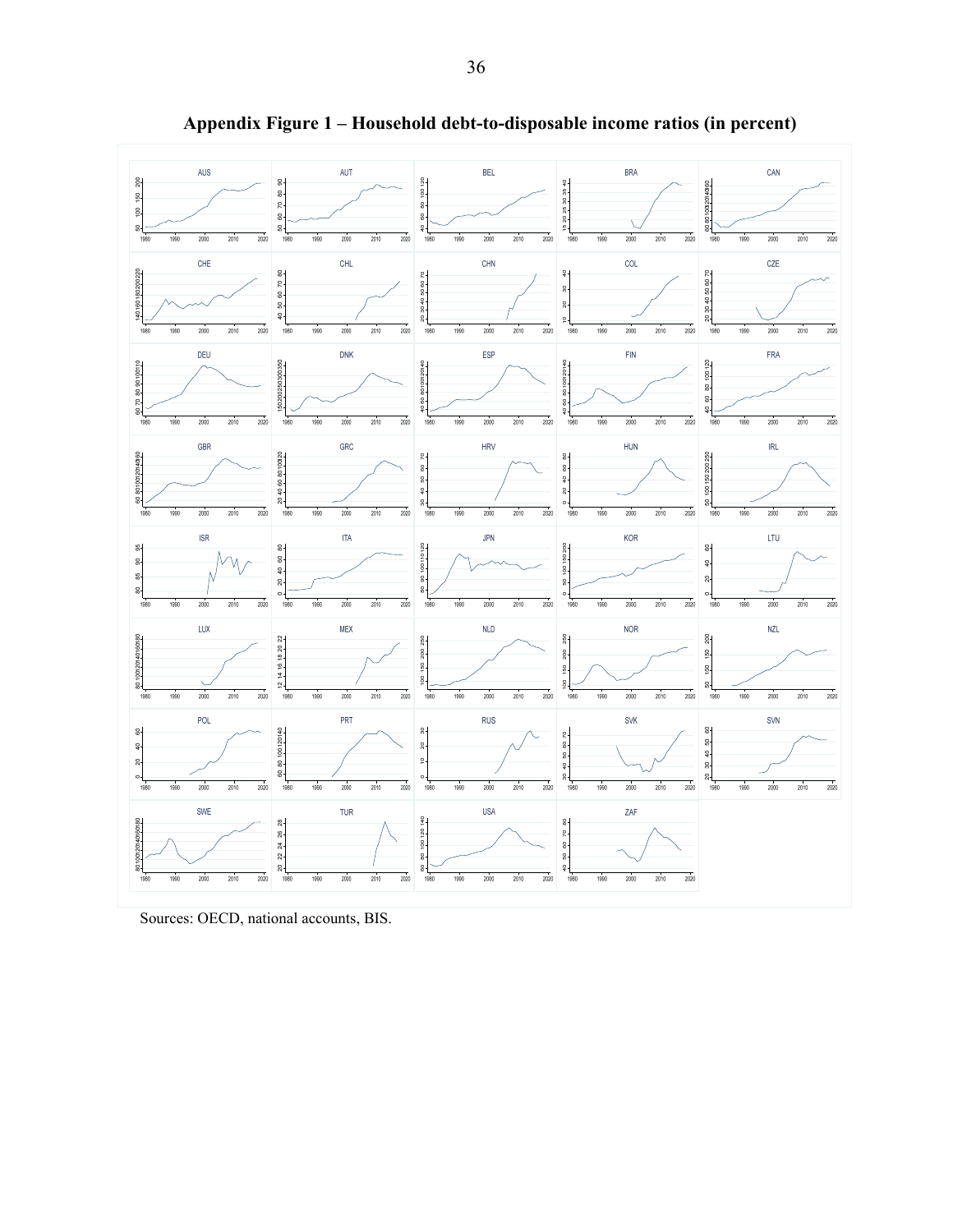| Variable                                                     | <b>Definition</b>                                                                                                                                                  | <b>Sources</b>                                                                                                                                                                                                                                                                                                                                                                                                          |
|--------------------------------------------------------------|--------------------------------------------------------------------------------------------------------------------------------------------------------------------|-------------------------------------------------------------------------------------------------------------------------------------------------------------------------------------------------------------------------------------------------------------------------------------------------------------------------------------------------------------------------------------------------------------------------|
| Saving rate (and disposable income)                          | Ratio of household gross saving to gross<br>disposable income.                                                                                                     | OECD National Accounts Statistics, OECD<br>through Datastream (Brazil), Eurostat (Croatia),<br>OECD net saving rate for Chile<br>(https://data.oecd.org/hha/household-<br>savings.htm).                                                                                                                                                                                                                                 |
| Gross disposable income                                      | Household gross disposable income                                                                                                                                  | OECD National Accounts Statistics, OECD<br>through Datastream (Brazil, China), Eurostat<br>(Croatia).                                                                                                                                                                                                                                                                                                                   |
| Consumption growth                                           | Growth of private final consumption<br>expenditure of households deflated by<br>CPI.                                                                               | OECD National Accounts Statistics, National<br>statistics institutes (China, Croatia).                                                                                                                                                                                                                                                                                                                                  |
| Household debt                                               | Annual data: Total financial liabilities of<br>households.<br>Quarterly data: debt (loans) of<br>households.                                                       | OECD National Accounts Statistics (see Bouis<br>et al., 2013 for details); BIS credit to<br>households and NPISHs from all sectors at<br>market value, domestic currency, adjusted for<br>breaks (Brazil, China, Colombia, Mexico,<br>Russia, Turkey), Eurostat (Croatia, Lithuania),<br>national central bank (New Zealand - extended<br>after 2013 using BIS growth rate; South<br>Africa). BIS for quarterly series. |
| Real disposable income                                       | Household disposable income deflated by<br>the Consumer Price Index (CPI) and<br>converted in US dollars using PPPs.                                               | <b>OECD National Accounts Statistics, Eurostat</b><br>and World Development Indicators (WDI)<br>(Brazil, Croatia).                                                                                                                                                                                                                                                                                                      |
| Terms of trade                                               | Ratio of export and import prices.                                                                                                                                 | OECD National Accounts Statistics, WDI.                                                                                                                                                                                                                                                                                                                                                                                 |
| Old and young-age dependency ratios                          | Proportions of the population aged 65<br>and above, and of the population aged<br>below 15 in the working age population<br>(population aged 15-64), respectively. | WDI.                                                                                                                                                                                                                                                                                                                                                                                                                    |
| Unemployment rate                                            | Unemployed persons as a percentage of<br>the labour force.                                                                                                         | OECD National Accounts Statistics, WDI<br>(Brazil, Croatia, Russia, South Africa).                                                                                                                                                                                                                                                                                                                                      |
| Inflation rate                                               | Growth rate of the CPI.                                                                                                                                            | OECD National Accounts Statistics, WDI.                                                                                                                                                                                                                                                                                                                                                                                 |
| GDP growth volatility                                        | GARCH (1,1) measure of real GDP per<br>capita growth volatility.                                                                                                   | OECD National Accounts Statistics, Eurostat<br>and IMF (Croatia), and author's calculations.                                                                                                                                                                                                                                                                                                                            |
| GDP growth standard deviation                                | Annual standard deviation of quarterly<br>real GDP per capita growth.                                                                                              | OECD National Accounts Statistics, Eurostat<br>and IMF (Croatia), and author's calculations.                                                                                                                                                                                                                                                                                                                            |
| Real short-term interest rate                                | Real three-month interest rate based on<br>private consumption deflator.                                                                                           | <b>OECD</b> National Accounts Statistics;<br>Datastream (China, Croatia, Turkey).                                                                                                                                                                                                                                                                                                                                       |
| Household net financial wealth-to-disposable<br>income ratio | Household financial assets minus<br>liabilities, divided by gross disposable<br>income.                                                                            | OECD National Accounts Statistics, national<br>central banks (Russia), Eurostat (Croatia,<br>Turkey), and author's calculations.                                                                                                                                                                                                                                                                                        |
| Real house price growth rate                                 | Growth rate of real house price indexes,<br>deflated by CPI.                                                                                                       | OECD; and Oxford Economics (Austria, Brazil,<br>China, Croatia, Czech Republic, Greece,<br>Hungary, Lithuania, Poland, Slovak Republic).                                                                                                                                                                                                                                                                                |
| Debt service to income ratio                                 | Ratio of debt service (interest payments<br>and principal repayment)                                                                                               | BIS. Available for 17 economies.                                                                                                                                                                                                                                                                                                                                                                                        |

# **Appendix Table 1 – Variable definitions and data sources**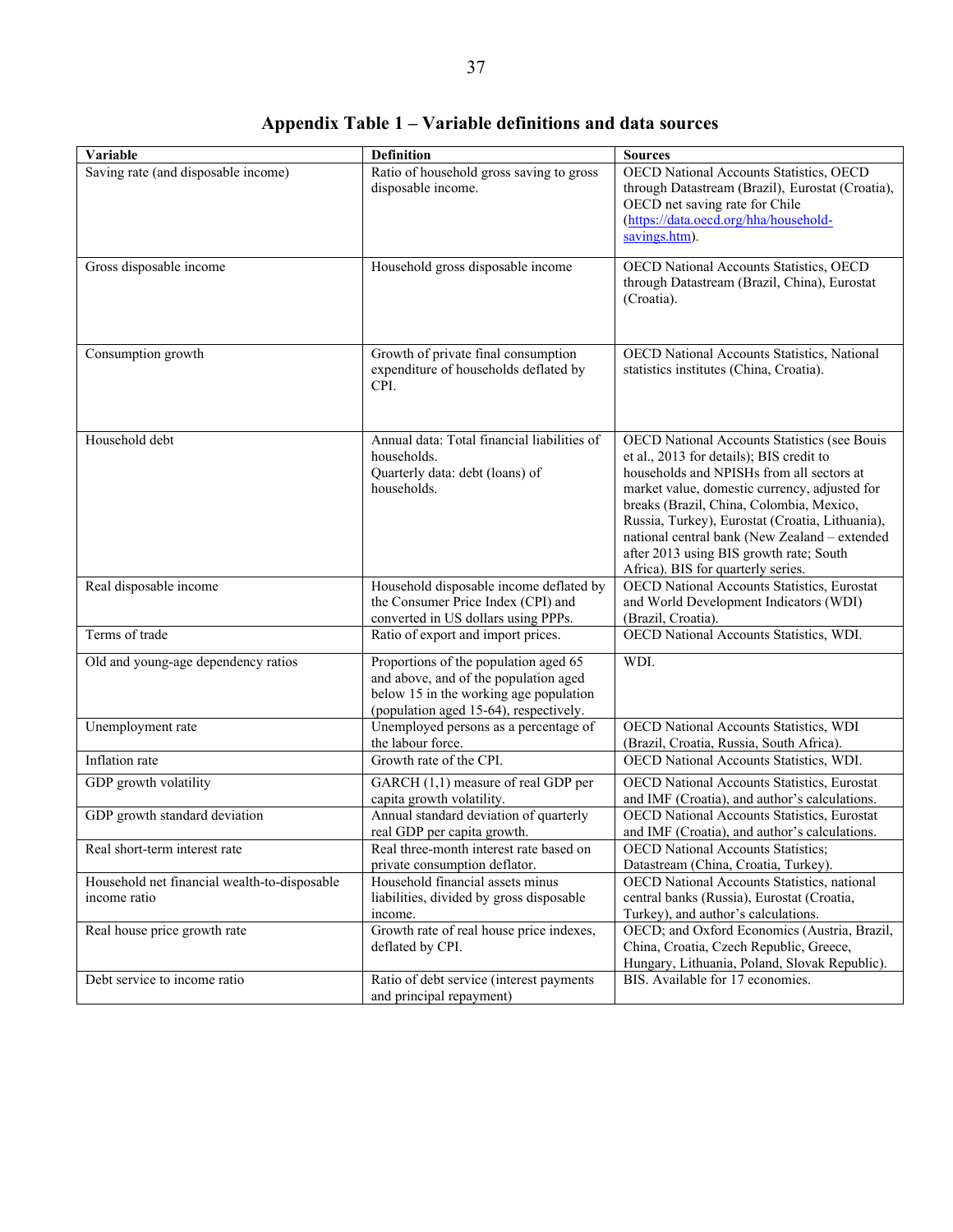| Variable                                      | <b>Definition</b>                                                                                                                                                                                                                                                                                                                                         | <b>Sources</b>                                                                                                                                                                                                     |
|-----------------------------------------------|-----------------------------------------------------------------------------------------------------------------------------------------------------------------------------------------------------------------------------------------------------------------------------------------------------------------------------------------------------------|--------------------------------------------------------------------------------------------------------------------------------------------------------------------------------------------------------------------|
| Real stock price growth rate                  | Growth rate of the MSCI equity index,<br>except for Israel (Tel Aviv Stock<br>Exchange General Price Index), Korea<br>(Index Korea Exchange Composite),<br>Latvia (OMX Riga), Lithuania (OMX<br>Vilnius), Luxembourg (Luxembourg<br>Stock Exchange General), Portugal<br>(Index PSI-20), and Slovakia<br>(Slovakia SAX 16), deflated by CPI.              | Datastream and OECD National<br><b>Accounts Statistics.</b>                                                                                                                                                        |
| Cyclically-adjusted government net<br>lending | Cyclically-adjusted general<br>government net lending as a<br>percentage of potential GDP.                                                                                                                                                                                                                                                                | OECD Economic Outlook database.                                                                                                                                                                                    |
| Macroprudential variables                     |                                                                                                                                                                                                                                                                                                                                                           | iMaPP database.                                                                                                                                                                                                    |
| Homeownership rates                           | Proportion of the population aged<br>between 25 and 84 owing a house in<br>total population aged between 25 and<br>84.                                                                                                                                                                                                                                    | Luxembourg Income Study.                                                                                                                                                                                           |
| Housing equity withdrawal                     | Dummy variable equal to one of<br>housing equity withdrawal is available<br>in the country, zero otherwise.                                                                                                                                                                                                                                               | Andrews (2010), Igan and Loungani<br>(2012).                                                                                                                                                                       |
| Consumer debt                                 | Debt used for the purchase of<br>consumption of durable and non-<br>durable goods divided by household<br>gross disposable income (annual data).<br>Consumer credit is in general divided<br>into open accounts, personal loans at<br>banks, other personal loans, credit<br>card facilities, and instalment sale<br>transactions and lease transactions. | National central banks, except for<br>Austria, Czech Republic, Germany,<br>Denmark, Estonia, Finland, Hungary,<br>Ireland, Luxembourg, Poland, Portugal,<br>Slovak Republic, Slovenia, Spain, and<br>Sweden (ECB). |
| Housing debt                                  | Debt used for the purchase of a house<br>divided by household gross disposable<br>income (annual data).                                                                                                                                                                                                                                                   | Idem as for Consumer debt.                                                                                                                                                                                         |
| Pension funds                                 | Average 2009-19 of total assets in<br>retirement savings plans, as a percent<br>of GDP.                                                                                                                                                                                                                                                                   | OECD Pension Markets in Focus 2020.<br>Table AB3 of<br>http://www.oecd.org/daf/fin/private-<br>pensions/Pension-Markets-in-Focus-<br>2020-Statistical-Annex.xlsx                                                   |

**Appendix Table 1 – Variable definitions and data sources – continued**

Note: The household sector refers to the aggregate account of households and non-profit institutions serving households (NPISHs).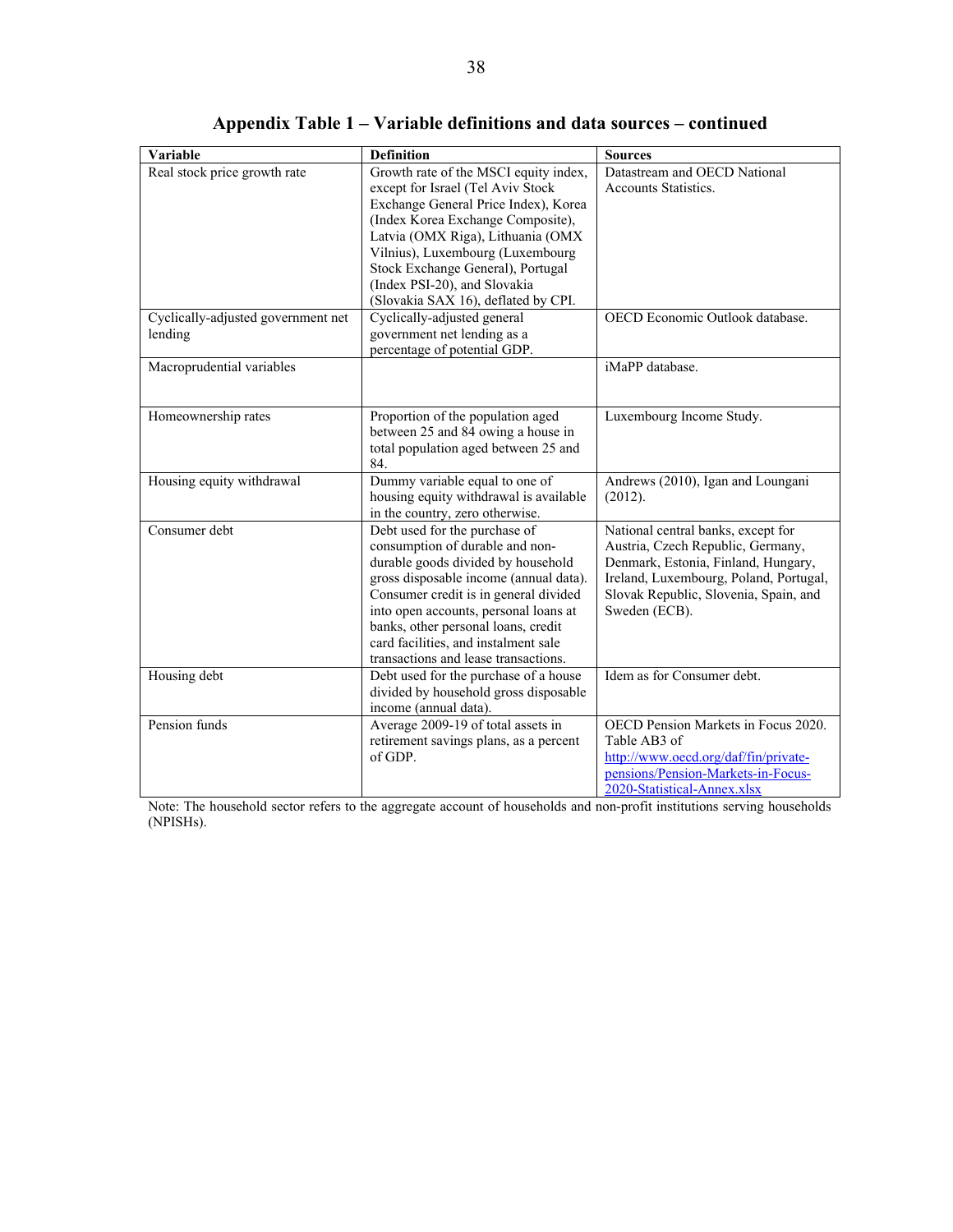|                                                       |                                    |                                    | LSDV                                      |                                            | Dependent variable: ∆Household gross saving rate |                       | System GMM                         |                          |
|-------------------------------------------------------|------------------------------------|------------------------------------|-------------------------------------------|--------------------------------------------|--------------------------------------------------|-----------------------|------------------------------------|--------------------------|
|                                                       | (1)                                | (2)                                | (3)                                       | (4)                                        | (5)                                              | (6)                   | (7)                                | (8)                      |
| Lagged ASaving rate                                   | 0.007                              | 0.007                              | 0.021                                     | 0.024                                      | $-0.045$                                         | $-0.001$              | 0.040                              | 0.110                    |
| $\Delta$ Log (Real disposable income Yd)              | (0.22)<br>25.068***                | (0.21)<br>24.987***                | (0.64)<br>24.300***                       | (0.79)<br>17.942***                        | $(-0.52)$<br>28.494***                           | $(-0.01)$             | (0.53)<br>38.294***                | (1.12)<br>30.023*        |
| ∆Real growth rate of Yd                               | (7.10)<br>$0.131***$               | (7.16)<br>$0.129***$               | (7.21)<br>$0.151***$                      | (4.15)<br>$0.152***$                       | (5.91)<br>$0.122***$                             |                       | (4.05)<br>0.110                    | (1.74)<br>$0.176^{**}$   |
| $\Delta$ Terms of trade <sup>(a)</sup>                | (5.26)<br>$-6.440$                 | (5.35)<br>$-6.512$                 | (5.56)<br>$-6.674*$                       | (5.73)<br>$-5.957$ *                       | (2.10)<br>$-5.680$                               |                       | (1.40)<br>$-9.763$                 | (1.96)<br>$-2.114$       |
| ∆Old dependency ratio                                 | $(-1.62)$<br>$-0.088$<br>$(-0.45)$ | $(-1.63)$<br>$-0.093$<br>$(-0.50)$ | $(-1.76)$<br>$-0.003$<br>$(-0.02)$        | $(-1.87)$<br>0.023<br>(0.12)               | $(-1.68)$<br>$-0.472$<br>$(-1.33)$               |                       | $(-1.16)$                          | $(-0.29)$                |
| $\Delta$ Young dependency ratio                       | 0.102<br>(0.55)                    | 0.103<br>(0.61)                    | 0.130<br>(0.76)                           | 0.157<br>(0.84)                            | $-0.172$<br>$(-0.91)$                            |                       |                                    |                          |
| $\Delta$ Unemployment rate                            | $0.507***$<br>(5.32)               | $0.500***$<br>(5.29)               | $0.439***$<br>(5.20)                      | $0.431***$<br>(5.03)                       | $0.522***$<br>(5.05)                             |                       | $0.437***$<br>(3.24)               | $0.566*$<br>(1.87)       |
| $\Delta$ Inflation rate <sup>(a)</sup>                | 20.325***<br>(3.77)                | 20.589***<br>(3.76)                | $18.242***$<br>(3.24)                     | 15.835***<br>(2.88)                        | $-1.589$<br>$(-0.15)$                            | 14.570<br>(0.22)      | $-7.904$<br>$(-0.29)$              | 3.102<br>(0.09)          |
| $\Delta$ GDP growth volatility                        | $0.139***$<br>(2.72)               | $0.142***$<br>(2.78)               | $0.137***$<br>(2.80)                      | $0.131$ **<br>(2.61)                       | 0.046<br>(0.73)                                  |                       | $-0.150$<br>$(-0.52)$              |                          |
| $\Delta$ Real interest rate <sup>(a)</sup>            | 19.959***<br>(5.47)                | $20.136***$<br>(5.55)              | 19.889***<br>(5.53)                       | 19.573***<br>(5.49)                        | $22.230***$<br>(4.04)                            |                       | $-1.984$<br>$(-0.16)$              | 21.186<br>(1.22)         |
| Log (Debt/Yd)                                         | $0.371**$<br>(2.47)                | $0.436***$<br>(2.74)               | $0.381**$<br>(2.28)                       | 0.048<br>(0.26)                            | $-0.806$<br>$(-1.14)$                            |                       | 0.226<br>(0.43)                    | 0.175<br>(0.12)          |
| $\Delta$ (Debt/Yd)                                    | $-0.081***$<br>$(-5.06)$           |                                    |                                           |                                            |                                                  |                       |                                    |                          |
| $\Delta(Debt/Yd) > 0$                                 |                                    | $-0.106***$<br>$(-5.36)$           | $-0.101***$<br>$(-5.45)$                  |                                            | $-0.097***$<br>$(-3.44)$                         | $-0.129$<br>$(-0.94)$ | $-0.128***$<br>$(-2.33)$           | $-0.099*$<br>$(-1.95)$   |
| $\Delta(Debt/Yd)$ <0                                  |                                    | $-0.042$<br>$(-1.55)$              | $-0.040$<br>$(-1.57)$                     |                                            | $-0.031$<br>$(-0.99)$                            | 0.131<br>(0.47)       | $-0.022$<br>$(-0.15)$              | 0.003<br>(0.03)          |
| $\Delta$ Real growth house prices                     |                                    |                                    | $-0.035***$<br>$(-3.66)$                  | $-0.032***$<br>$(-3.36)$                   | $-0.042***$<br>$(-3.32)$                         |                       | $-0.067$ <sup>*</sup><br>$(-1.86)$ | $-0.081$<br>$(-1.51)$    |
| ∆Real growth stock prices                             |                                    |                                    | 0.003<br>(1.51)                           | 0.003<br>(1.63)                            | 0.005<br>(1.17)                                  |                       | $0.010**$<br>(2.17)                | 0.007<br>(0.89)          |
| Credit effect (∆Debt/Yd)                              |                                    |                                    |                                           | $-0.068***$<br>$(-5.44)$                   |                                                  |                       |                                    |                          |
| Growth effect (-∆Yd/Yd×Debt/Yd)                       |                                    |                                    |                                           | $-0.159***$<br>$(-4.19)$                   |                                                  |                       |                                    |                          |
| Country fixed effects                                 | Yes                                | Yes                                | Yes                                       | Yes                                        | Yes                                              | Yes                   | Yes                                | Yes                      |
| Time fixed effects                                    | Yes                                | Yes                                | Yes                                       | Yes                                        | Yes                                              | Yes                   | No                                 | No                       |
| R-squared                                             | 0.454                              | 0.456                              | 0.471                                     | 0.478                                      | 0.631                                            | $\blacksquare$        | ÷.                                 | $\overline{\phantom{a}}$ |
| Number of observations                                | 1,035                              | 1,035<br>39                        | 1,011                                     | 1,011                                      | 353                                              | 938                   | 1,035                              | 364                      |
| Number of countries                                   | 39                                 |                                    | 39                                        | 39                                         | 27                                               | 39<br>38              | 39<br>38                           | 27<br>26                 |
| Number of instruments<br>$AR(2)$ test <i>p</i> -value | $\overline{a}$<br>÷,               | ÷,<br>$\blacksquare$               | $\frac{1}{2}$<br>$\overline{\phantom{a}}$ | $\overline{\phantom{a}}$                   | $\blacksquare$<br>$\overline{\phantom{a}}$       | 0.344                 | 0.189                              | 0.391                    |
| Hansen test $p$ -value                                | $\overline{a}$                     | $\blacksquare$                     | $\overline{\phantom{a}}$                  | $\overline{\phantom{a}}$<br>$\blacksquare$ | $\sim$                                           | 0.315                 | 0.109                              | 0.250                    |

# **Appendix Table 2 – Change in saving rate and positive versus negative changes of debt ratios**

Notes: (a) Expressed in logs (log of  $(1 + x)$  for the real interest rate and the inflation rate). Constant term and time trend (in regressions (7) and (8) only) included but not reported. \*\*\*, \*\*, \* denote significativity at the 1%, 5%, and 10% level, respectively. Robust *t*-statistics and *z*-statistics in parentheses.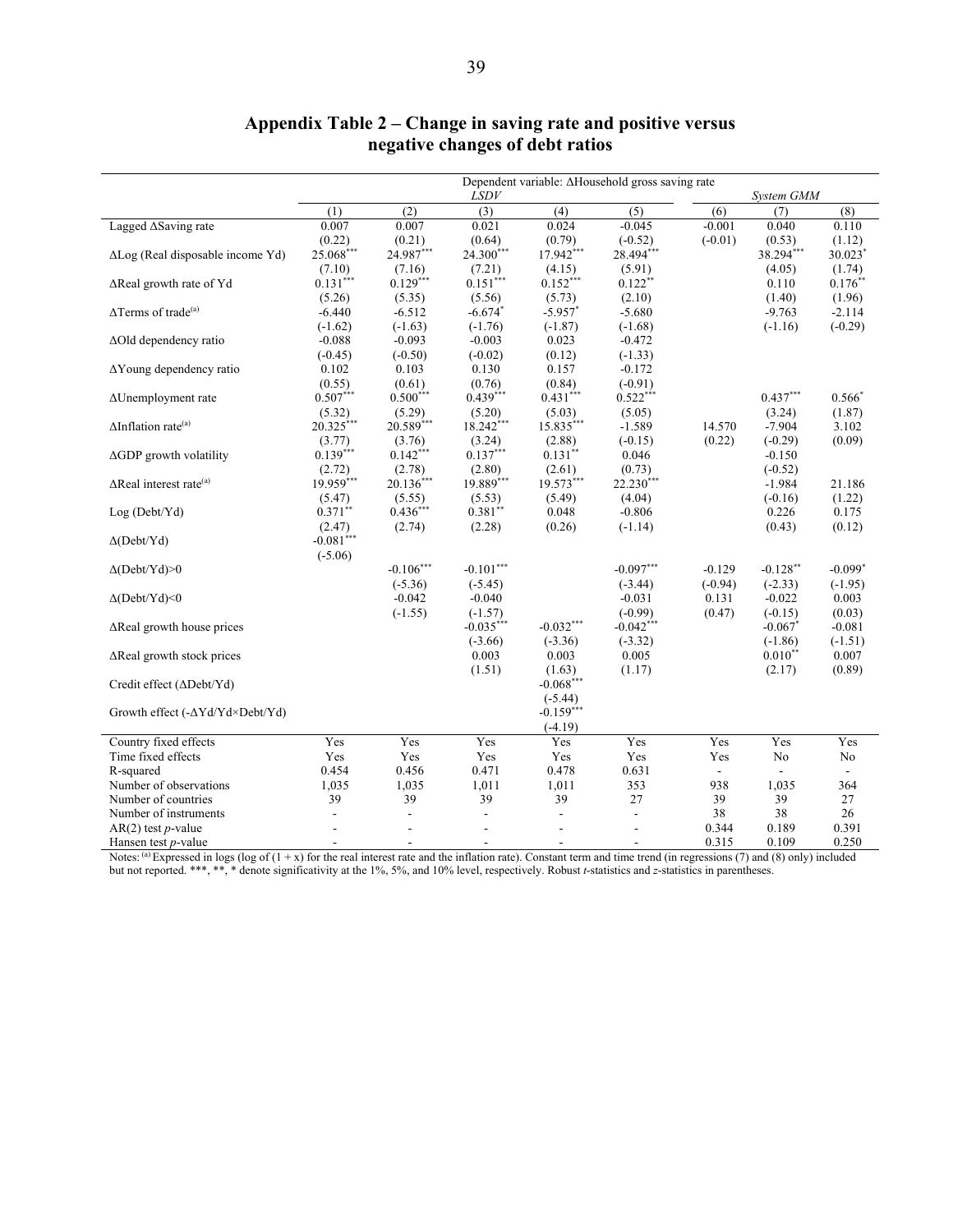|                                            | Dependent variable: Real consumption growth |                |                       |                          |            |            |                       |  |  |
|--------------------------------------------|---------------------------------------------|----------------|-----------------------|--------------------------|------------|------------|-----------------------|--|--|
|                                            |                                             |                | <i>LSDV</i>           |                          |            | System GMM |                       |  |  |
|                                            | (1)                                         | (2)            | (3)                   | (4)                      | (5)        | (6)        | (7)                   |  |  |
| Lagged real consumption growth             | $0.101***$                                  | $0.083***$     | $-0.027$              | 0.002                    | 0.136      | $0.242***$ | $-0.103$              |  |  |
|                                            | (3.21)                                      | (2.91)         | $(-0.64)$             | (0.08)                   | (1.32)     | (3.08)     | $(-0.83)$             |  |  |
| $\Delta$ Log (Real disposable income Yd)   | $62.240***$                                 | 57.493***      | $46.426***$           | 48.187***                | 77.321***  | 56.224***  | 98.717***             |  |  |
|                                            | (15.36)                                     | (13.34)        | (9.10)                | (9.45)                   | (4.29)     | (4.89)     | (4.65)                |  |  |
| ∆Real growth rate of Yd                    | $-0.091***$                                 | $-0.081***$    | $-0.072$ <sup>*</sup> | $-0.131***$              |            | $-0.057$   | $-0.008$              |  |  |
|                                            | $(-3.80)$                                   | $(-3.54)$      | $(-2.03)$             | $(-3.02)$                |            | $(-1.26)$  | $(-0.11)$             |  |  |
| $\Delta$ Terms of trade <sup>(a)</sup>     | 6.256                                       | 5.980          | 6.646                 | $-4.656$                 |            |            | $-1.401$              |  |  |
|                                            | (1.40)                                      | (1.29)         | (1.40)                | $(-1.57)$                |            |            | $(-0.16)$             |  |  |
| Old dependency ratio                       | 0.004                                       | $-0.001$       | $-0.023$              | $-0.106***$              |            |            | $-0.133$ **           |  |  |
|                                            | (0.15)                                      | $(-0.06)$      | $(-0.64)$             | $(-3.66)$                |            |            | $(-2.40)$             |  |  |
| Young dependency ratio                     | 0.039                                       | 0.042          | $-0.063*$             | $0.248***$               |            |            | $-0.061$ <sup>*</sup> |  |  |
|                                            | (0.91)                                      | (0.89)         | $(-1.98)$             | (3.75)                   |            |            | $(-1.71)$             |  |  |
| ΔUnemployment rate                         | $-0.594***$                                 | $-0.509***$    | $-0.486***$           | $-0.525***$              |            |            | 0.025                 |  |  |
|                                            | $(-5.06)$                                   | $(-4.47)$      | $(-4.62)$             | $(-5.05)$                |            |            | (0.07)                |  |  |
| $\Delta$ Inflation rate <sup>(a)</sup>     | $-28.961$ ***                               | $-27.296***$   | $-5.302$              | $-48.620$ **             |            |            | 48.508*               |  |  |
|                                            | $(-4.21)$                                   | $(-3.60)$      | $(-0.53)$             | $(-2.66)$                |            |            | (1.68)                |  |  |
| $\Delta$ GDP growth volatility             | $-0.135***$                                 | $-0.143***$    | $-0.122$ **           | $-0.265$ **              |            |            |                       |  |  |
|                                            | $(-2.62)$                                   | $(-2.86)$      | $(-2.48)$             | $(-2.80)$                |            |            |                       |  |  |
| $\Delta$ Real interest rate <sup>(a)</sup> | $-26.659***$                                | $-25.773***$   | $-25.576***$          |                          |            |            | 43.106**              |  |  |
|                                            | $(-6.67)$                                   | $(-6.27)$      | $(-6.39)$             |                          |            |            | (2.06)                |  |  |
| Log(Debt/Yd)                               | $-0.515^*$                                  | $-0.435$       | 0.468                 |                          |            |            | $2.268*$              |  |  |
|                                            | $(-2.00)$                                   | $(-1.60)$      | (0.68)                |                          |            |            | (1.74)                |  |  |
| $\Delta(Debt/Yd) > 0$                      | $0.124***$                                  | $0.096***$     | $0.033*$              | $0.104***$               | $0.238***$ | $0.455***$ | $-0.064$              |  |  |
|                                            | (5.57)                                      | (4.68)         | (1.74)                | (2.97)                   | (2.10)     | (5.51)     | $(-0.55)$             |  |  |
| $\Delta$ (Debt/Yd)<0                       | 0.053                                       | 0.051          | 0.037                 | 0.031                    | $-0.386$   | $-0.323$   | 0.315                 |  |  |
|                                            | (1.55)                                      | (1.52)         | (1.51)                | (0.89)                   | $(-0.98)$  | $(-0.96)$  | (1.26)                |  |  |
| Real growth house prices                   |                                             | $0.052***$     | $0.112***$            | $0.041$ <sup>*</sup>     |            |            | $0.121***$            |  |  |
|                                            |                                             | (4.17)         | (6.76)                | (1.99)                   |            |            | (2.56)                |  |  |
| Real growth stock prices                   |                                             | $-0.000$       | 0.001                 | 0.001                    |            |            | 0.013                 |  |  |
|                                            |                                             | $(-0.16)$      | (0.12)                | (0.17)                   |            |            | (0.71)                |  |  |
| Debt service ratio                         |                                             |                |                       | $-0.031$                 |            |            |                       |  |  |
|                                            |                                             |                |                       | $(-0.54)$                |            |            |                       |  |  |
| Country fixed effects                      | Yes                                         | Yes            | Yes                   | Yes                      | Yes        | Yes        | Yes                   |  |  |
| Time fixed effects                         | Yes                                         | Yes            | Yes                   | Yes                      | Yes        | No         | No                    |  |  |
| R-squared                                  | 0.766                                       | 0.774          | 0.856                 | 0.754                    | $\sim$     | ÷.         |                       |  |  |
| Number of observations                     | 1,049                                       | 1,034          | 364                   | 340                      | 956        | 1,111      | 1,034                 |  |  |
| Number of countries                        | 39                                          | 39             | 27                    | 17                       | 39         | 39         | 39                    |  |  |
| Number of instruments                      | $\overline{\phantom{a}}$                    | $\overline{a}$ | $\overline{a}$        | $\bar{\phantom{a}}$      | 38         | 12         | 30                    |  |  |
| $AR(2)$ test p-value                       |                                             |                |                       |                          | 0.151      | 0.883      | 0.890                 |  |  |
| Hansen test $p$ -value                     | $\blacksquare$                              | $\overline{a}$ | ٠                     | $\overline{\phantom{a}}$ | 0.216      | 0.926      | 0.449                 |  |  |

# **Appendix Table 3 – Consumption growth and positive versus negative changes of debt ratios**

Notes: (a) Expressed in logs (log of  $(1 + x)$  for the real interest rate and the inflation rate). Constant term and time trend (in regressions (6) and (7) only) included but not reported. \*\*\*, \*\*, \* denote significativity at the 1%, 5%, and 10% level, respectively. Robust *t*-statistics and *z*statistics in parentheses.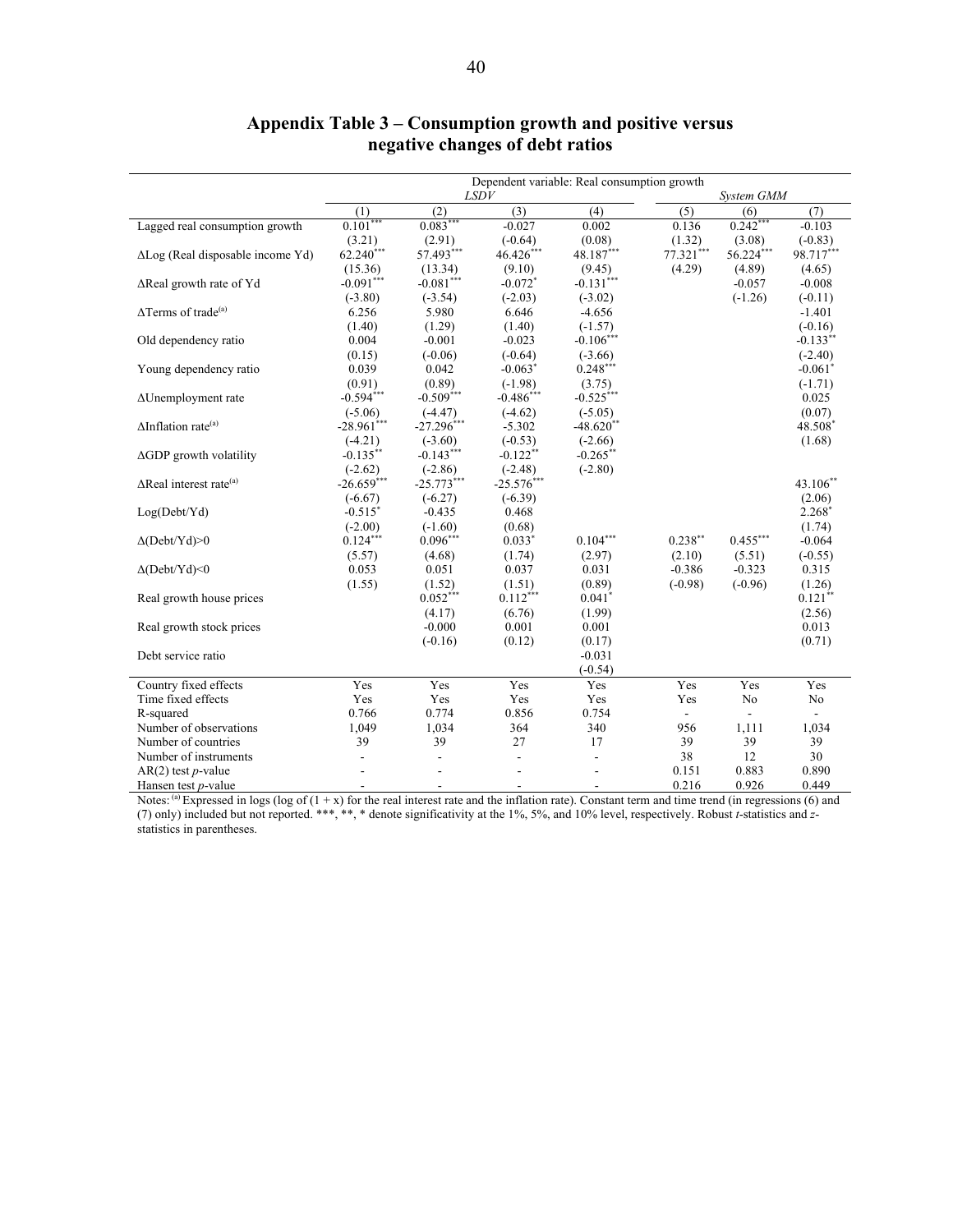|                                                  | Dependent variable: ∆Household gross saving rate |             |                         |             |             |
|--------------------------------------------------|--------------------------------------------------|-------------|-------------------------|-------------|-------------|
|                                                  | (1)                                              | (2)         | (3)                     | (4)         | (5)         |
| Lagged $\Delta$ (saving rate)                    | 0.037                                            | 0.016       | 0.015                   | 0.020       | 0.038       |
|                                                  | (1.09)                                           | (0.46)      | (0.41)                  | (0.56)      | (1.13)      |
| ΔLog (Real disposable income Yd)                 | 24.069***                                        | 22.524***   | $22.751$ <sup>***</sup> | 22.996***   | 24.348***   |
|                                                  | (6.89)                                           | (6.71)      | (6.82)                  | (6.96)      | (6.54)      |
| ∆Real growth rate of Yd                          | $0.141***$                                       | $0.153***$  | $0.150***$              | $0.154***$  | $0.135***$  |
|                                                  | (4.68)                                           | (5.47)      | (5.55)                  | (5.50)      | (4.72)      |
| $\Delta$ Terms of trade <sup>(a)</sup>           | $-5.656$                                         | $-6.012$    | $-6.261$ <sup>*</sup>   | $-5.825$    | $-6.041$    |
|                                                  | $(-1.42)$                                        | $(-1.62)$   | $(-1.71)$               | $(-1.57)$   | $(-1.54)$   |
| $\Delta$ Old dependency ratio                    | $-0.038$                                         | 0.018       | $-0.038$                | 0.011       | $-0.121$    |
|                                                  | $(-0.20)$                                        | (0.09)      | $(-0.21)$               | (0.06)      | $(-0.54)$   |
| $\Delta$ Young dependency ratio                  | 0.236                                            | 0.159       | 0.219                   | 0.197       | 0.251       |
|                                                  | (1.21)                                           | (0.77)      | (1.13)                  | (0.97)      | (1.25)      |
| $\Delta$ Unemployment rate                       | $0.408***$                                       | $0.406***$  | $0.387***$              | $0.407***$  | $0.406***$  |
|                                                  | (5.07)                                           | (4.94)      | (4.79)                  | (4.84)      | (4.93)      |
| $\Delta$ Inflation rate <sup>(a)</sup>           | 20.440***                                        | 19.514***   | 19.304***               | 19.409***   | $20.761***$ |
|                                                  | (3.50)                                           | (3.57)      | (3.54)                  | (3.58)      | (3.60)      |
| $\Delta GDP$ growth volatility                   | $0.169***$                                       | $0.171***$  | $0.179***$              | $0.177***$  | $0.175***$  |
|                                                  | (3.53)                                           | (3.54)      | (3.75)                  | (3.60)      | (3.66)      |
| $\Delta$ Real interest rate <sup>(a)</sup>       | 19.255***                                        | $19.410***$ | 18.934***               | 19.002***   | 19.353***   |
|                                                  | (5.28)                                           | (5.35)      | (5.50)                  | (5.48)      | (5.30)      |
| Log (Debt/Yd)                                    | $0.302**$                                        | $0.352$ **  | $0.365***$              | $0.353**$   | $0.310^*$   |
|                                                  | (2.08)                                           | (2.05)      | (2.08)                  | (2.05)      | (1.78)      |
| $\Delta(Debt/Yd) > 0$                            | $-0.101***$                                      | $-0.068***$ | $-0.082***$             | $-0.113***$ | 0.002       |
|                                                  | $(-4.74)$                                        | $(-2.93)$   | $(-5.09)$               | $(-4.28)$   | (0.04)      |
| $\Delta(Debt/Yd)$ <0                             | $-0.019$                                         | $-0.041$    | $-0.090**$              | $-0.068$    | $-0.116$    |
|                                                  | $(-1.06)$                                        | $(-0.77)$   | $(-2.67)$               | $(-1.22)$   | $(-1.47)$   |
| $\Delta(Debt/Yd)$ > 0 × High Consumer Credit     | 0.015                                            |             |                         |             | 0.027       |
|                                                  | (0.48)                                           |             |                         |             | (0.73)      |
| $\Delta$ (Debt/Yd)<0 × High Consumer Credit      | $-0.230**$                                       |             |                         |             | $-0.229***$ |
|                                                  | $(-2.71)$                                        |             |                         |             | $(-2.96)$   |
| $\Delta$ (Debt/Yd)>0 × Housing Equity Withdrawal |                                                  | $-0.057$    |                         |             | $-0.106*$   |
|                                                  |                                                  | $(-1.68)$   |                         |             | $(-1.92)$   |
| $\Delta$ (Debt/Yd)<0 × Housing Equity Withdrawal |                                                  | $-0.015$    |                         |             | 0.064       |
|                                                  |                                                  | $(-0.23)$   |                         |             | (0.71)      |
| $\Delta(Debt/Yd)$ > High Home Ownership          |                                                  |             | $-0.072**$              |             | $-0.102**$  |
|                                                  |                                                  |             | $(-2.45)$               |             | $(-2.41)$   |
| $\Delta(Debt/Yd) < 0 \times$ High Home Ownership |                                                  |             | $0.106**$               |             | 0.136       |
|                                                  |                                                  |             | (2.26)                  |             | (1.42)      |
| $\Delta$ (Debt/Yd)>0 × High Pension/Low Saving   |                                                  |             |                         | 0.012       | 0.008       |
|                                                  |                                                  |             |                         | (0.45)      | (0.23)      |
| $\Delta$ (Debt/Yd)<0 × High Pension/Low Saving   |                                                  |             |                         | 0.025       | 0.027       |
|                                                  |                                                  |             |                         | (0.43)      | (0.52)      |
| $\Delta$ (Real growth house prices)              | $-0.027***$                                      | $-0.034***$ | $-0.032***$             | $-0.034***$ | $-0.022$ ** |
|                                                  | $(-3.06)$                                        | $(-3.49)$   | $(-3.33)$               | $(-3.57)$   | $(-2.53)$   |
| $\Delta$ (Real growth stock prices)              | 0.003                                            | 0.003       | 0.003                   | 0.003       | 0.003       |
|                                                  | (1.54)                                           | (1.48)      | (1.47)                  | (1.49)      | (1.41)      |
| Country fixed effects                            | Yes                                              | Yes         | Yes                     | Yes         | Yes         |
| Time fixed effects                               | Yes                                              | Yes         | Yes                     | Yes         | Yes         |
| R-squared                                        | 0.474                                            | 0.469       | 0.471                   | 0.467       | 0.483       |
| Number of observations                           | 931                                              | 985         | 985                     | 985         | 931         |
| Number of countries                              | 36                                               | 38          | 38                      | 38          | 36          |

**Appendix Table 4 – Change of saving rate and interaction effects of institutional settings with change of debt ratios** 

Notes: (a) Expressed in logs (log of  $(1 + x)$  for the real interest rate and the inflation rate). Constant term included but not reported. \*\*\*, \*\*, \* denote significativity at the 1%, 5%, and 10% level, respectively. Robust *t*-statistics in parentheses.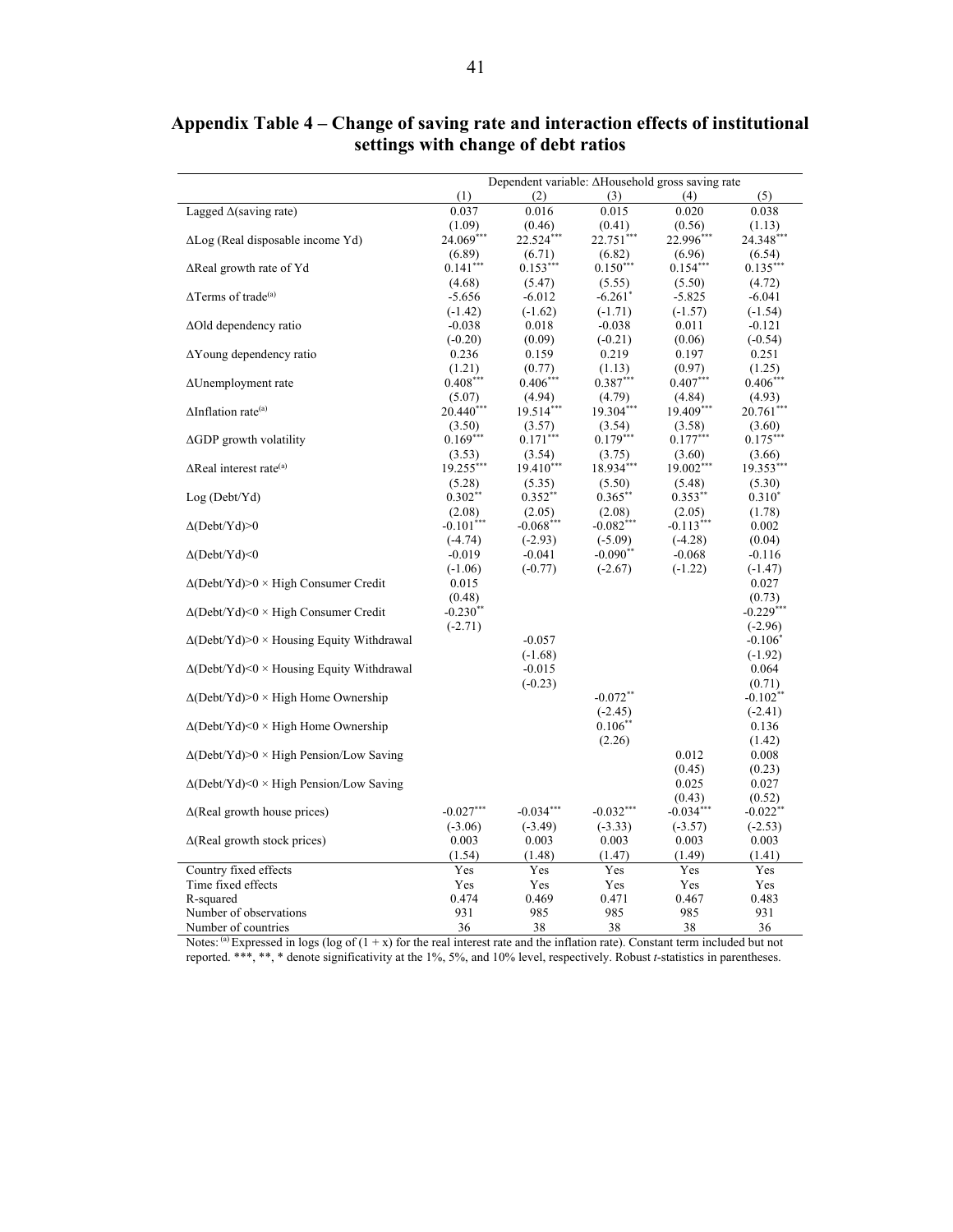# **Appendix Table 5 – Consumption growth and interaction effects of institutional settings with change of debt ratios**

|                                                        |              |              |              | Dependent variable: Real consumption growth |                    |
|--------------------------------------------------------|--------------|--------------|--------------|---------------------------------------------|--------------------|
|                                                        | (1)          | (2)          | (3)          | (4)                                         | (5)                |
| Lagged Real consumption growth                         | $0.075$ **   | $0.079***$   | $0.083***$   | $0.081***$                                  | $0.079*$           |
|                                                        | (2.51)       | (2.77)       | (2.98)       | (2.87)                                      | (2.70)             |
| $\Delta$ Log (Real disposable income Yd)               | 59.951***    | 60.447***    | $60.090***$  | 59.685***                                   | 59.929***          |
|                                                        | (15.61)      | (14.28)      | (14.58)      | (14.56)                                     | (15.80)            |
| $\Delta$ Real growth rate of Yd                        | $-0.087***$  | $-0.091***$  | $-0.088***$  | $-0.090***$                                 | $-0.082***$        |
|                                                        | $(-3.40)$    | $(-3.89)$    | $(-3.79)$    | $(-3.79)$                                   | $(-3.43)$          |
| $\Delta$ Terms of trade <sup>(a)</sup>                 | 5.899        | 5.448        | 5.716        | 5.280                                       | 6.184              |
|                                                        | (1.30)       | (1.19)       | (1.26)       | (1.15)                                      | (1.37)             |
| Old dependency ratio                                   | $-0.020$     | 0.002        | $-0.001$     | 0.002                                       | $-0.017$           |
|                                                        | $(-0.78)$    | (0.07)       | $(-0.05)$    | (0.08)                                      | $(-0.64)$          |
| Young dependency ratio                                 | 0.038        | 0.034        | 0.041        | 0.039                                       | 0.036              |
|                                                        | (0.69)       | (0.71)       | (0.85)       | (0.79)                                      | (0.66)             |
| ∆Unemployment rate                                     | $-0.478***$  | $-0.478***$  | $-0.458***$  | $-0.476***$                                 | $-0.476***$        |
|                                                        | $(-4.36)$    | $(-4.33)$    | $(-4.24)$    | $(-4.21)$                                   | $(-4.34)$          |
| $\Delta$ Inflation rate <sup>(a)</sup>                 | $-27.971***$ | $-28.785***$ | $-28.702***$ | $-28.642$ ***                               | $-28.094***$       |
|                                                        | $(-3.67)$    | $(-3.81)$    | $(-3.81)$    | $(-3.85)$                                   | $(-3.63)$          |
| $\Delta$ GDP growth volatility                         | $-0.171***$  | $-0.173***$  | $-0.178***$  | $-0.179***$                                 | $-0.170***$        |
|                                                        | $(-3.35)$    | $(-3.26)$    | $(-3.38)$    | $(-3.30)$                                   | $(-3.36)$          |
| $\Delta$ Real interest rate <sup>(a)</sup>             | $-25.419***$ | $-25.224***$ | -24.963***   | $-24.912***$                                | $-25.525***$       |
|                                                        | $(-6.16)$    | $(-6.04)$    | $(-6.15)$    | $(-6.25)$                                   | $(-6.02)$          |
| Log (Debt/Yd)                                          | $-0.421$     | $-0.422$     | $-0.444$     | $-0.435$                                    | $-0.420$           |
|                                                        | $(-1.46)$    | $(-1.53)$    | $(-1.67)$    | $(-1.58)$                                   | $(-1.40)$          |
| $\Delta(Debt/Yd) > 0$                                  | $0.093***$   | $0.061***$   | $0.085***$   | $0.109***$                                  | 0.032              |
|                                                        | (5.14)       | (3.07)       | (5.46)       | (4.08)                                      | (1.01)             |
| $\Delta(Debt/Yd)$ <0                                   | 0.015        | 0.055        | $0.092*$     | 0.078                                       | 0.085              |
|                                                        | (0.62)       | (1.09)       | (1.81)       | (1.16)                                      | (1.34)             |
| $\Delta$ (Debt/Yd)>0 × High Consumer Credit            | $-0.007$     |              |              |                                             | $-0.024$           |
|                                                        | $(-0.21)$    |              |              |                                             | $(-0.55)$          |
| $\Delta$ (Debt/Yd)<0 × High Consumer Credit            | $0.303***$   |              |              |                                             | $0.308***$         |
|                                                        |              |              |              |                                             |                    |
| $\Delta(Debt/Yd) > 0 \times$ Housing Equity Withdrawal | (2.81)       | $0.060*$     |              |                                             | (3.24)<br>0.081    |
|                                                        |              | (1.96)       |              |                                             |                    |
| $\Delta$ (Debt/Yd)<0 × Housing Equity Withdrawal       |              | 0.005        |              |                                             | (1.46)<br>$-0.051$ |
|                                                        |              |              |              |                                             |                    |
| $\Delta(Debt/Yd)$ > 0 × High Home Ownership            |              | (0.08)       | 0.051        |                                             | $(-0.65)$<br>0.053 |
|                                                        |              |              |              |                                             |                    |
|                                                        |              |              | (1.66)       |                                             | (1.29)             |
| $\Delta(Debt/Yd)$ <0 × High Home Ownership             |              |              | $-0.103$     |                                             | $-0.107$           |
| $\Delta$ (Debt/Yd)>0 × High Pension/Low Saving         |              |              | $(-1.61)$    | $-0.016$                                    | $(-1.27)$          |
|                                                        |              |              |              |                                             | $-0.017$           |
|                                                        |              |              |              | $(-0.53)$                                   | $(-0.49)$          |
| $\Delta$ (Debt/Yd)<0 × High Pension/Low Saving         |              |              |              | $-0.035$                                    | $-0.014$           |
|                                                        |              |              |              | $(-0.47)$                                   | $(-0.21)$          |
| Real growth house prices                               | $0.044***$   | $0.048***$   | $0.048***$   | $0.049***$                                  | $0.041***$         |
|                                                        | (3.14)       | (3.81)       | (3.92)       | (3.80)                                      | (3.20)             |
| Real growth stock prices                               | $-0.001$     | $-0.001$     | $-0.001$     | $-0.001$                                    | $-0.000$           |
|                                                        | $(-0.29)$    | $(-0.20)$    | $(-0.29)$    | $(-0.31)$                                   | $(-0.09)$          |
| Country fixed effects                                  | Yes          | Yes          | Yes          | Yes                                         | Yes                |
| Time fixed effects                                     | Yes          | Yes          | Yes          | Yes                                         | Yes                |
| R-squared                                              | 0.777        | 0.771        | 0.771        | 0.770                                       | 0.779              |
| Number of observations                                 | 953          | 1,008        | 1,008        | 1,008                                       | 953                |
| Number of countries                                    | 36           | 38           | 38           | 38                                          | 36                 |

Notes: (a) Expressed in logs (log of  $(1 + x)$  for the real interest rate and the inflation rate). Constant term included but not reported. \*\*\*, \*\*, \* denote significativity at the 1%, 5%, and 10% level, respectively. Robust *t*-statistics in parentheses.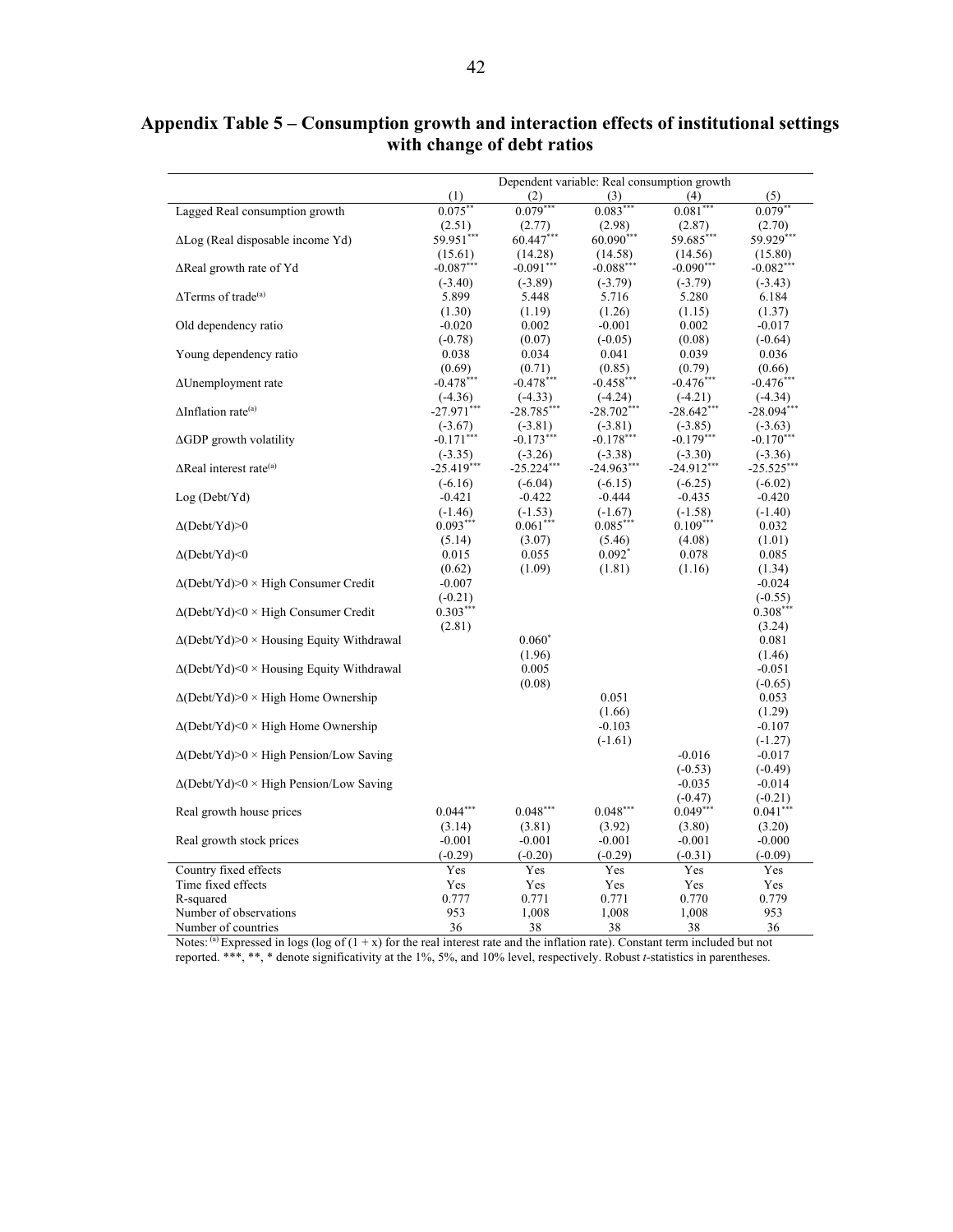|                                            | Dependent variable: ∆Household gross saving rate |             |             |  |
|--------------------------------------------|--------------------------------------------------|-------------|-------------|--|
|                                            | LSDV                                             |             | System GMM  |  |
|                                            | (1)                                              | (2)         | (3)         |  |
| Lagged $\Delta$ (saving rate)              | $-0.018$                                         | $-0.018$    | 0.011       |  |
|                                            | $(-0.32)$                                        | $(-0.36)$   | (0.10)      |  |
| $\Delta$ Log (Real disposable income Yd)   | 23.573***                                        | $25.219***$ | 1.507       |  |
|                                            | (3.80)                                           | (4.13)      | (0.20)      |  |
| $\Delta$ Real growth rate of Yd            | $0.122**$                                        | $0.112***$  | 0.041       |  |
|                                            | (2.69)                                           | (2.60)      | (0.39)      |  |
| $\Delta$ Terms of trade <sup>(a)</sup>     | $-8.009^{\circ}$                                 | -7.642*     |             |  |
|                                            | $(-1.94)$                                        | $(-2.01)$   |             |  |
| ∆Old dependency ratio                      | $-0.051$                                         | $-0.012$    |             |  |
|                                            | $(-0.18)$                                        | $(-0.04)$   |             |  |
| AYoung dependency ratio                    | 0.054                                            | 0.036       |             |  |
|                                            | (0.16)                                           | (0.10)      |             |  |
| $\Delta$ Unemployment rate                 | $0.473***$                                       | $0.479***$  |             |  |
|                                            | (4.12)                                           | (3.87)      |             |  |
| $\Delta$ Inflation rate <sup>(a)</sup>     | $15.880**$                                       | 12.807*     |             |  |
|                                            | (2.09)                                           | (1.72)      |             |  |
| $\Delta$ GDP growth volatility             | $0.093^*$                                        | $0.096^*$   |             |  |
|                                            | (1.84)                                           | (2.00)      |             |  |
| $\Delta$ Real interest rate <sup>(a)</sup> | 21.272***                                        | $21.887***$ |             |  |
|                                            | (3.44)                                           | (3.39)      |             |  |
| Log (Debt/Yd)                              | $-0.115$                                         | $-0.170$    |             |  |
|                                            | $(-0.26)$                                        | $(-0.40)$   |             |  |
| $\Delta(Debt/Yd) > 0$                      | $-0.089***$                                      |             |             |  |
|                                            | $(-2.91)$                                        |             |             |  |
| $\Delta$ (Debt/Yd)<0                       | $-0.067$ *                                       |             |             |  |
|                                            | $(-1.93)$                                        |             |             |  |
| $\Delta$ (Consumer debt/Yd)>0              |                                                  | $-0.136$    | 0.066       |  |
|                                            |                                                  | $(-1.50)$   | (0.13)      |  |
| $\Delta$ (Consumer debt/Yd)<0              |                                                  | $-0.209$    | $-0.740$    |  |
|                                            |                                                  | $(-1.23)$   | $(-1.19)$   |  |
| $\Delta$ (Mortgages/Yd)>0                  |                                                  | $-0.091**$  | $-0.126$ ** |  |
|                                            |                                                  | $(-2.15)$   | $(-2.14)$   |  |
| $\Delta$ (Mortgages/Yd)<0                  |                                                  | $-0.062$    | 0.156       |  |
|                                            |                                                  | $(-1.09)$   | (1.46)      |  |
| House prices, real growth                  | $-0.006$                                         | $-0.007$    |             |  |
|                                            | $(-0.49)$                                        | $(-0.61)$   |             |  |
| Stock prices, real growth                  | $0.005^*$                                        | 0.004       |             |  |
|                                            | (1.77)                                           | (1.66)      |             |  |
| Country fixed effects                      | Yes                                              | Yes         | Yes         |  |
| Time fixed effects                         | Yes                                              | Yes         | No          |  |
| R-squared                                  | 0.455                                            | 0.455       | ÷.          |  |
| Number of observations                     | 582                                              | 582         | 615         |  |
| Number of countries                        | 36                                               | 36          | 36          |  |
| Number of instruments                      |                                                  |             | 32          |  |
| $AR(2)$ test <i>p</i> -value               |                                                  |             | 0.143       |  |
| Hansen test <i>p</i> -value                |                                                  |             | 0.322       |  |

# **Appendix Table 6 – Change of saving rate, consumer credit, and mortgages**

Notes: (a) Expressed in logs (log of  $(1 + x)$  for the real interest rate and the inflation rate). Constant term included but not reported. \*\*\*, \*\*, \* denote significativity at the 1%, 5%, and 10% level, respectively. Robust *t*-statistics and *z*-statistics in parentheses.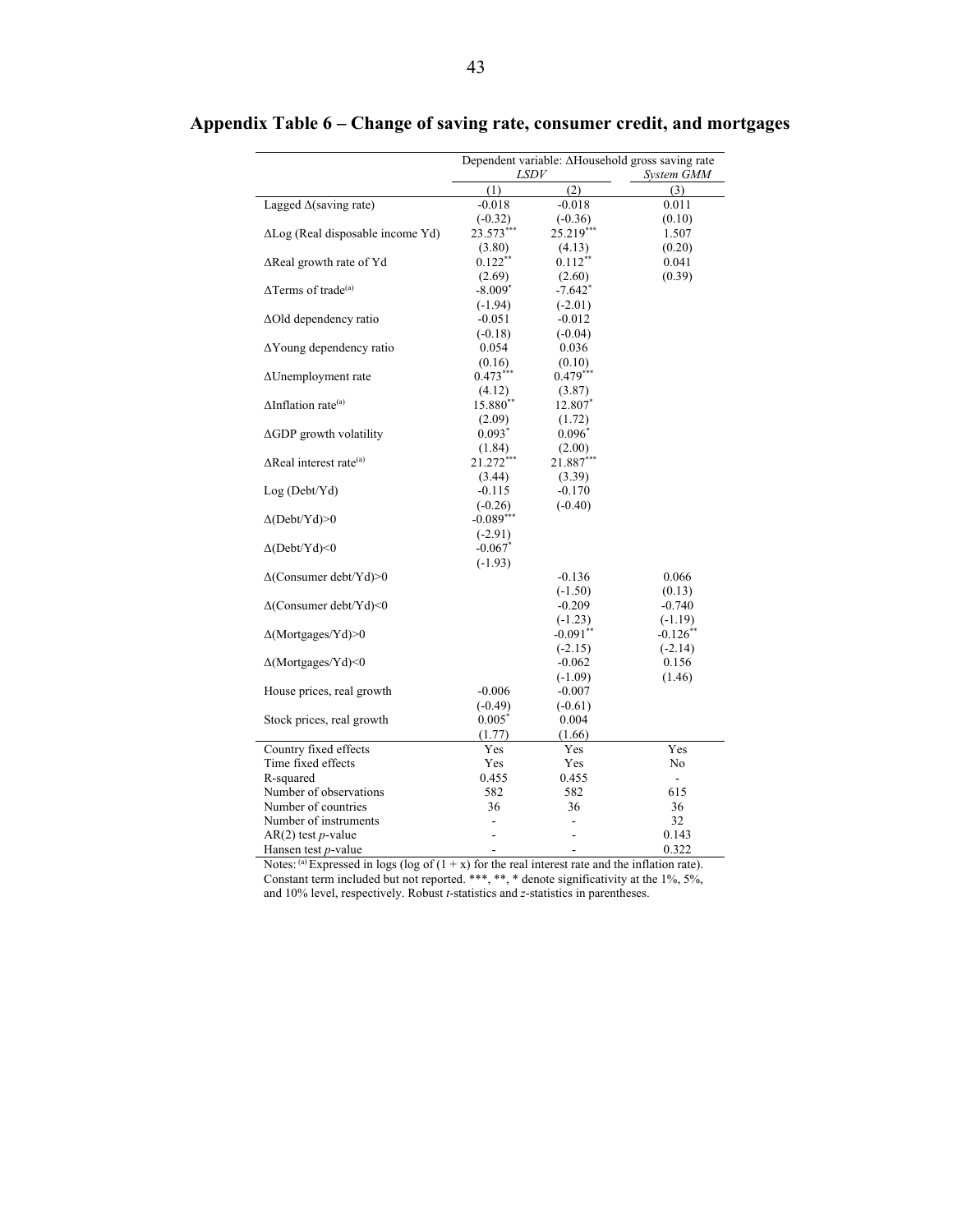|                                            | Dependent variable: Real consumption growth |              |                          |  |
|--------------------------------------------|---------------------------------------------|--------------|--------------------------|--|
|                                            | <i>LSDV</i>                                 |              | System GMM               |  |
|                                            | (1)                                         | (2)          | (3)                      |  |
| Lagged Real consumption growth             | $0.099*$                                    | $0.094*$     | $-0.003$                 |  |
|                                            | (1.99)                                      | (1.98)       | $(-0.03)$                |  |
| $\Delta$ Log (Real disposable income Yd)   | 59.677***                                   | 57.765**     | 105.504***               |  |
|                                            | (9.89)                                      | (9.92)       | (4.89)                   |  |
| $\Delta$ Real growth rate of Yd            | $-0.092***$                                 | $-0.080**$   | $-0.021$                 |  |
|                                            | $(-2.86)$                                   | $(-2.57)$    | $(-0.37)$                |  |
| $\Delta$ Terms of trade <sup>(a)</sup>     | 8.919**                                     | $8.363**$    |                          |  |
|                                            | (2.09)                                      | (2.07)       |                          |  |
| Old dependency ratio                       | $-0.020$                                    | $-0.014$     |                          |  |
|                                            | $(-0.43)$                                   | $(-0.29)$    |                          |  |
| Young dependency ratio                     | 0.006                                       | 0.001        |                          |  |
|                                            | (0.13)                                      | (0.03)       |                          |  |
| ∆Unemployment rate                         | $-0.480$ ***                                | $-0.494***$  |                          |  |
|                                            | $(-4.89)$                                   | $(-4.73)$    |                          |  |
| $\Delta$ Inflation rate <sup>(a)</sup>     | $-25.694***$                                | -22.625*     |                          |  |
|                                            | $(-2.87)$                                   | $(-2.73)$    |                          |  |
| ∆GDP growth volatility                     | $-0.110^*$                                  | $-0.108**$   |                          |  |
|                                            | $(-2.02)$                                   | $(-2.04)$    |                          |  |
| $\Delta$ Real interest rate <sup>(a)</sup> | $-33.550$ ***                               | $-33.350***$ |                          |  |
|                                            | $(-4.20)$                                   | $(-4.21)$    |                          |  |
| Log (Debt/Yd)                              | $0.761^*$                                   | 0.764        |                          |  |
|                                            | (1.72)                                      | (1.68)       |                          |  |
| $\Delta(Debt/Yd) > 0$                      | $0.081***$                                  |              |                          |  |
|                                            | (3.64)                                      |              |                          |  |
| $\Delta(Debt/Yd)$ <0                       | 0.039                                       |              |                          |  |
|                                            | (1.59)                                      |              |                          |  |
| $\Delta$ (Consumer debt/Yd)>0              |                                             | $0.258***$   | 0.143                    |  |
|                                            |                                             | (3.18)       | (0.32)                   |  |
| ∆(Consumer debt/Yd)<0                      |                                             | 0.072        | 0.545                    |  |
|                                            |                                             | (0.49)       | (0.99)                   |  |
| $\Delta$ (Mortgages/Yd)>0                  |                                             | $0.065^*$    | $0.148***$               |  |
|                                            |                                             | (1.91)       | (2.68)                   |  |
| $\Delta$ (Mortgages/Yd)<0                  |                                             | 0.062        | $-0.172$                 |  |
|                                            |                                             | (1.45)       | $(-1.56)$                |  |
| House prices, real growth                  | $0.053***$                                  | $0.055***$   |                          |  |
|                                            | (3.28)                                      | (3.27)       |                          |  |
| Stock prices, real growth                  | 0.002                                       | 0.003        |                          |  |
|                                            | (0.47)                                      | (0.55)       |                          |  |
| Country fixed effects                      | Yes                                         | Yes          | Yes                      |  |
| Time fixed effects                         | Yes                                         | Yes          | No                       |  |
| R-squared                                  | 0.821                                       | 0.823        | $\overline{\phantom{a}}$ |  |
| Number of observations                     | 587                                         | 587          | 617                      |  |
| Number of countries                        | 36                                          | 36           | 36                       |  |
| Number of instruments                      |                                             |              | 28                       |  |
| AR(2) test <i>p</i> -value                 |                                             |              | 0.356                    |  |
| Hansen test <i>p</i> -value                |                                             |              | 0.191                    |  |

**Appendix Table 7 – Consumption growth, consumer credit, and mortgages** 

Notes: (a) Expressed in logs (log of  $(1 + x)$  for the real interest rate and the inflation rate). Constant term included but not reported. \*\*\*, \*\*, \* denote significativity at the 1%, 5%, and 10% level, respectively. Robust *t*-statistics and *z*-statistics in parentheses.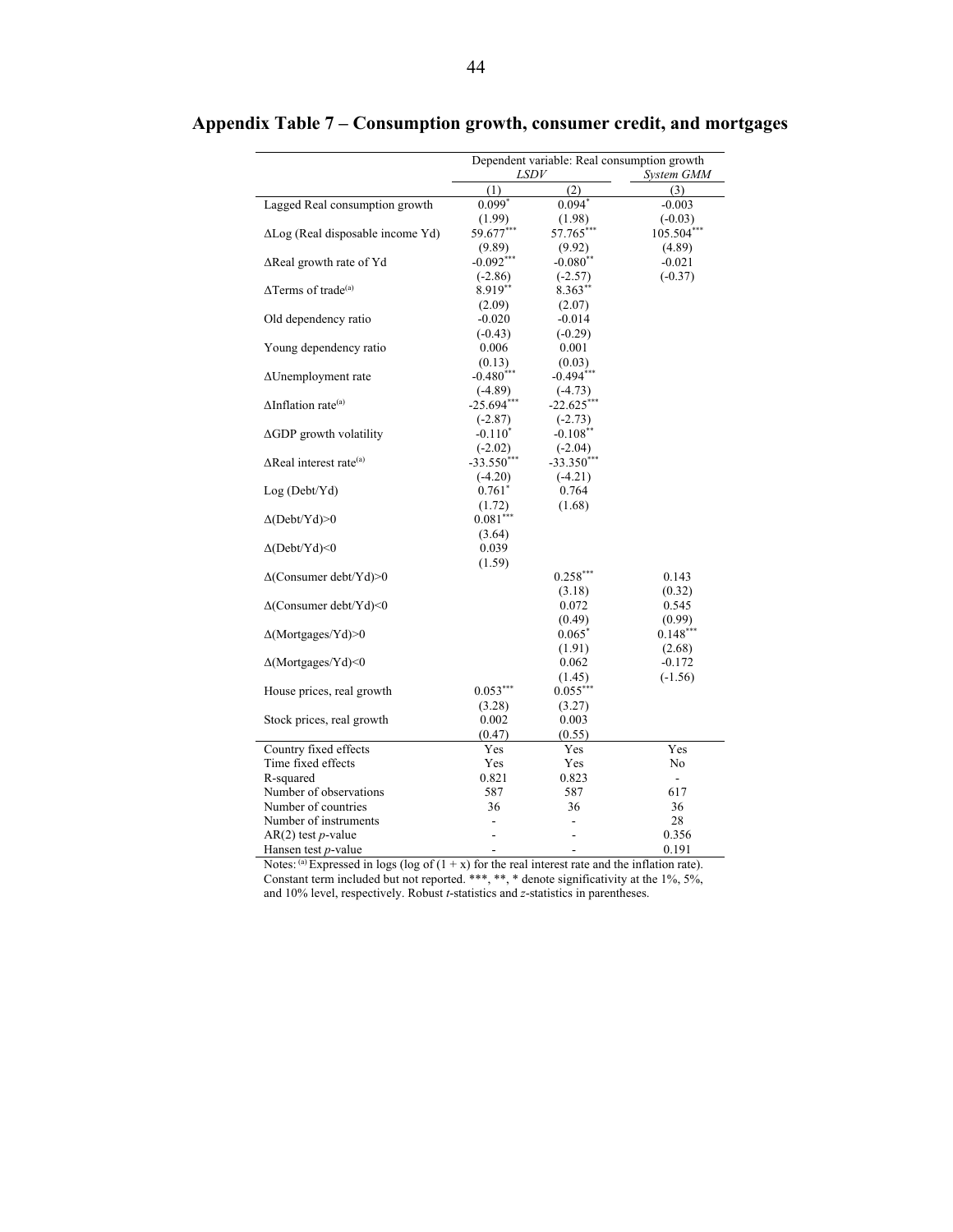#### **REFERENCES**

- Abiad, A., E. Detragiache, and T., Tressel. 2010. "A New Database of Financial Reforms." *IMF Economic Review* 57, 281–302.
- Alam, Z., A. Alter, J. Eiseman, G. Gelos, H. Kang, M. Narita, E. Nier, and N. Wang. 2019. "Digging Deeper – Evidence on the Effects of Macroprudential Policies from a New Database." IMF Working Paper 19/66.
- Andrews, D. 2010. "Real House Prices in OECD Countries The Role of Demand Shocks and Structural and Policy Factors." *OECD Economics Department Working Papers*, No. 831.
- Arena, M., T. Chen, S. Mo Choi, N. Geng, C. Gueye, T. Lybek, E. Papageorgiou, and Y. Zhang. 2020. "Macroprudential Policies and House Prices in Europe." *Departmental Paper Series* No. 3. European Department. IMF.
- Attanasio, O., L. Picci, and A.E. Scorcu. 2000. "Saving, Growth, and Investment: A Macroeconomic Analysis Using a Panel of Countries." *The Review of Economics and Statistics* Vol. 82, No. 2, 182-211.
- Auclert, A., W. Dobbie, and P. Goldsmith-Pinkham. 2019. "Macroeconomic Effects of Debt Relief: Consumer Bankruptcy Protections in the Great Recession." NBER Working Paper No. 25685.
- Bacchetta, P. and S. Gerlach. 1997. "Consumption and Credit Constraints: International Evidence." *Journal of Monetary Economics*, Vol. 40, No. 2, 207–238.
- Bailliu, J., K. Kartashova, and C. Meh. 2012. "Household Borrowing and Spending in Canada." *Bank of Canada Review*, Winter 2011–2012, 16-29.
- Baker, S. 2018. "Debt and the Response to Household Income Shocks: Validation and Application of Linked Financial Account Data", *Journal of Political Economy*, 126, 1504–1557.
- Balta, N. and E. Ruscher. 2011. "Household Savings and Mortgage Decisions: The Role of the "Down-payment Channel" in the Euro Area." Economic Papers 445, European Commission, Directorate-General for Economic and Financial Affairs.
- Benito, A., J. Thompson, M. Waldron, and R. Wood. 2006. "House Prices and Consumer Spending." *Bank of England Quarterly Bulletin*, Summer 2006.
- Bhutta, N. 2015. "The Ins and Outs of Mortgage Debt During the Housing Boom and Bust." *Journal of Monetary Economics,* vol. 76(C), 284-298.
- Blundell, R. and S. Bond. 1998. "Initial Conditions and Moment Restrictions in Dynamic Panel Data Models." *Journal of Econometrics*, Vol. 87, No. 1, pp. 115-143, August.
- Bouis, R., A. K. Christensen, and B. Cournède. 2013. "Deleveraging: Challenges, Progress and Policies." OECD Economics Department Working Papers, No. 1077.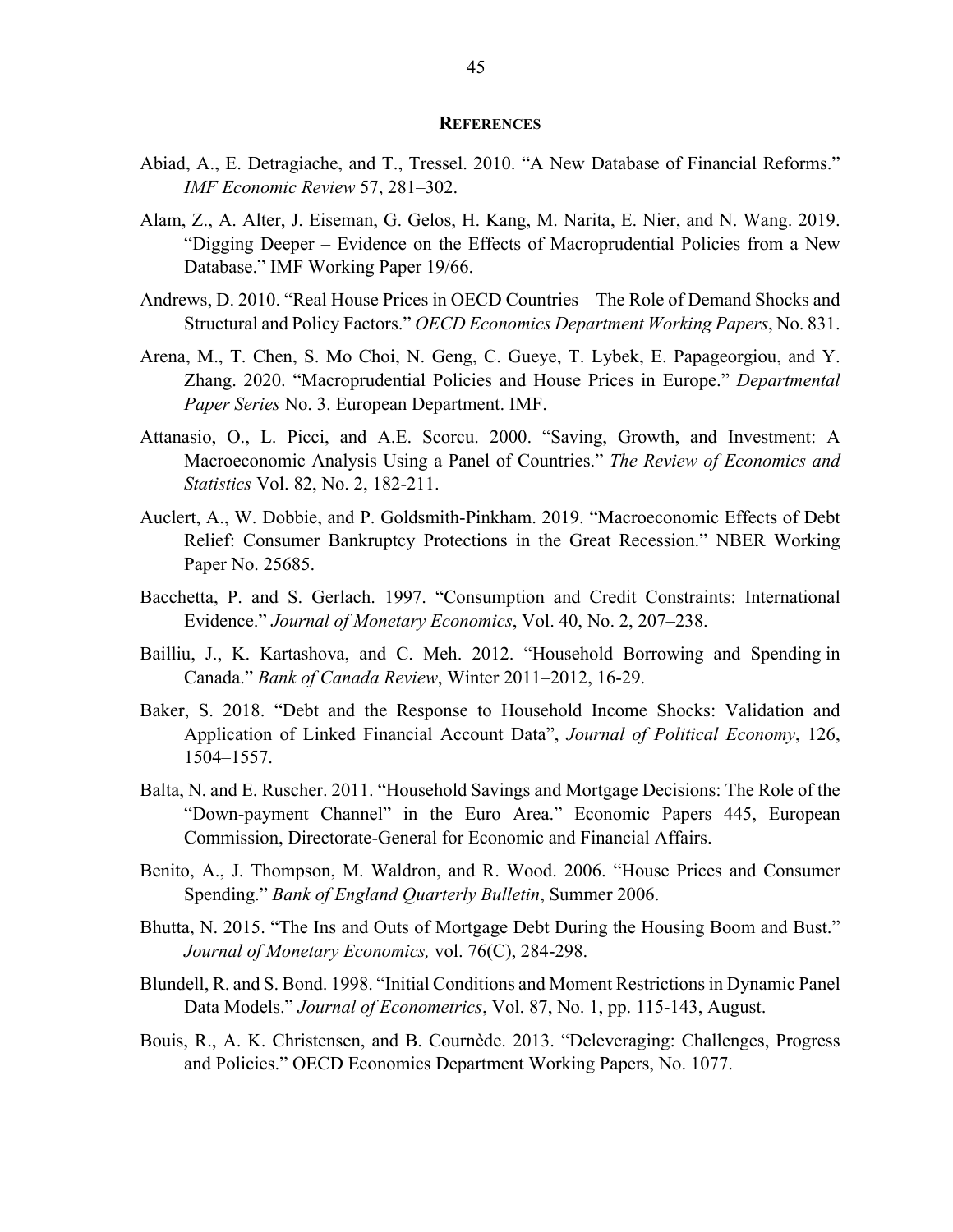- Campbell, J. and J. Cocco. 2007. "How Do House Prices Affect Consumption? Evidence from Micro Data." *Journal of Monetary Economics*, vol. 54, No. 3, 591-621.
- Carroll, C. 2001. "A Theory of the Consumption Function, With and Without Liquidity Constraints." *Journal of Economic Perspectives* Vol. 15, No. 3, 23-45.
- Carroll, C., J. Slacalek, and M. Sommer. 2019. "Dissecting Saving Dynamics: Measuring Wealth, Precautionary, and Credit Effects." NBER Working Paper No. 26131.
- Carstensen, K., O. Hülsewig, and T. Wollmershäuser. 2009. "Monetary Policy Transmission and House Prices: European Cross-Country Evidence." CESifo Working Paper Series No. 2750.
- Case, K, J. Quigley, and R. Shiller. 2005. "Comparing Wealth Effects: The Stock Market versus the Housing Market." *Advances in Macroeconomics*, Vol. 5, No. 1, 1-32.
- Catte, P., N. Girouard, R. Price, and C. André. 2004. "Housing Markets, Wealth and the Business Cycle." OECD Economics Department Working Paper, No. 394.
- Cecchetti, S., M. Mohanty, and F. Zampolli. 2011. "The Real Effects of Debt." BIS Working Papers No. 352.
- Cerutti E., J. Dagher, and G. Dell'Ariccia. 2017. "Housing Finance and Real-Estate Booms: A Cross-Country Perspective." *Journal of Housing Economics*. Vol. 38, December, 1-13.
- Chmelar, A. 2013. *Household Debt and the European Crisis*, ECRI Research Reports.
- Congressional Budget Office. 2007. "Housing Wealth and Consumer Spending." Background paper.
- Cooper, D. 2012. "U.S. Household Deleveraging: What Do the Aggregate and Household-Level Data Tell Us?" Federal Reserve Bank of Boston Public Policy Briefs No. 2.
- Cooper, D. and K. Dynan. 2016. "Wealth Effects and Macroeconomic Dynamics." *Journal of Economic Surveys* Vol. 30, No. 1, 34–55.
- Cuerpo, C., I. Drumond, J. Lendvai, P. Pontuch, and R. Raciborski. 2013. "Indebtedness, Deleveraging Dynamics and Macroeconomic Adjustment." *Economic Papers* No. 477, April, Directorate-General for Economic and Financial Affairs, European Commission, Brussels.
- Damar, E., Gropp, R. and Mordel, A. 2014. "Banks' Financial Distress, Lending Supply and Consumption Expenditure." ECB Working Paper No. 1687.
- Dembiermont, C., M. Drehmann, and S. Muksakunratana. 2013. "How Much Does the Private Sector Really Borrow? A New Database for Total Credit to the Private Non-Financial Sector." *BIS Quarterly Review*, March, 65-81.
- Di Maggio, M., A. Kermani, B. Keys, T. Piskorski, R. Ramcharan, A. Seru, and V. Yao. 2017. "Interest Rate Pass-through: Mortgage Rates, Household Consumption, and Voluntary Deleveraging." *American Economic Review*, Vol. 107, No. 11, 3550–3588.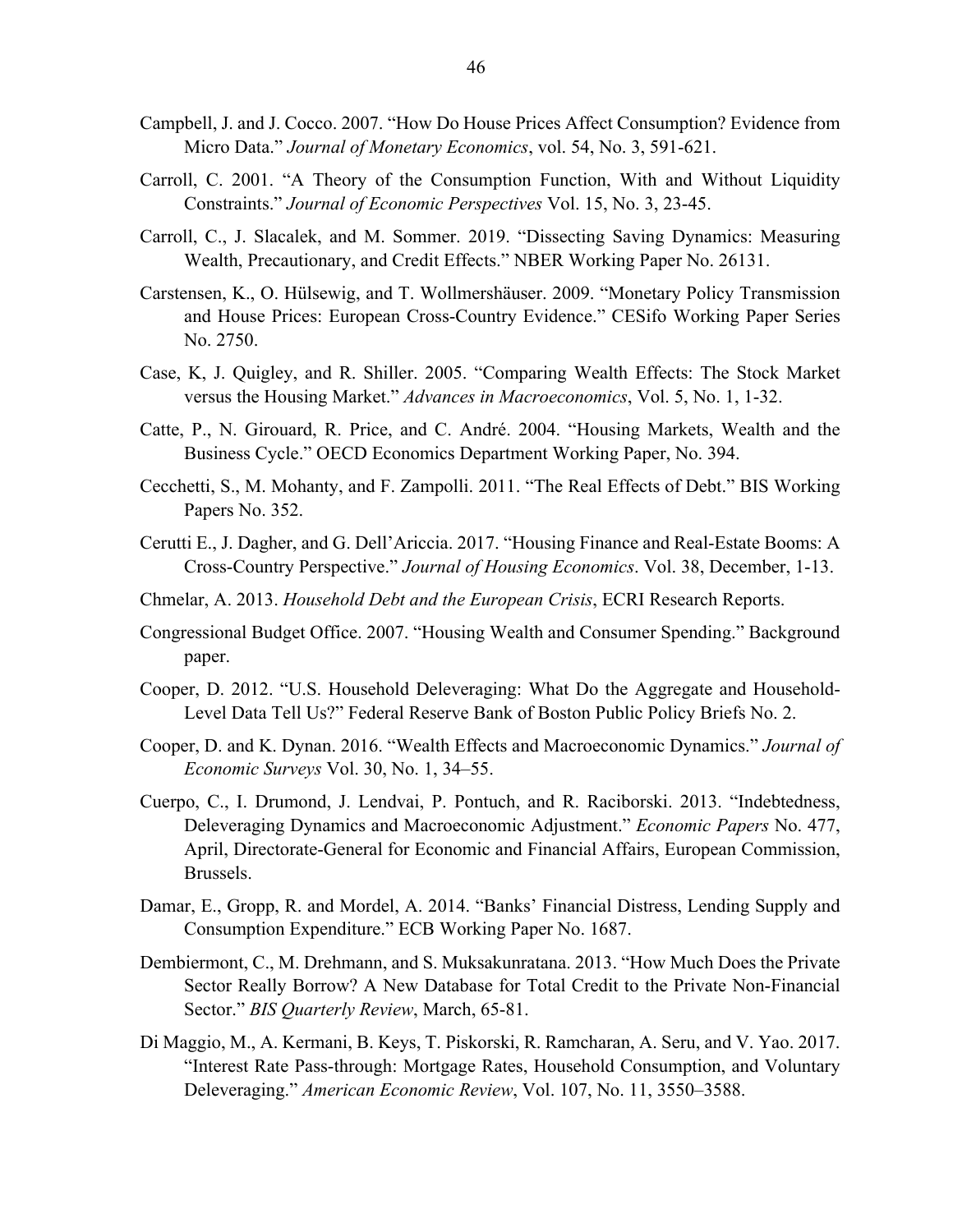- Dombret, A. 2013. "The Debt Crisis and its Consequences for the Real Economy." Speech at the Handelsbatt CFO Congress, Königstien.
- Dossche, M., M. Forsells, L. Rossi, and G. Stoevsky. 2018. "Private Consumption and Its Drivers in the Current Economic Expansion." *ECB Economic Bulletin*, Issue 5/2018.
- Dynan, K. 2012. "Is a Household Debt Overhang Holding Back Consumption?." *Brookings Papers on Economic Activity*, Spring 2012, 299-344.
- Dynan, K. and W. Edelberg. 2013. "The Relationship Between Leverage and Household Spending Behavior: Evidence from the 2007-2009 Survey of Consumer Finances." *Federal Reserve Bank of St. Louis Review*, September/October, 425-448.
- Ebner, A. 2013. "A Micro View on Home Equity Withdrawal and its Determinants: Evidence from Dutch Households." *Journal of Housing Economics*, Vol. 22, No. 4, 321-337.
- Eggertsson, B. and P. Krugman. 2012. "Debt, Deleveraging, and the Liquidity. Trap: A Fisher-Minsky-Koo Approach." *Quarterly Journal of Economics*, Vol. 127, No. 3, 1469-1513.
- Elul, R. 2008. "Collateral, Credit History, and the Financial Decelerator." *Journal of Financial Intermediation*, Vol. 17, No. 1, 63-88.
- Glick, R. and K. Lansing. 2011. "Consumers and the Economy, Part I: Household Credit and Personal Saving." *FRBSF Economic Letter* No. 1, January.
- Gropp, R., J. Krainer, and E. Laderman. 2019. "Deleveraging and Consumer Credit Supply in the Wake of the 2008-09 Financial Crisis." *International Journal of Central Banking*, vol. 15(3). September. 205-251.
- Guerrieri, V. and G., Lorenzoni. 2017. "Credit Crises, Precautionary Savings, and the Liquidity Trap." *The Quarterly Journal of Economics*, vol. 132, issue 3, 1427-1467.
- Günes, A. and C. Tunc. 2018. "Saving Impact of Mortgage Payments: A Microlevel Study for the U.S. Households." *Real Estate Economics* Vol. 48. 1-26.
- Hall, R. 2011. "The Long Slump." *American Economic Review* Vol. 101, No. 2, 431–469.
- He, D., E. Yao, and K. Li. 2005. "The Growth of Consumer Credit in Asia." *Hong Kong Monetary Authority Quarterly Bulletin*, March.
- Igan, D. and P. Loungani. 2012. "Global Housing Cycles." *IMF Working Paper* No. 217.
- IMF. 2008. "The Changing Housing Cycle and the Implications for Monetary Policy." *World Economic Outlook*, Chapter 3.
- Jordà, Ò., M. Kornejew, M. Schularick, and A. Taylor. 2020. "Zombies at Large? Corporate Debt Overhang and the Macroeconomy." Staff Reports 951, Federal Reserve Bank of New York.
- Kaplan, G., K. Mitman, G. Violante. 2020. "Non-Durable Consumption and Housing Net Worth in the Great Recession: Evidence from Easily Accessible Data." *Journal of Public Economics*, Vol. 189, September.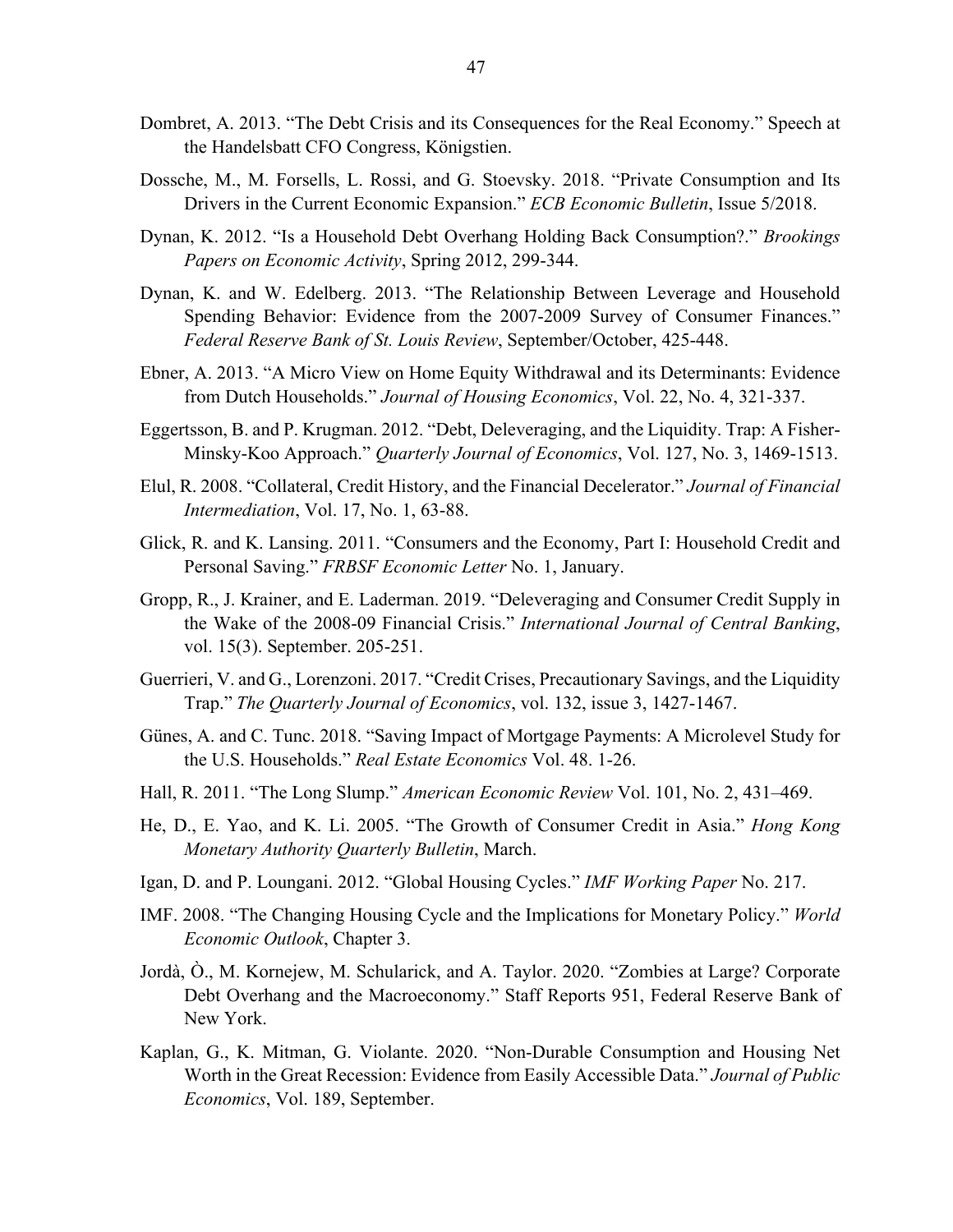- Knotek, E. and J.C. Braxton. 2012. "What Drives Consumer Debt Dynamics?" *Federal Reserve Bank of Kansas City Economic Review*, No. 4, pp. 31-54.
- Koo, R. 2011. "The World in Balance Sheet Recession: Causes, Cure, and Politics." *Real World Economics Review* No. 58, pp. 19-37.
- Korinek A. and A. Simsek. 2016. "Liquidity Trap and Excessive Leverage." *American Economic Review* 2016, 106(3), pp. 699–738.
- Krugman, P. 2013. "Worthwhile Canadian Comparison." *New York Times Blog*, June 15.
- Li, W. and S. Patwari. 2012. "The Economics of Household Leveraging and Deleveraging." *Federal Reserve Bank of Philadelphia Business Review* (Third Quarter).
- Loayza, N., K. Schmidt-Hebbel, and L. Servén. 2000. "What Drives Saving across the World?." *The Review of Economics and Statistics*, Vol. 82, No. 2, pp. 165-181.
- Lombardi M., M. Mohanty, and I. Shim. 2017. "The Real Effects of Household Debt in the Short and Long Run." *BIS Working Papers* 607, Bank for International Settlements.
- McCarthy, Y. and K. McQuinn. 2017. "Deleveraging in a Highly Indebted Property Market: Who does it and are there Implications for Household Consumption?" *Review of Income and Wealth*. Series 63, Number 1, March.
- Menegatti, C. and N. Roubini. 2007. "The Direct Link between Housing and Consumption: Wealth Effect and Home Equity Withdrawal." *mimeo*.
- MGI. 2012. *Debt and Deleveraging: Uneven Progress on the Path to Growth*, McKinsey Global Institute, January.
- Mian, A. and A. Sufi. 2011a. "Consumers and the Economy, Part II: Household Debt and the Weak U.S. Recovery." *Federal Reserve Bank of San Francisco Economic Letter* No. 02.
- Mian, A. and A. Sufi. 2011b. "House Prices, Home Equity Based Borrowing, and the U.S. Household Leverage Crisis." *American Economic Review* 101, 2132-2156.
- Mian, A. and A. Sufi. 2014. *House of Debt: How they (and you) Caused the Great Recession, and How we can Prevent it from Happening Again*, University of Chicago Press.
- Mian, A., A. Sufi, and E. Verner. 2017. "Household Debt and Business Cycles Worldwide." *Quarterly Journal of Economics*, Volume 132, Issue 4, 1755–1817.
- Mody, A., F. Ohnsorge, and D. Sandri. 2012. "Precautionary Savings in the Great Recession." *IMF Economic Review,* Vol. 60, No. 1, 114-138.
- Morgan Stanley. 2019. "Australia's Dangerous Dance with Debt". Research Report.
- Muellbauer, J. 2008. "Housing, Credit and Consumer Expenditure." *CEPR Discussion Paper* No. 6782.
- Nickell, S. 1981. "Biases in Dynamic Models with Fixed Effects." *Econometrica*, Vol. 49, No. 6, 1417-1426.